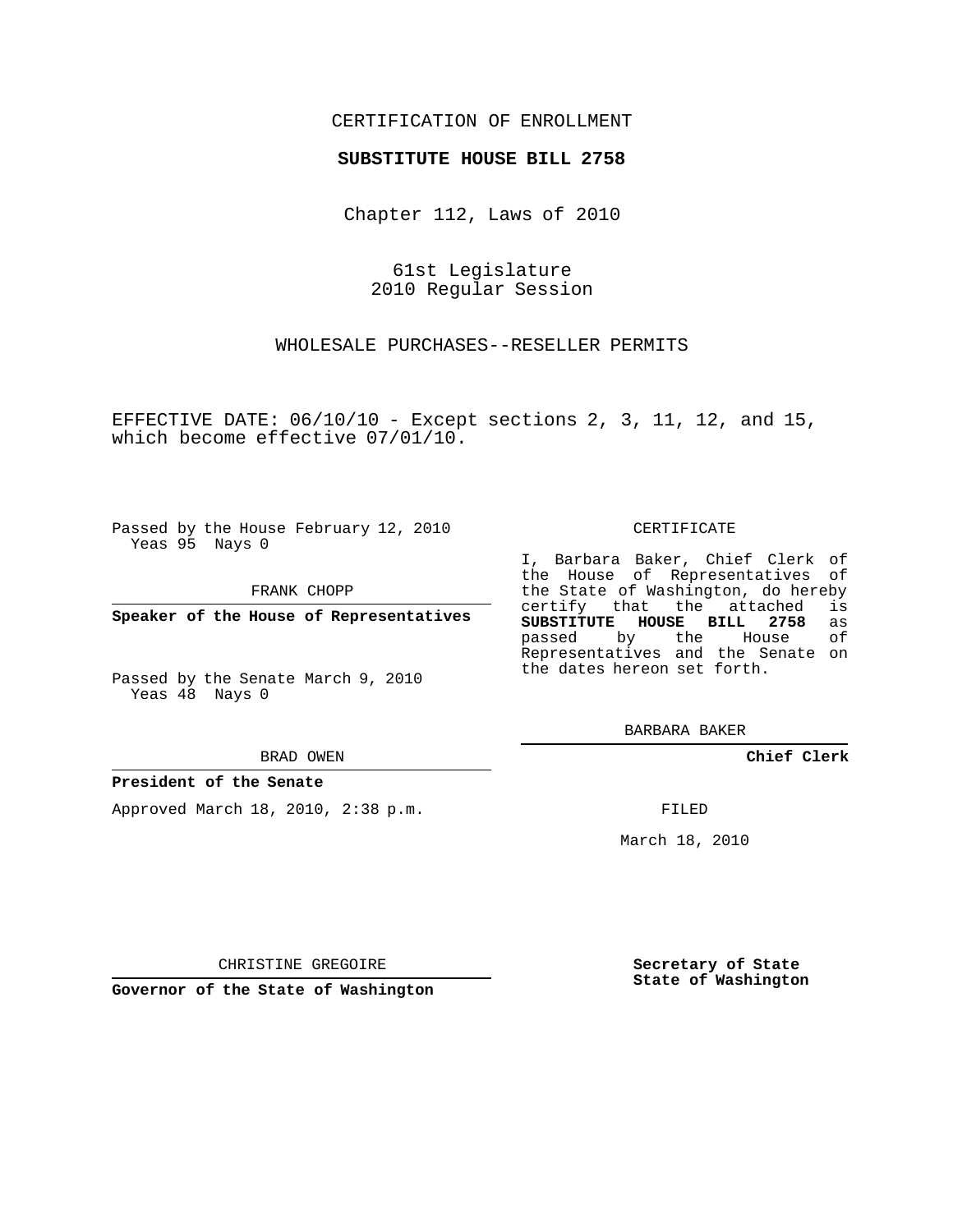# **SUBSTITUTE HOUSE BILL 2758** \_\_\_\_\_\_\_\_\_\_\_\_\_\_\_\_\_\_\_\_\_\_\_\_\_\_\_\_\_\_\_\_\_\_\_\_\_\_\_\_\_\_\_\_\_

\_\_\_\_\_\_\_\_\_\_\_\_\_\_\_\_\_\_\_\_\_\_\_\_\_\_\_\_\_\_\_\_\_\_\_\_\_\_\_\_\_\_\_\_\_

Passed Legislature - 2010 Regular Session

# **State of Washington 61st Legislature 2010 Regular Session**

**By** House Finance (originally sponsored by Representatives Hunter, Condotta, Kessler, and Orcutt; by request of Department of Revenue)

READ FIRST TIME 02/02/10.

 AN ACT Relating to documenting wholesale sales for excise tax purposes; amending RCW 82.32.780, 82.32.783, 82.32.785, 82.32.787, and 82.32.290; amending 2009 c 563 § 101 (uncodified); reenacting and amending RCW 82.04.470, 82.08.050, 82.08.130, 82.32.087, 82.32.291, 82.32.330, 82.04.050, and 34.05.328; adding a new section to chapter 82.32 RCW; creating a new section; and providing an effective date.

BE IT ENACTED BY THE LEGISLATURE OF THE STATE OF WASHINGTON:

 **Sec. 1.** 2009 c 563 s 101 (uncodified) is amended to read as follows:

 The legislature finds that the department of revenue's 2008 compliance study estimates that sales tax noncompliance exceeds well over one hundred million dollars annually in unpaid state and local sales and use taxes.

 The legislature intends to address this significant problem by eliminating the use of resale certificates to document wholesale 16 purchases. Resale certificates will be replaced with ((seller's)) reseller permits, which will be issued by the department of revenue only to those businesses that make wholesale purchases, such as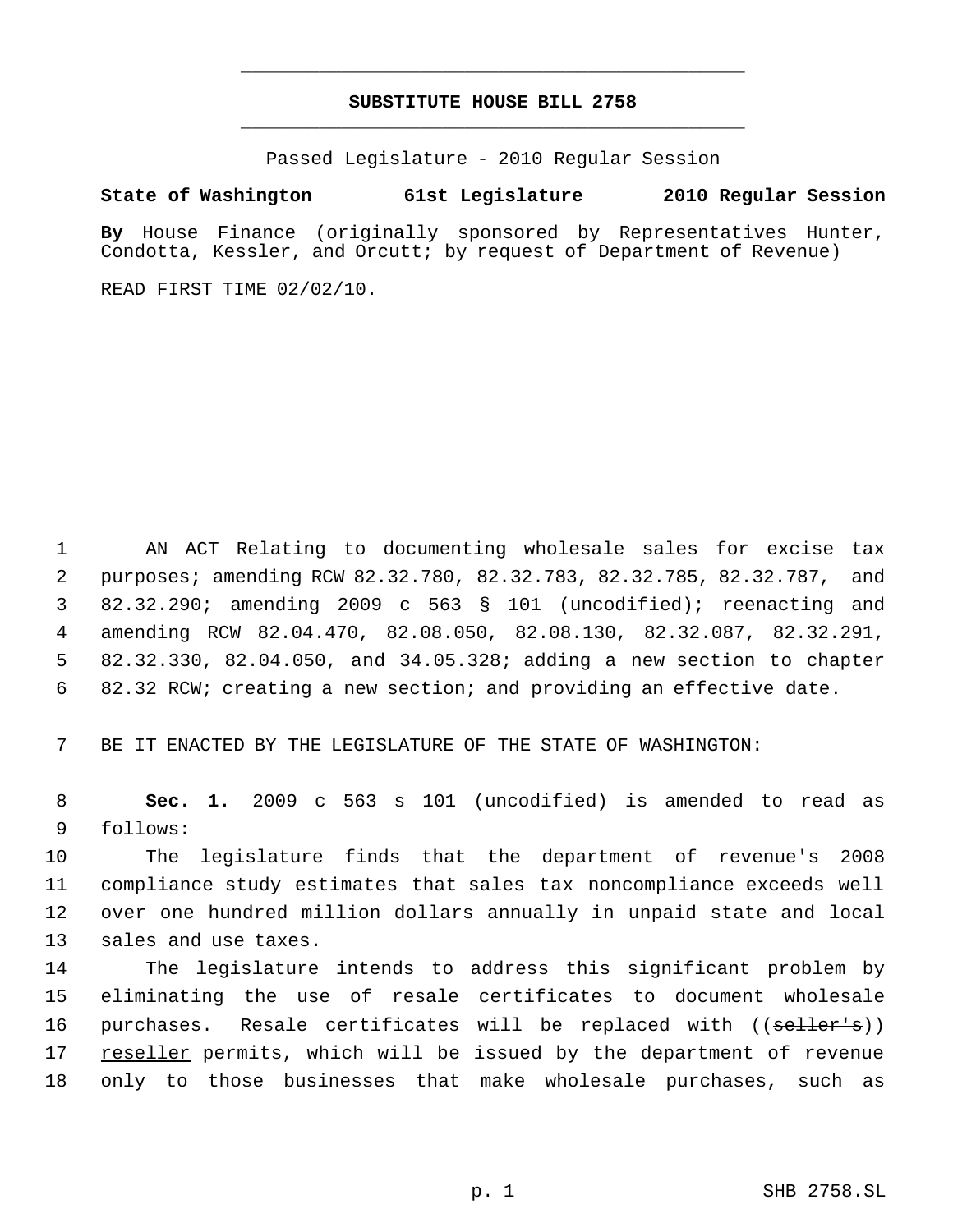1 retailers, wholesalers, manufacturers, and qualified contractors. 2 Businesses that do not make wholesale purchases, such as most service 3 businesses, will not be entitled to a ((seller's)) reseller permit.

 4 **Sec. 2.** RCW 82.32.780 and 2009 c 563 s 201 are each amended to 5 read as follows:

6  $(1)(a)$  Taxpayers seeking to obtain a new  $((\text{selfer--s}))$  reseller 7 permit or to renew or reinstate a ((seller's)) reseller permit, other 8 than taxpayers subject to the provisions of RCW 82.32.783, must apply 9 to the department in a form and manner prescribed by the department. 10 The department must use its best efforts to rule on applications within 11 sixty days of receiving a complete application. If the department 12 fails to rule on an application within sixty days of receiving a 13 complete application, the taxpayer may either request a review as 14 provided in subsection (6) of this section or resubmit the application. 15 Nothing in this subsection may be construed as preventing the 16 department from ruling on an application more than sixty days after the 17 department received the application.

18 (b) An application must be denied if:

19 (i) The department determines that, based on the nature of the 20 applicant's business, the applicant is not entitled to make purchases 21 at wholesale or is otherwise prohibited from using a ((seller's)) 22 reseller permit.

23 (ii) The application contains any material misstatement; or

24 (iii) The application is incomplete.

25 (c) The department may also deny an application if it determines 26 that denial would be in the best interest of collecting taxes due under 27 this title.

28 (d) The department's decision ((whether)) to approve or deny an 29 application may be based on tax returns previously filed with the 30 department by the applicant, a current or previous examination of the 31 applicant's books and records by the department, information provided 32 by the applicant in the master application and the ((seller's)) 33 reseller permit application, and other information available to the 34 department.

35 (e) The department must refuse to accept an application to renew a 36 reseller permit that is received more than ninety days before the 37 expiration of the reseller permit.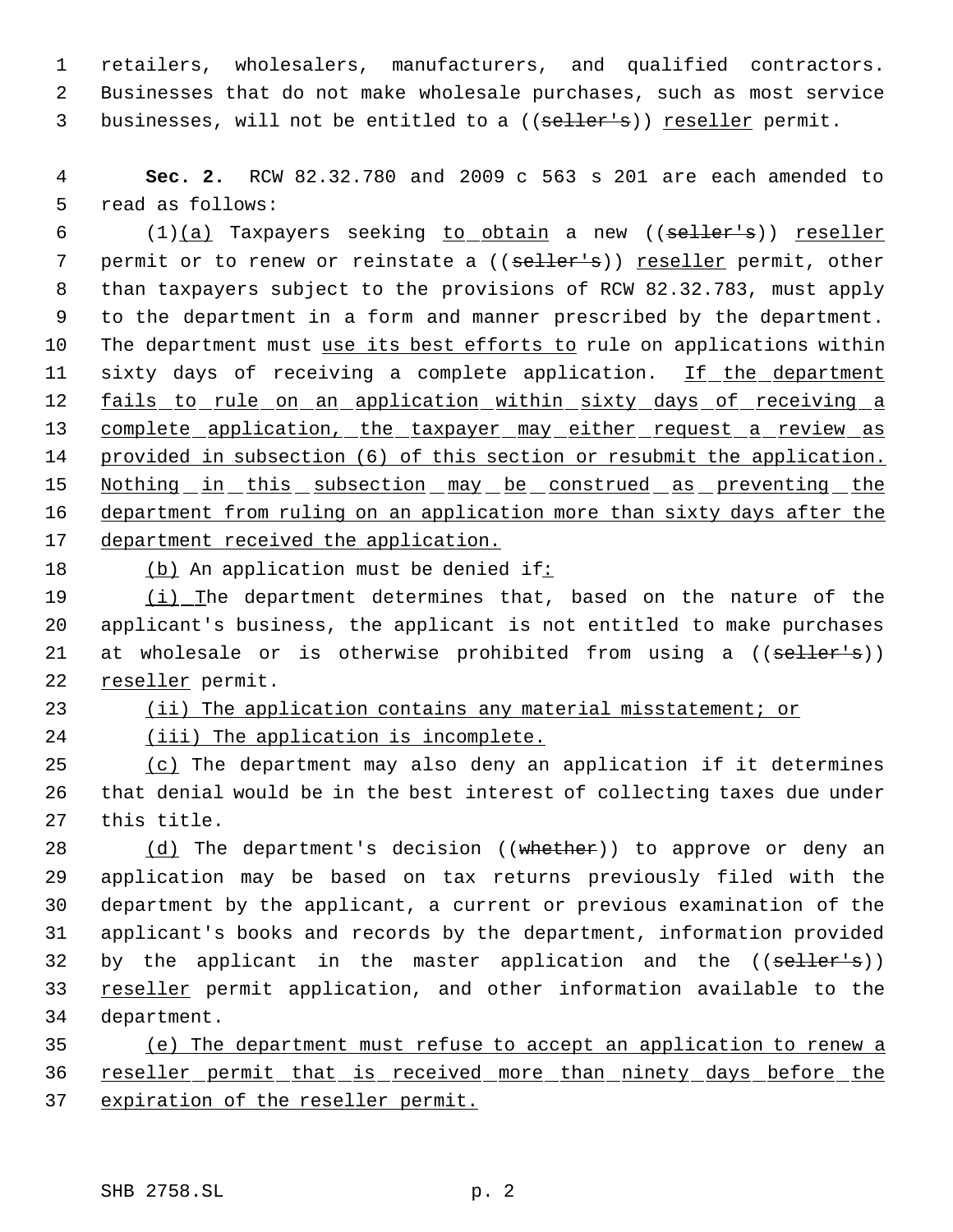(2) Notwithstanding subsection (1) of this section, the department 2 may issue or renew a ((seller's)) reseller permit ((to)) for a taxpayer that has not applied for the permit or renewal of the permit if it appears to the department's satisfaction, based on the nature of the taxpayer's business activities and any other information available to the department, that the taxpayer is entitled to make purchases at wholesale.

8 (3) ((Seller's permits issued by the department will be in a form 9 prescribed by the department, which may include an electronic form, and 10 must contain a unique identifying number assigned by the department.

 $(4)$ ))(a) Except as otherwise provided in this section, ((seller's)) 12 reseller permits issued, renewed, or reinstated under this section will be valid for a period of forty-eight months from the date of issuance, renewal, or reinstatement.

15 (b)(i) A ((seller's)) reseller permit ((issued to taxpayers who 16 register – with – the – department – under – RCW – 82.32.030 – after – January – 1, 17  $2009<sub>7</sub>$ )) is valid for a period of twenty-four months and may be renewed 18 for the period prescribed in (a) of this subsection  $((4+))$  (3) if the 19 permit is issued to a taxpayer who:

20 (A) Is not registered with the department under RCW 82.32.030;

21 (B) Has been registered with the department under RCW 82.32.030 for 22 a continuous period of less than one year as of the date that the 23 department received the taxpayer's application for a reseller permit;

24 (C) Was on nonreporting status as authorized under RCW 82.32.045(4) 25 at the time that the department received the taxpayer's application for 26 a reseller permit or to renew or reinstate a reseller permit;

27 (D) Has filed tax returns reporting no business activity for 28 purposes of sales and business and occupation taxes for the twelve-29 month period immediately preceding the date that the department 30 received the taxpayer's application for a reseller permit or to renew 31 or reinstate a reseller permit; or

 (E) Has failed to file tax returns covering any part of the twelve- month period immediately preceding the department's receipt of the taxpayer's application for a reseller permit or to renew or reinstate a reseller permit.

36 (ii) The provisions of this subsection (3)(b) do not apply to 37 reseller permits issued to any business owned by a federally recognized 38 Indian tribe or by an enrolled member of a federally recognized Indian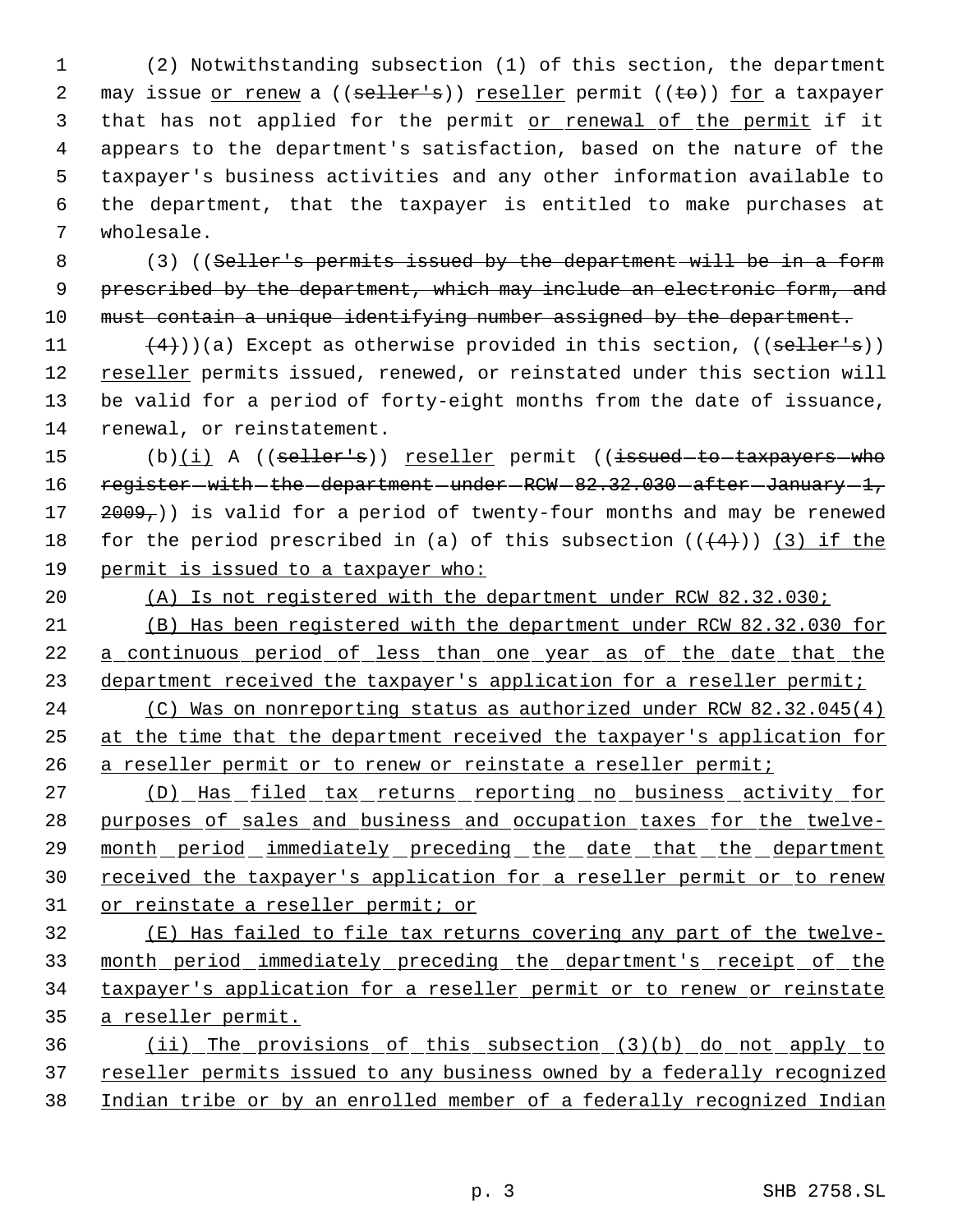1 tribe, if the business does not engage in any business activity that 2 subjects the business to any tax imposed by the state under chapter 3 82.04 RCW. Permits issued to such businesses are valid for the period 4 provided in (a) of this subsection (3).

 (iii) Nothing in this subsection (3)(b) may be construed as affecting the department's right to deny a taxpayer's application for 7 a reseller permit or to renew or reinstate a reseller permit as provided in subsection (1)(b) and (c) of this section.

9 (c) A ((seller's)) reseller permit is no longer valid if the permit 10 holder's certificate of registration is revoked, the permit holder's 11 tax reporting account is closed by the department, or the ((person)) 12 permit holder otherwise ceases to engage in business.

13 (d) The department may provide by rule for a uniform expiration 14 date for reseller permits issued, renewed, or reinstated under this 15 section, if the department determines that a uniform expiration date 16 for reseller permits will improve administrative efficiency for the 17 department. If the department adopts a uniform expiration date by 18 rule, the department may extend or shorten the twenty-four or forty-19 eight month period provided in (a) and (b) of this subsection for a 20 period not to exceed six months as necessary to conform the reseller 21 permit to the uniform expiration date.

22  $((\langle 5 \rangle)(4)(a)$  The department may revoke a  $((\text{self-}1)$  taxpayer's 23 reseller permit ((of a taxpayer)) for any of the following reasons:

24 (i) The taxpayer used or allowed or caused its ((seller's)) 25 reseller permit to be used to purchase any item or service without 26 payment of sales tax, but the taxpayer or other purchaser was not 27 entitled to use the ((seller's)) reseller permit for the purchase;

28 (ii) The department issued the ((seller's)) reseller permit to the 29 taxpayer in error;

30 (iii) The department determines that the taxpayer is no longer 31 entitled to make purchases at wholesale; or

32 (iv) The department determines that revocation of the ((seller's)) 33 reseller permit would be in the best interest of collecting taxes due 34 under this title.

35 (b) The notice of revocation must be in writing and is effective on 36 the date specified in the revocation notice. The notice must also 37 advise the taxpayer of its right to a review by the department.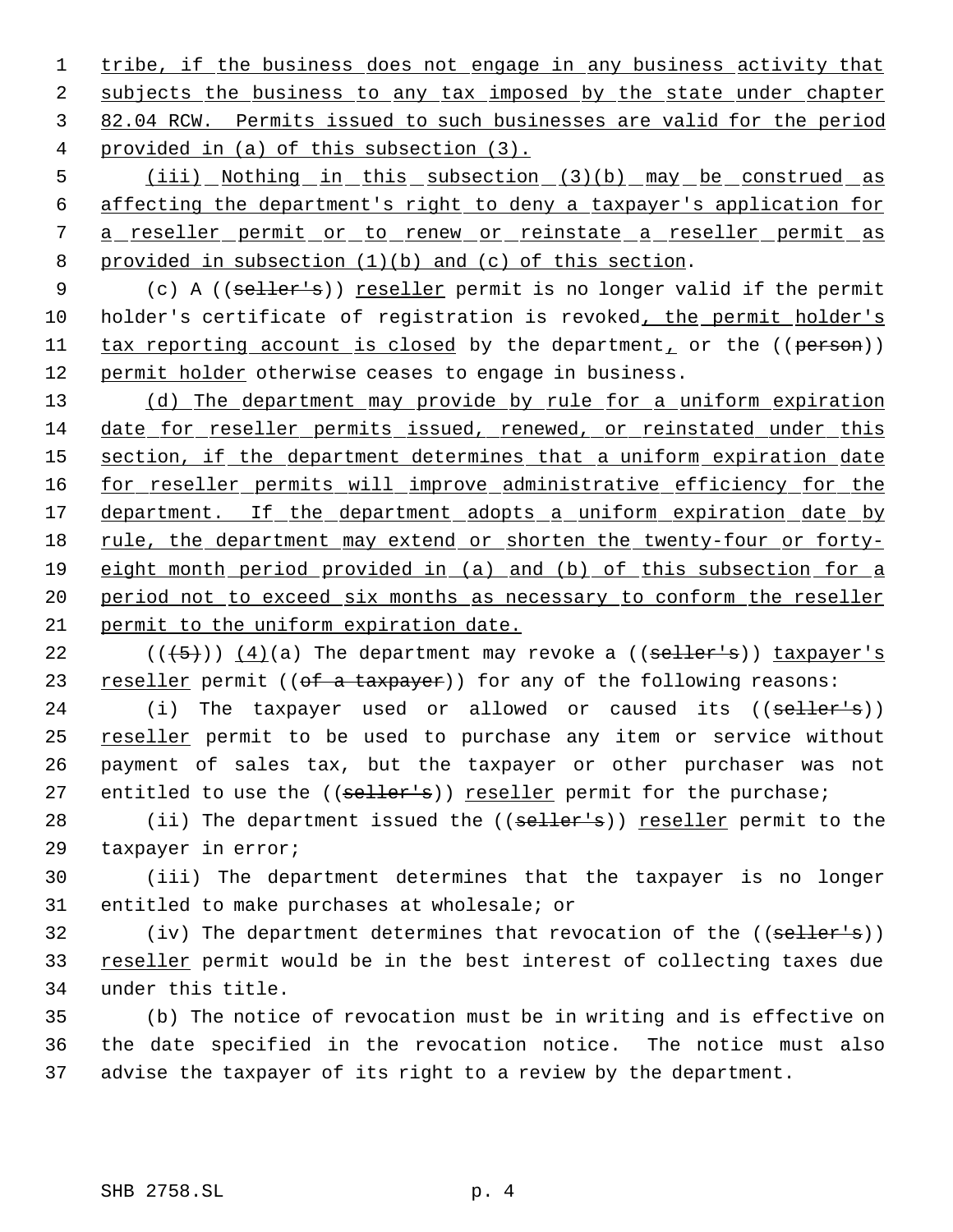1 (c) The department may refuse to reinstate a ((seller's)) reseller permit revoked under (a)(i) of this subsection until all taxes, penalties, and interest due on any improperly purchased item or service 4 have been paid in full. In the event a taxpayer whose ((seller's)) 5 reseller permit has been revoked under this subsection reorganizes, the new business resulting from the reorganization is not entitled to a ((seller's)) reseller permit until all taxes, penalties, and interest due on any improperly purchased item or service have been paid in full. (d) For purposes of this subsection, "reorganize" or "reorganization" means: (i) The transfer, however effected, of a majority of the assets of one business to another business where any of the persons having an interest in the ownership or management in the former business maintain an ownership or management interest in the new business, either directly or indirectly; (ii) a mere change in identity or form of ownership, however effected; or (iii) the new business is a mere continuation of the former business based on significant shared features such as owners, personnel, assets, or general business activity.

19  $((+6))$  (5) The department may provide ((lists of valid and revoked 20 seller's)) the public with access to reseller permit numbers on its web 21 site<sub>\_\_</sub>including\_the\_name\_of\_the\_permit\_holder,\_the\_status\_of\_the 22 reseller permit, the expiration date of the permit, and any other 23 information that is disclosable under RCW 82.32.330(3)(1).

24 ( $(\langle 7\rangle)$ ) (6) The department must provide by rule for the review of 25 the department's decision to deny, revoke, or refuse to reinstate a 26 ((seller's)) reseller permit or the department's failure to rule on an 27 application within the time prescribed in subsection (1)(a) of this 28 section. Such review must be consistent with the requirements of 29 chapter 34.05 RCW.

30  $((+8))$   $(7)$  As part of its continuing efforts to educate taxpayers 31 on their sales and use tax responsibilities, the department will 32 educate taxpayers on the appropriate use of a ((seller's)) reseller 33 permit or ((uniform - exemption - certificate)) other documentation 34 authorized under RCW 82.04.470 and the consequences of misusing such 35 permits or ((exemption certificates)) other documentation.

36 **Sec. 3.** RCW 82.32.783 and 2009 c 563 s 202 are each amended to 37 read as follows: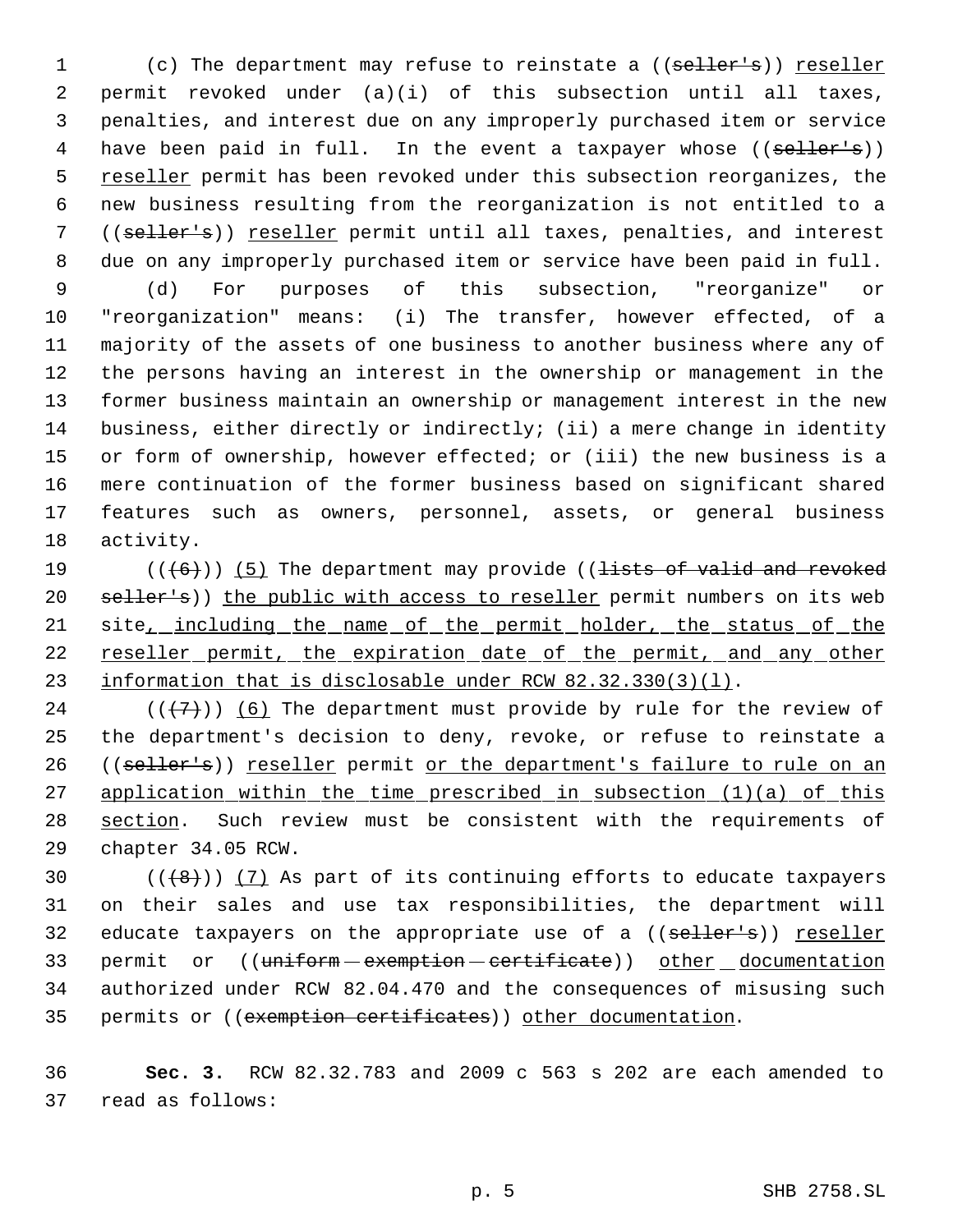1 (1)(a) Contractors seeking a new ((seller's)) reseller permit or to 2 renew or reinstate a ((seller's)) reseller permit must apply to the department in a form and manner prescribed by the department.

 (b) As part of the application, the contractor must report the total combined dollar amount of all purchases of materials and labor 6 during the preceding ((twelve)) twenty-four months for retail 7 construction activity, wholesale construction activity, speculative building, public road construction, and government contracting. If the contractor was not engaged in business as a contractor during the 10 preceding ((twelve)) twenty-four months, the contractor may provide an estimate of the dollar amount of purchases of materials and labor for 12 retail construction activity, wholesale construction activity, speculative building, public road construction, and government contracting during the twelve-month or twenty-four month period for 15 which the ((seller's)) reseller permit will be valid. The contractor 16 must also report the percentage of its total dollar amount of actual 17 or, if applicable, estimated material and labor purchases that was for retail and wholesale construction activity performed by the applicant.

19 (c) The department must use its best efforts to rule on 20 applications within sixty days of receiving a complete application. If the department fails to rule on an application within sixty days of 22 receiving a complete application, the taxpayer may either request a 23 review as provided in subsection (6) of this section or resubmit the application. Nothing in this subsection may be construed as preventing the department from ruling on an application more than sixty days after the department received the application.

(d)(i) An application must be denied if:

 (A) The department determines that the applicant is not entitled to 29 make purchases at wholesale or is otherwise prohibited from using a reseller permit;

(B) The application contains any material misstatement;

(C) The application is incomplete; or

 (D) Less than twenty-five percent of the taxpayer's total dollar amount of actual or, if applicable, estimated material and labor purchases as reported on the application is for retail and wholesale construction activity performed by the applicant. However, the department may approve an application not meeting the criteria in this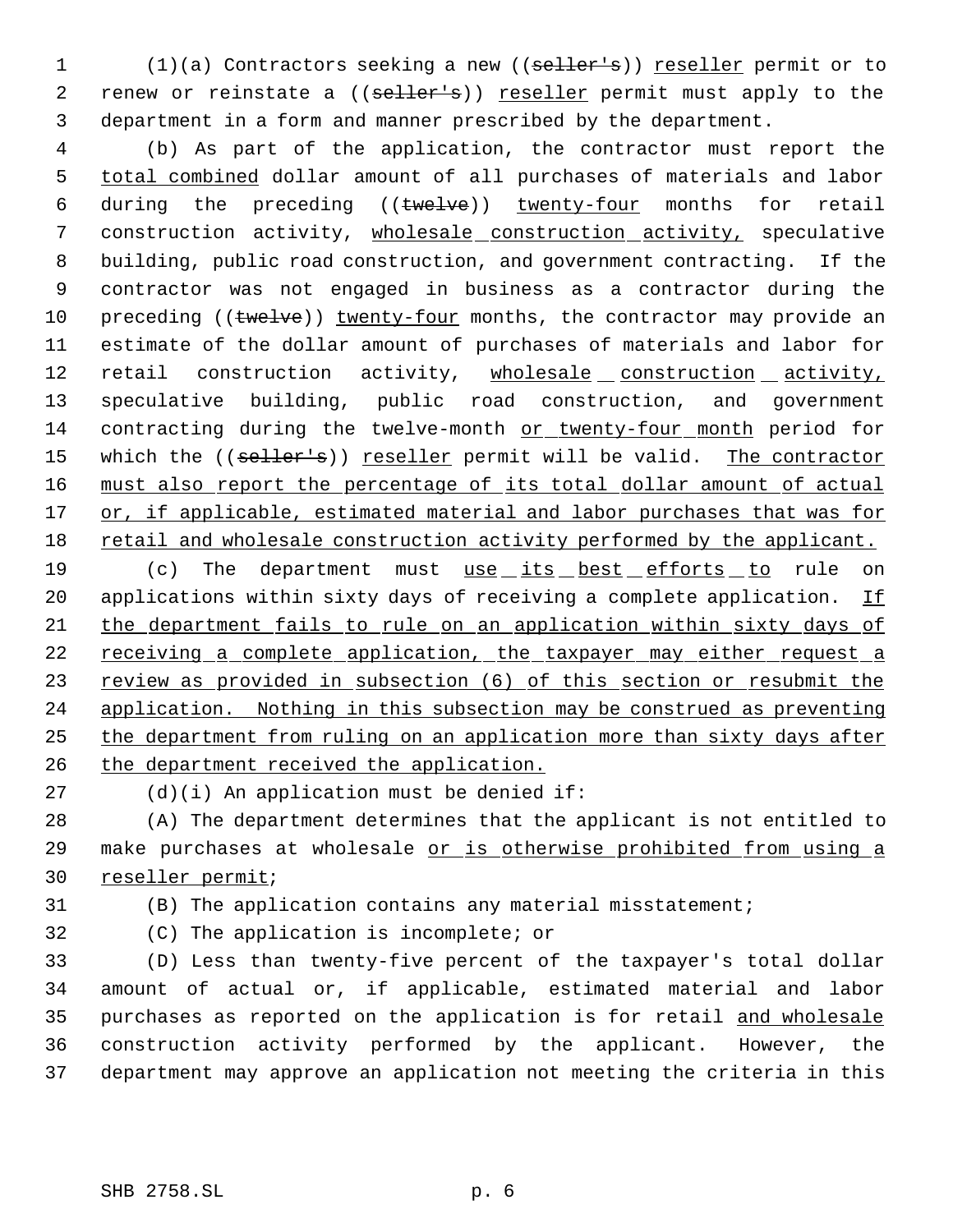1 subsection (1)(d)(i)(D) if the department is satisfied that approval is 2 unlikely to jeopardize collection of the taxes due under this title.

 3 (ii) The department may also deny an application if the department 4 determines that denial would be in the best interest of collecting 5 taxes due under this title.

 (iii) The department's decision to approve or deny an application may be based on tax returns previously filed with the department by the 8 applicant, a current or previous examination of the applicant's books 9 and records by the department, information provided by the applicant in the master application and the reseller permit application, and other information available to the department.

12 (e) The department must refuse to accept an application((s)) to 13 renew a ((seller's)) reseller permit ((may-not-be-made)) that is 14 received more than ninety days before the expiration of the 15 ((seller's)) reseller permit.

16 (2) ((Sellers' permits issued by the department will be in a form 17 prescribed by the department, which may include an electronic form, and 18 must contain a unique identifying number assigned by the department.)) 19 Notwithstanding subsection (1) of this section, the department may 20 issue or renew a reseller permit for a contractor that has not applied 21 for the permit or renewal of the permit if the department is satisfied 22 that the contractor is entitled to make purchases at wholesale and that 23 issuing or renewing the reseller permit is unlikely to jeopardize 24 collection of sales taxes due under this title based on criteria 25 established by the department by rule. Such criteria may include but 26 is not limited to whether the taxpayer has a previous history of 27 misusing resale certificates or reseller permits or there is any other 28 indication that issuing or renewing the reseller permit would 29 jeopardize collection of sales taxes due from the contractor.

30 (3)(a) ((Sellers')) Except as otherwise provided in (b) of this 31 subsection:

 (i) Except as provided in (a)(ii) of this subsection, until June 30, 2013, reseller permits issued, renewed, or reinstated under this section will be valid for a period of twelve months from the date of 35 issuance, renewal, or reinstatement( $(-$ 

36  $(b)$ ); and

37 (ii) Beginning July 1, 2013, reseller permits issued, renewed, or 38 reinstated under this section will be valid for a period of twenty-four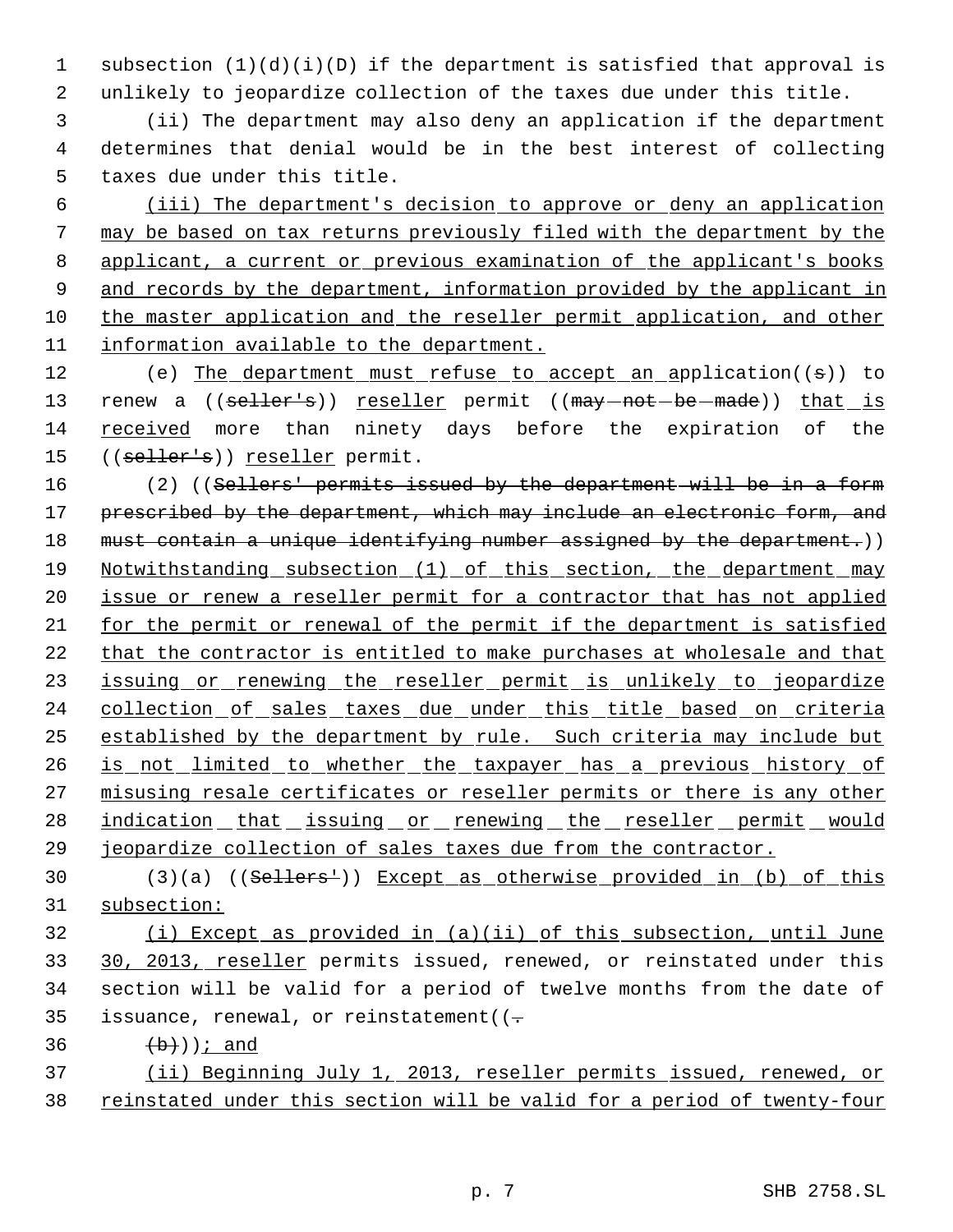1 months from the date of issuance, renewal, or reinstatement. However, 2 the department may issue, renew, or reinstate permits for a period of 3 twenty-four months beginning July 1, 2011, if the department is 4 satisfied in the same manner as set forth in subsection (2) of this 5 section.

 6 (b)(i) A ((seller's)) reseller permit is no longer valid if the 7 permit holder's certificate of registration is revoked, the permit 8 holder's tax reporting account is closed by the department, or the 9 ((person)) permit holder otherwise ceases to engage in business.

10 (ii) The department may provide by rule for a uniform expiration 11 date for reseller permits issued, renewed, or reinstated under this 12 section, if the department determines that a uniform expiration date 13 for reseller permits will improve administrative efficiency for the 14 department. If the department adopts a uniform expiration date by 15 rule, the department may extend or shorten the twelve or twenty-four 16 month period provided in (a)(i) and (ii) of this subsection for a 17 period not to exceed six months as necessary to conform the reseller 18 permit to the uniform expiration date.

- 19 (4)(a) The department may revoke a ((seller's)) contractor's 20 reseller permit (( $\sigma$ f a contractor)) for any of the following reasons:
- 21 (i) The contractor used or allowed or caused its ((seller's)) 22 reseller permit to be used to purchase any item or service without 23 payment of sales tax, but the contractor or other purchaser was not 24 entitled to use the ((seller's)) reseller permit for the purchase;

25 (ii) The department issued the ((seller's)) reseller permit to the 26 contractor in error;

27 (iii) The department determines that the contractor is no longer 28 entitled to make purchases at wholesale; or

29  $(iv)$  The department determines that revocation of the  $((\text{self-} \cdot \text{self-} \cdot s))$ 30 reseller permit would be in the best interest of collecting taxes due 31 under this title.

32 (b) The notice of revocation must be in writing and is effective on 33 the date specified in the revocation notice. The notice must also 34 advise the contractor of its right to a review by the department.

35 (c) The department may refuse to reinstate a ((seller's)) reseller 36 permit revoked under (a)(i) of this subsection until all taxes, 37 penalties, and interest due on any improperly purchased item or service 38 have been paid in full. In the event a contractor whose ((seller's))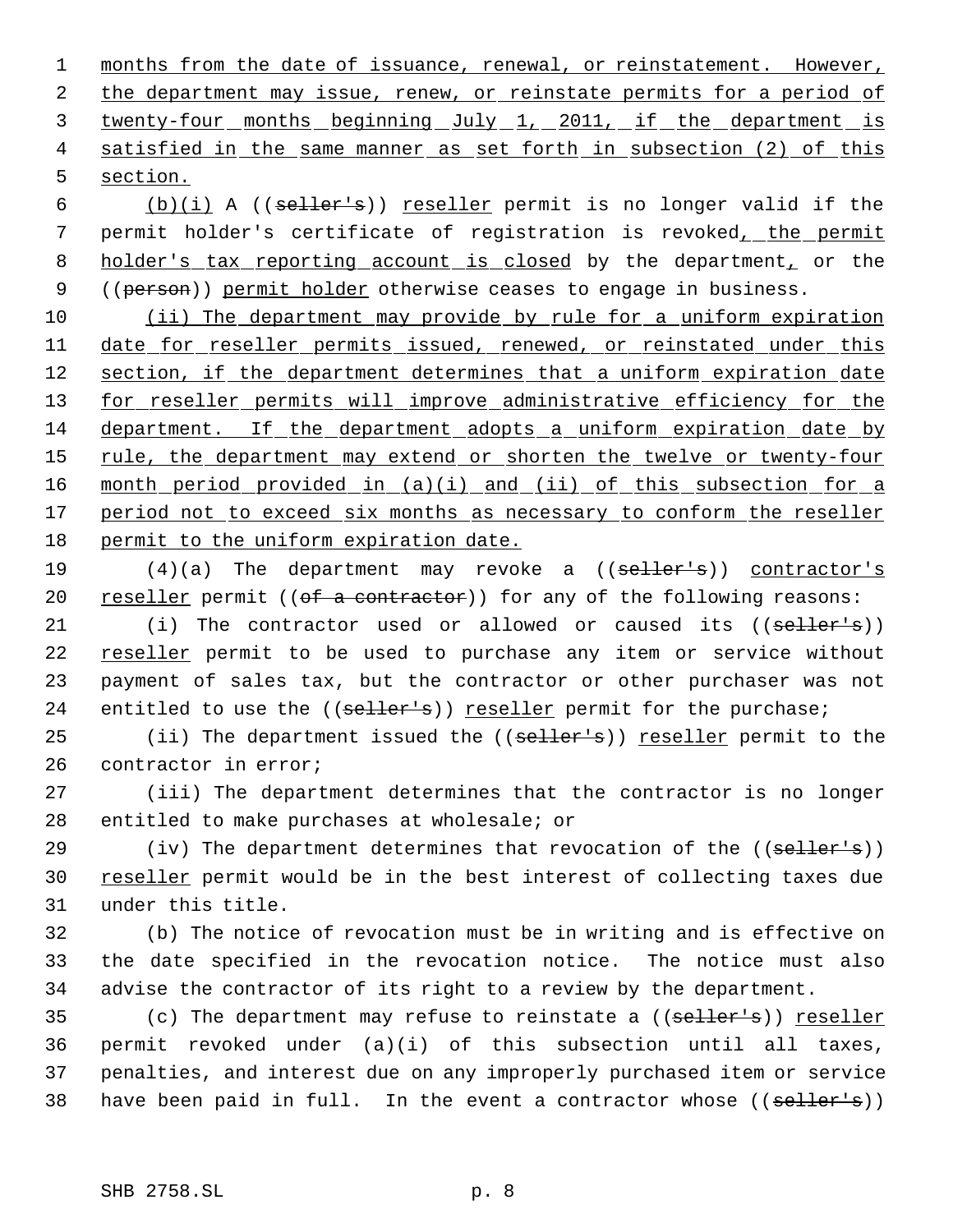1 reseller permit has been revoked under this subsection reorganizes, the new business resulting from the reorganization is not entitled to a ((seller's)) reseller permit until all taxes, penalties, and interest due on any improperly purchased item or service have been paid in full. (d) For purposes of this subsection, "reorganize" or "reorganization" means: (i) The transfer, however effected, of a majority of the assets of one business to another business where any of the persons having an interest in the ownership or management in the former business maintain an ownership or management interest in the new business, either directly or indirectly; (ii) a mere change in identity or form of ownership, however effected; or (iii) the new business is a mere continuation of the former business based on significant shared features such as owners, personnel, assets, or general business activity.

15 (5) The department may provide ((<del>lists of valid and revoked</del> 16 sellers<sup>1</sup>)) the public with access to reseller permit numbers on its web 17 site<sub>\_\_</sub>including\_the\_name\_of\_the\_permit\_holder,\_the\_status\_of\_the 18 reseller permit, the expiration date of the permit, and any other information that is disclosable under RCW 82.32.330(3)(l).

 (6) The department must provide by rule for the review of the department's decision to deny, revoke, or refuse to reinstate a 22 ((seller's)) reseller permit or the department's failure to rule on an 23 application within the time prescribed in subsection (1)(a) of this 24 section. Such review must be consistent with the requirements of chapter 34.05 RCW.

 (7) As part of its continuing efforts to educate taxpayers on their sales and use tax responsibilities, the department will educate 28 taxpayers on the appropriate use of a ((seller's)) reseller permit or 29 ((uniform exemption certificate)) other documentation authorized under RCW 82.04.470 and the consequences of misusing such permits or ((exemption certificates)) other documentation.

(8) As used in this section, the following definitions apply:

33 (a) "Contractor" means a person ((who engages - in - any - retail construction activity, or who engages in any activity that brings the person within the definition of consumer in RCW 82.04.190 (3) or (6), 36 or who is a speculative builder as defined by rule of the department)) whose primary business activity is as a contractor as defined in RCW 18.27.010 or an electrical contractor as defined in RCW 19.28.006.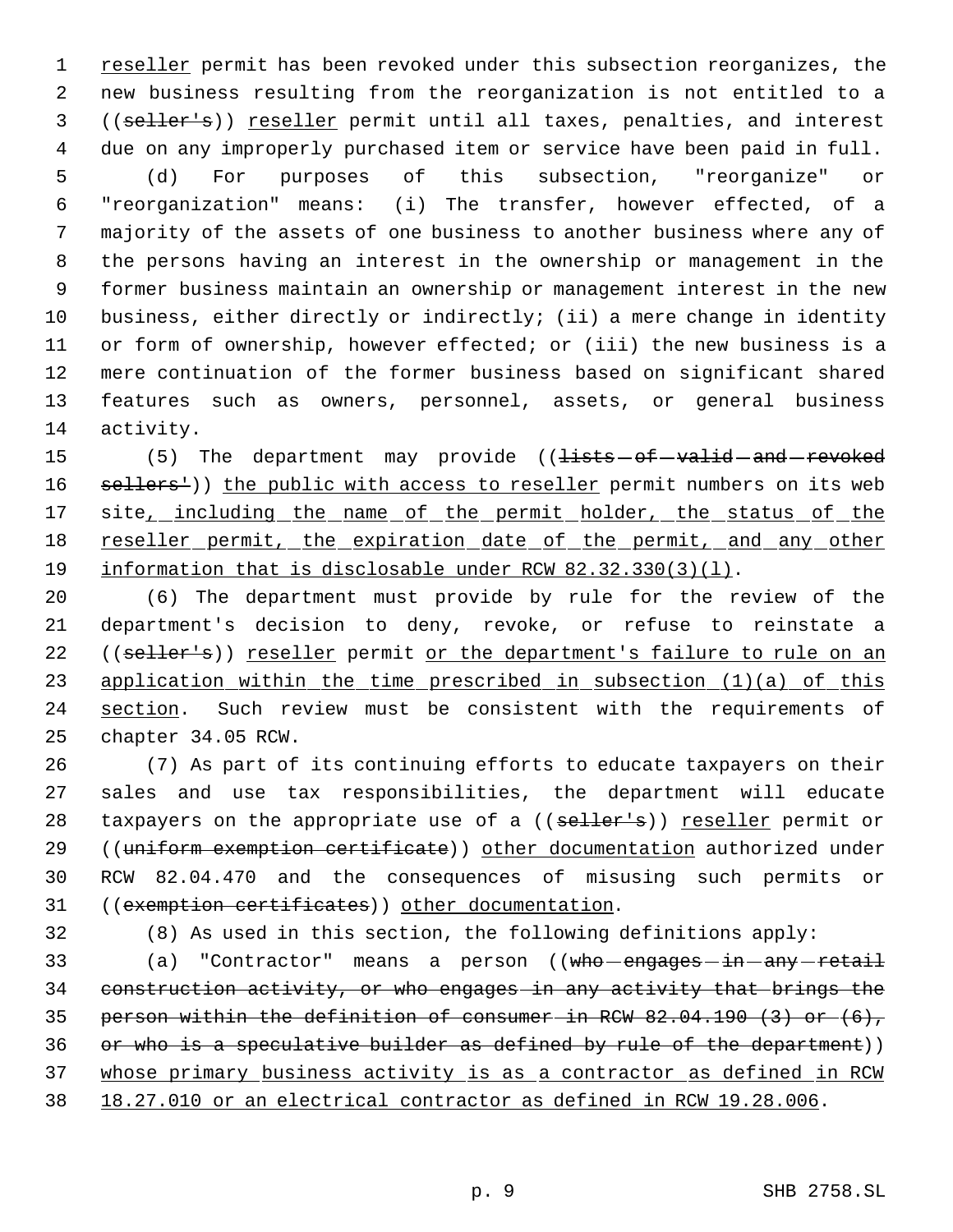(b) "Government contracting" means the activity described in RCW 82.04.190(6).

 (c) "Public road construction" means the activity described in RCW 82.04.190(3).

 (d) "Retail construction activity" means any activity defined as a retail sale in RCW 82.04.050(2) (b) or (c).

 (e) "Speculative building" means the activities of a speculative builder as the term "speculative builder" is defined by rule of the department.

 (f) "Wholesale construction activity" means labor and services 11 rendered for persons who are not consumers in respect to real property, 12 if such labor and services are expressly defined as a retail sale by 13 RCW 82.04.050 when rendered to or for consumers. For purposes of this subsection (8)(f), "consumer" has the same meaning as in RCW 82.04.190.

 NEW SECTION. **Sec. 4.** A new section is added to chapter 82.32 RCW to read as follows:

 (1) Reseller permits issued by the department, as provided under RCW 82.32.780 and 82.32.783, will be in a form prescribed by the department, which may include an electronic form. Reseller permits must contain the following information:

(a) A unique identifying number assigned by the department;

(b) The name and address of the permit holder;

(c) The type of business engaged in;

 (d) The date the permit was issued, renewed, or reinstated by the 25 department; and

(e) The expiration date of the permit.

 (2) Reseller permits may also contain such other information as required by the department, including, but not limited to:

 (a) The categories of items or services to be purchased for resale or that are otherwise to be purchased at wholesale;

(b) The date that the permit was provided to the seller;

 (c) A statement that the items or services purchased either: (i) Are purchased for resale in the regular course of business; or (ii) are otherwise purchased at wholesale;

 (d) A statement that the permit holder acknowledges that misuse of reseller permit or reseller permit number subjects the permit holder to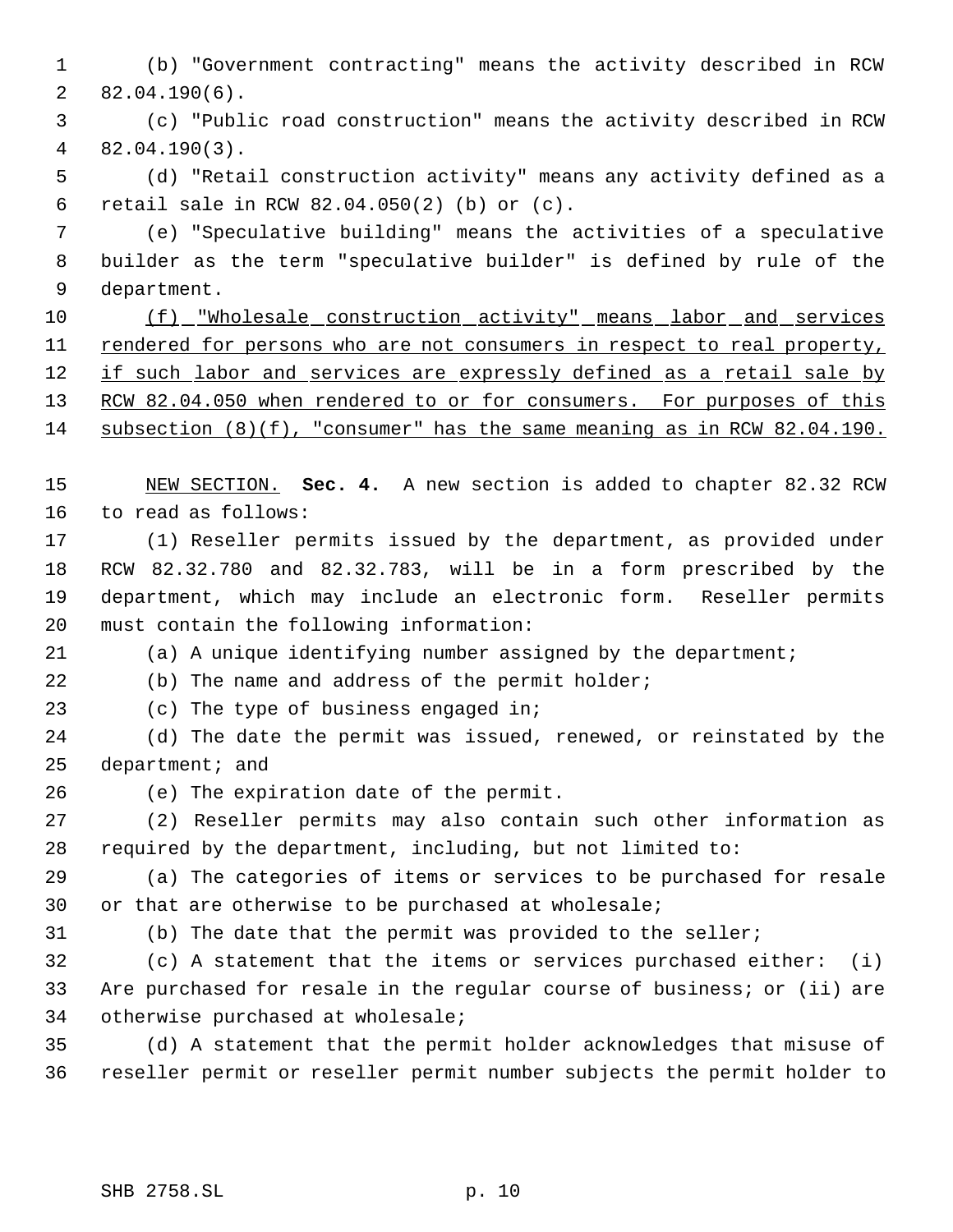revocation of the reseller permit, penalties as provided in RCW 82.32.290 and 82.32.291, in addition to the tax, interest, and any other penalties imposed by law;

(e) Instructions for renewing the permit;

 (f) A statement that the department is authorized to obtain information concerning the permit holder's purchase of items or services under the permit from the seller to verify whether the permit holder was authorized to purchase such items or services without payment of retail sales tax; and

 (g) The signature of the permit holder, unless a copy of the permit is provided to the seller in a format other than paper.

 **Sec. 5.** RCW 82.32.785 and 2009 c 563 s 203 are each amended to read as follows:

 The department of revenue must, by January 1, 2011, develop a system, as resources permit, allowing sellers to voluntarily verify 16 through electronic means ((the validity of sellers' permits presented 17 to sellers from)) whether their customers' reseller permits are valid.

 **Sec. 6.** RCW 82.32.787 and 2009 c 563 s 204 are each amended to read as follows:

 A person must, upon request of the department, provide the 21 department with ((a-eopy)) paper or electronic copies of all 22 ((sellers<sup>1</sup>)) <u>reseller</u> permits, or ((uniform-exemption-certificates)) other documentation as authorized in RCW 82.04.470, accepted by that 24 person during the period specified by the department to substantiate 25 wholesale sales. If, instead of the documentation specified in this subsection, the seller has retained the relevant data elements from such permits or other documentation authorized in RCW 82.04.470, as 28 allowed under the streamlined sales and use tax agreement, the seller must provide such data elements to the department.

 **Sec. 7.** RCW 82.04.470 and 2009 c 563 s 205 and 2009 c 535 s 411 are each reenacted and amended to read as follows:

 (1) ((Unless a seller has taken from the buyer a seller's permit, the burden of proving that a sale of tangible personal property, or of services, was not a sale at retail shall be upon the person who made  $\pm t$ .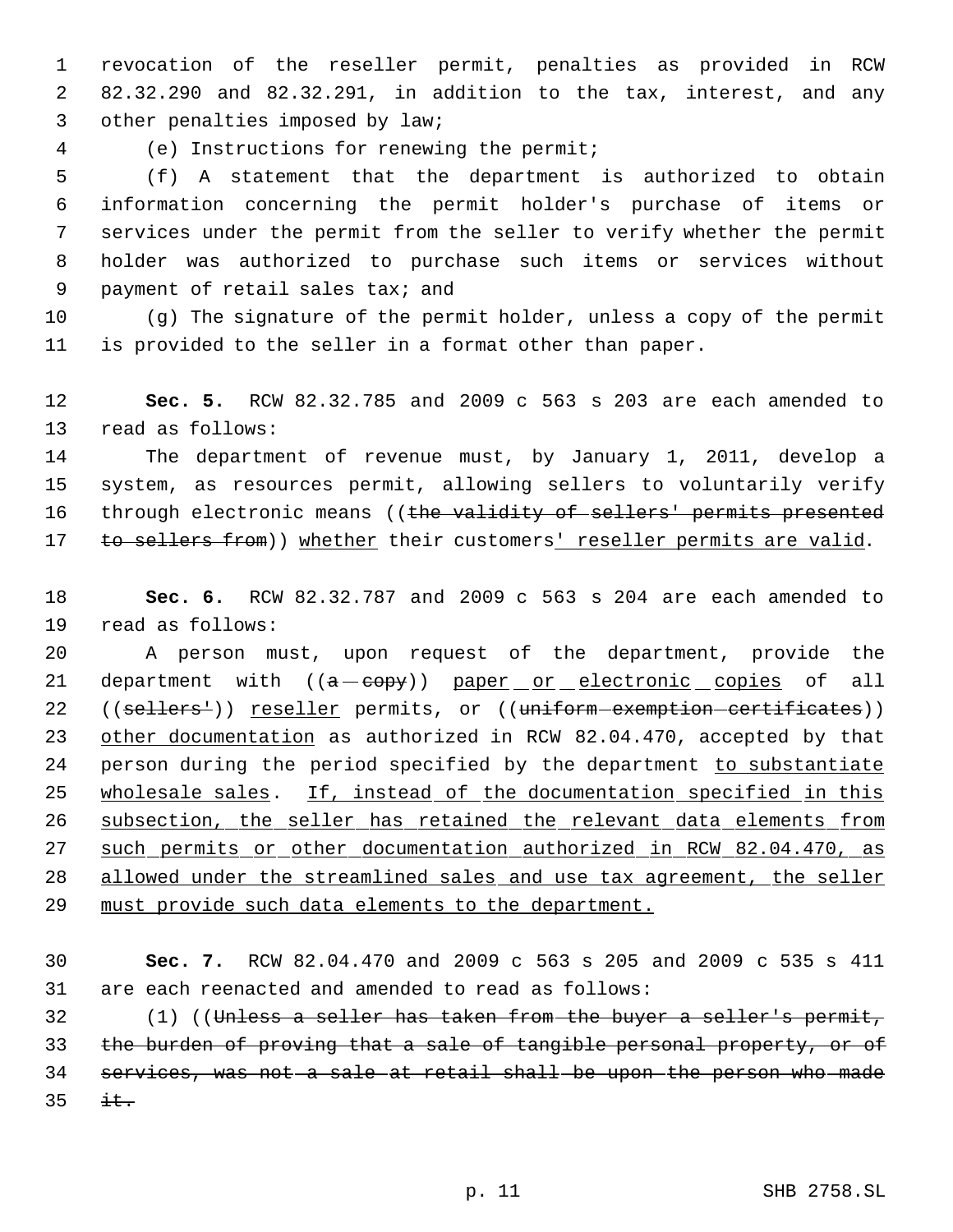1 (2) If a seller does not receive a seller's permit at the time of 2 the sale, have a seller's permit on file at the time of the sale, or 3 obtain a seller's permit from the buyer within a reasonable time after 4 the sale, the seller shall remain liable for the tax as provided in RCW 5 82.08.050, unless the seller can demonstrate facts and circumstances 6 according to rules adopted by the department that show the sale was 7 properly made without payment of retail sales tax. 8 (3) A seller's permit must contain such information as required by 9 the department, which may include, but is not limited to: 10  $(a)$  The name and address of the buyer; 11 (b) The seller's permit number issued by the department; 12 (c) The type of business engaged in; 13 (d) The categories of items or services to be purchased for resale 14 or that are otherwise to be purchased at wholesale, unless the buyer 15 presents a blanket seller's permit; 16 (e) The date on which the permit was provided to the seller; 17  $(f)$  A statement that the items or services purchased either:  $(i)$ 18 Are purchased for resale in the regular course of business; or (ii) are 19 otherwise purchased at wholesale; 20 (g) - A statement - that - the - buyer - acknowledges - that - the - buyer - is 21 solely responsible for purchasing within the categories specified on 22 the permit and that misuse of the resale privilege claimed on the 23 permit  $-subjects - the - buyer - to - revocation - of - the - seller's - permit,$ 24 penalties as provided in RCW 82.32.290 and 82.32.291, in addition to 25 the tax, interest, and any other penalties imposed by law; 26 (h) The name of the individual authorized to sign the permit, 27 printed in a legible fashion; 28  $(i)$  The signature of the authorized individual; 29  $\leftarrow$   $\leftarrow$   $\leftarrow$  The name of the seller; 30  $(k)$  The date the permit was issued, renewed, or reinstated by the  $31$  department;  $32$   $(1)$  The date that the permit expires; 33  $(m)$  Instructions for renewing the permit; and  $34$   $\left\{\nemph{n}-\text{A}-\text{statement}-\text{that}-\text{the}-\text{department}-\text{is}-\text{authorized}-\text{to}-\text{obtain}\nemph{t}\n\right\}$ 35 information concerning the buyer's purchase of items or services under 36 the permit from the seller to verify whether the buyer was authorized 37 to purchase such items or services without payment of retail sales tax.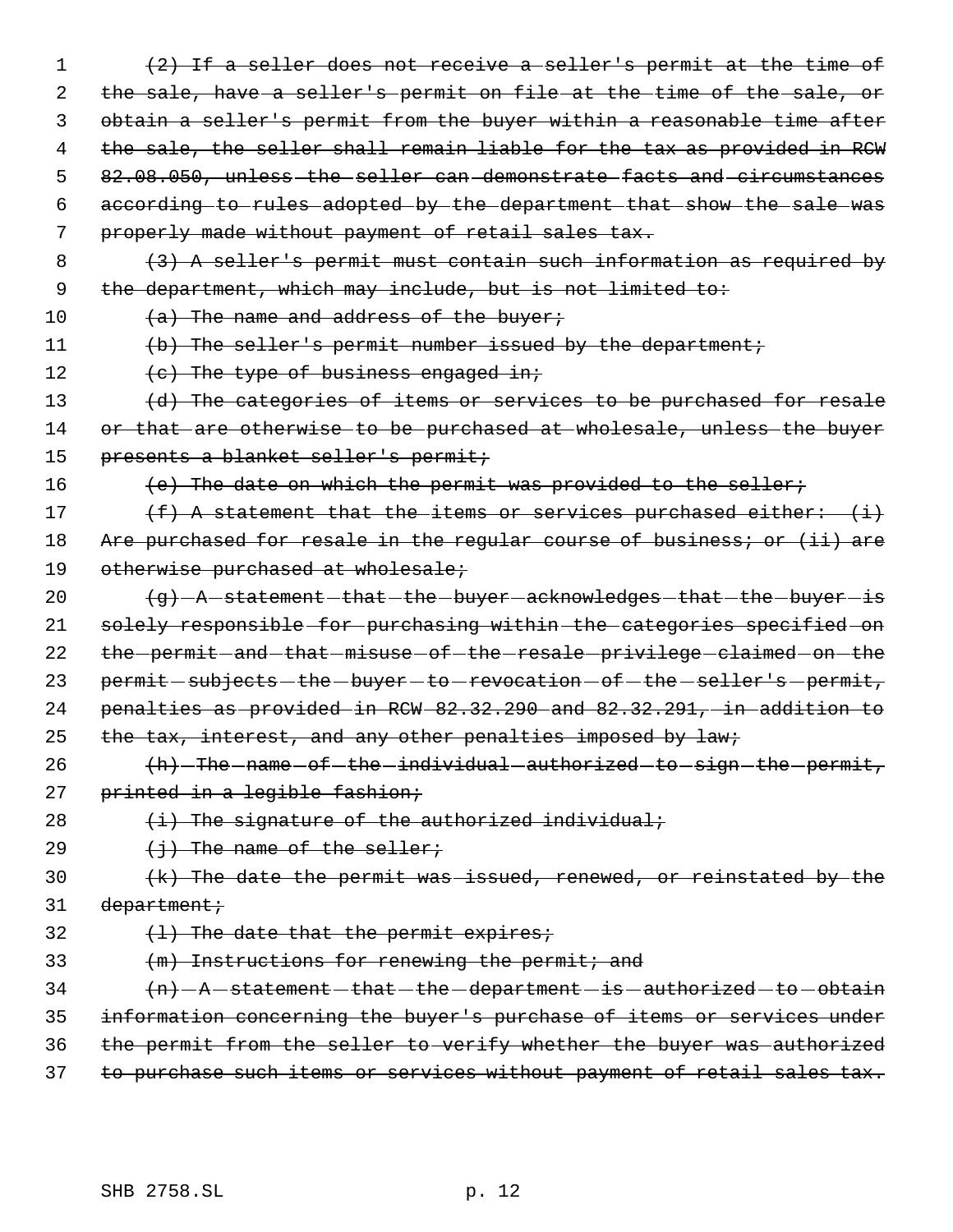1 (4) Subsection (3)(h) and (i) of this section does not apply if the 2 permit-is-provided-in-a-format-other-than-paper. If-the-permit-is 3 provided-in-a-format-other-than-paper,-the-name-of-the-individual 4 providing the permit must be included in the permit.

  $(5)(a)$  In lieu of a seller's permit issued by the department under RCW 82.32.780 or 82.32.783, a seller may accept from a buyer that is not required to be registered with the department under RCW 82.32.030 8 a properly completed:

9 (i) Uniform sales and use tax exemption certificate developed by 10 the multistate tax commission; or

11  $\leftarrow$   $\leftarrow$  Uniform exemption certificate approved by the streamlined 12 sales and use tax agreement governing board.

13 (b) A seller who accepts a properly completed exemption certificate 14 as authorized in (a) of this subsection is relieved of the obligation 15 to collect and remit retail sales tax.

16 (6) In lieu of a seller's permit issued by the department under RCW  $17$   $82.32.780$   $-$  or  $-82.32.783$ ,  $-a$   $-$  seller  $-may$   $-$  accept  $-$  from  $-a$   $-$  buyer  $-$  that  $-$  is 18 required to be registered with the department under RCW 82.32.030 a 19 properly - completed - uniform - exemption - certificate - approved - by - the 20 streamlined sales and use tax agreement governing board as long as that 21  $certificance - includes - the - seller's - permit - number - issued - by - the$ 22 department to the buyer.

 $(7)$  As used in this section, "seller's permit" means documentation issued by the department under RCW 82.32.780 or 82.32.783 and provided 25 by a buyer to a seller to substantiate a wholesale sale.)) The burden of proving that a sale is a wholesale sale rather than a retail sale is 27 on the seller. A seller may meet its burden of proving a sale is a 28 wholesale sale rather than a retail sale by taking from the buyer, at the time of sale or within a reasonable time after the sale as provided by rule of the department, a copy of a reseller permit issued to the buyer by the department under RCW 82.32.780 or 82.32.783.

32 (2)(a) In lieu of a copy of a reseller permit issued by the 33 department, a seller may accept from a buyer that is required to be 34 registered with the department under RCW 82.32.030:

35 (i) A properly completed uniform exemption certificate approved by 36 the streamlined sales and use tax agreement governing board; or

37 (ii) Any other exemption certificate as may be authorized by the 38 department and properly completed by the buyer.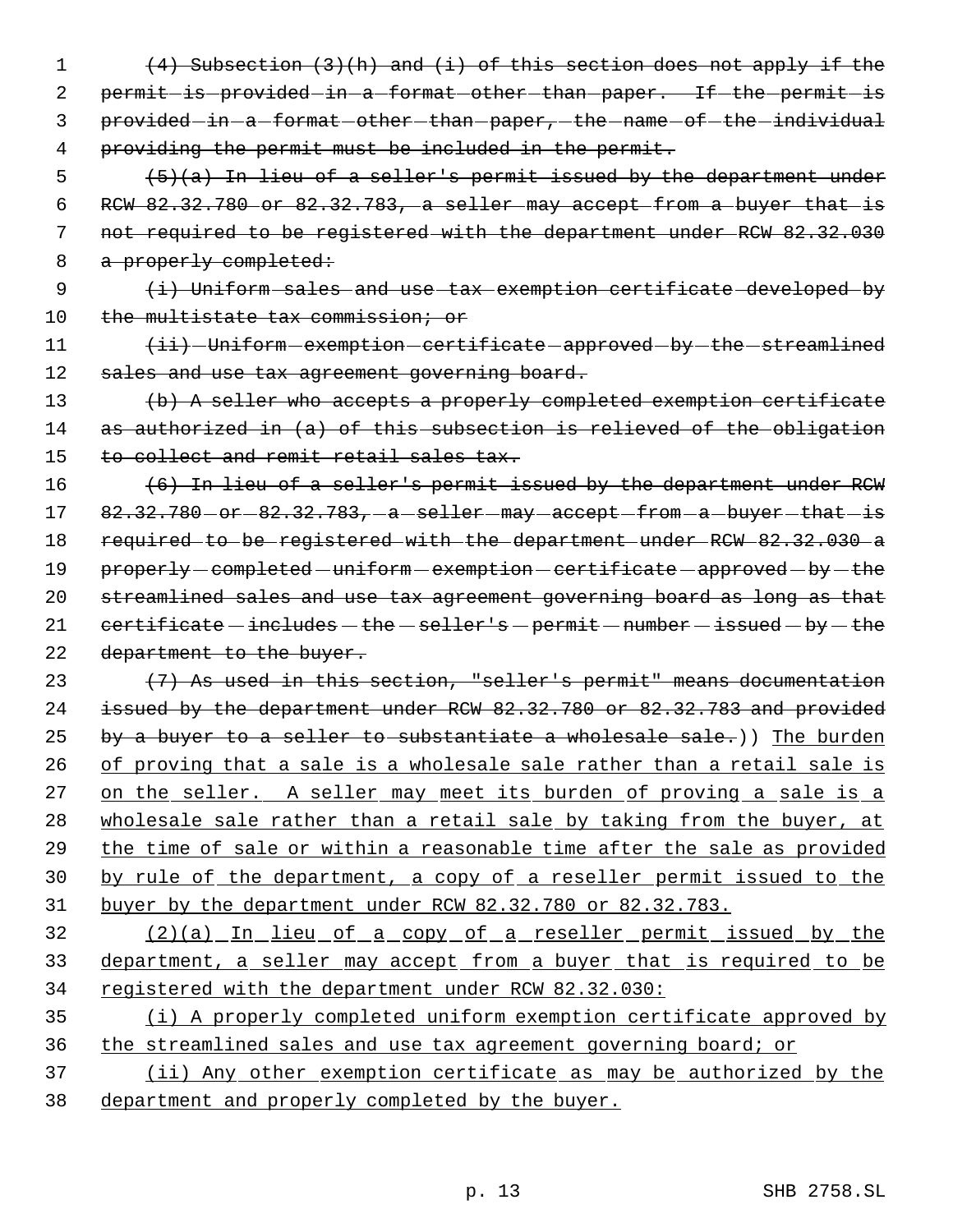1 (b) Certificates authorized under (a)(i) and (ii) of this subsection (2) must include the reseller permit number issued by the department to the buyer. (c) A seller who accepts exemption certificates authorized in (a) 5 of this subsection (2) is not required to verify with the department whether the buyer is required to be registered with the department under RCW 82.32.030. Nothing in this subsection (2)(c) may be construed to modify any of the provisions of RCW 82.08.050. 9 (3)(a) In lieu of a copy of a reseller permit issued by the department, a seller may accept from a buyer that is not required to be registered with the department under RCW 82.32.030: (i) A properly completed uniform sales and use tax exemption certificate developed by the multistate tax commission; (ii) A properly completed uniform exemption certificate approved by 15 the streamlined sales and use tax agreement governing board; or (iii) Any other exemption certificate as may be authorized by the department and properly completed by the buyer. (b) A seller who accepts exemption certificates authorized in (a) of this subsection (3) is not required to verify with the department 20 whether the buyer is not required to be registered with the department under RCW 82.32.030. Nothing in this subsection (3)(b) may be 22 construed to modify any of the provisions of RCW 82.08.050. (4) In lieu of obtaining the documentation in subsection (1), (2), or (3) of this section, a seller may capture the relevant data elements as allowed under the streamlined sales and use tax agreement. (5) A seller that does not comply with subsection (1), (2), (3), or (4) of this section may meet its burden of proving that a sale is a 28 wholesale sale rather than a retail sale by demonstrating facts and circumstances, according to rules adopted by the department, that show the sale was properly made without payment of retail sales tax. (6) Notwithstanding anything in this section to the contrary, a seller who maintains records establishing that it uses electronic means 33 to verify, at least once per calendar year, the validity of its customers' reseller permits need not take a copy of a reseller permit 35 or other documentation or the data elements as authorized in subsection (1), (2), (3), or (4) of this section for wholesale sales to those 37 customers with valid reseller permits as confirmed by the department for all sales occurring within twelve months following the date that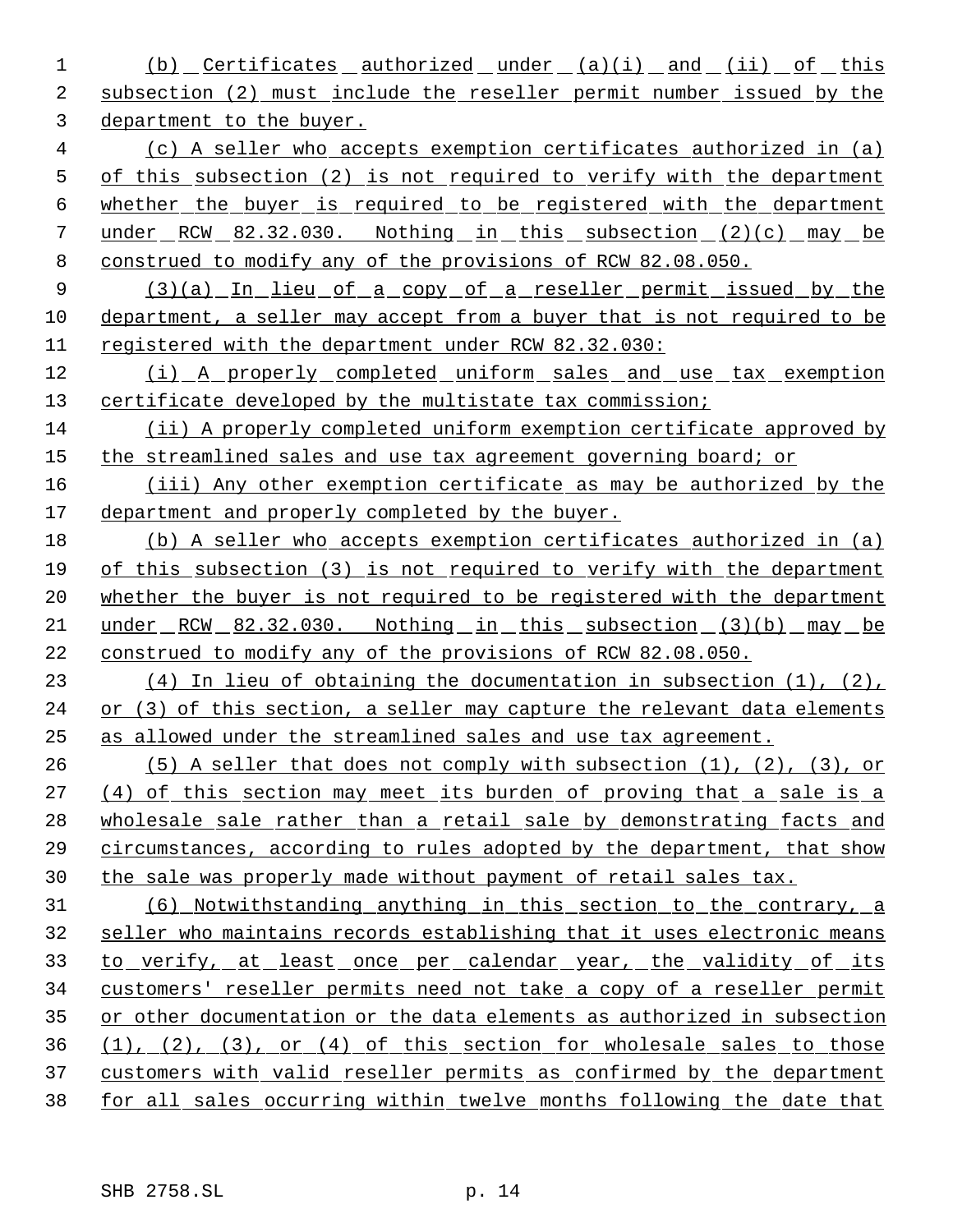1 the seller last electronically verified the validity of its customers' 2 reseller permits. A seller that meets the requirements of this 3 subsection will be deemed to have met its burden of proving a sale is 4 a wholesale sale rather than a retail sale.

 5 (7) As used in this section "reseller permit" means documentation 6 issued by the department under RCW 82.32.780 or 82.32.783, which is 7 used to substantiate a wholesale sale.

 8 **Sec. 8.** RCW 82.08.050 and 2009 c 563 s 206 and 2009 c 289 s 2 are 9 each reenacted and amended to read as follows:

10 (1) The tax ((hereby)) imposed ((shall)) in this chapter must be 11 paid by the buyer to the seller( $(\frac{1}{1} + \frac{1}{2})$ . Each seller ( $(\frac{1}{3} + \frac{1}{2})$ ) must 12 collect from the buyer the full amount of the tax payable in respect to 13 each taxable sale in accordance with the schedule of collections 14 adopted by the department ((pursuant to)) under the provisions of RCW 15 82.08.060.

16 (2) The tax required by this chapter, to be collected by the 17 seller, ((shall be)) is deemed to be held in trust by the seller until 18 paid to the department( $(-$ and)). Any seller who appropriates or 19 converts the tax collected to ((his or her)) the seller's own use or to 20 any use other than the payment of the tax to the extent that the money 21 required to be collected is not available for payment on the due date 22 as prescribed in this chapter is guilty of a gross misdemeanor.

23 (3) ((In case)) Except as otherwise provided in this section, if 24 any seller fails to collect the tax ((herein)) imposed in this chapter 25 or, having collected the tax, fails to pay it to the department in the 26 manner prescribed by this chapter, whether such failure is the result 27 of ((his-or-her)) the seller's own acts or the result of acts or 28 conditions beyond ((his-or-her)) the seller's control, ((he-or-she 29 shall)) the seller is, nevertheless, ((be)) personally liable to the 30 state for the amount of the  $\text{tax}(1, \frac{1}{2})$  the seller has taken from the 31 buyer-a-seller's-permit-or-uniform-exemption-certificate-authorized 32 under RCW 82.04.470, a copy of a direct pay permit issued under RCW 33  $82.32.087$ ,  $-a$  -direct  $-mail$  form  $-as$  -provided  $-in$  RCW  $-82.32.730(5)$ ,  $-an$ 34 exemption - certificate - claiming - direct - mail - as - provided - in - RCW 35 82.32.730(6), or other information required under the streamlined sales 36 and use tax agreement, or information required under rules adopted by 37 the department)).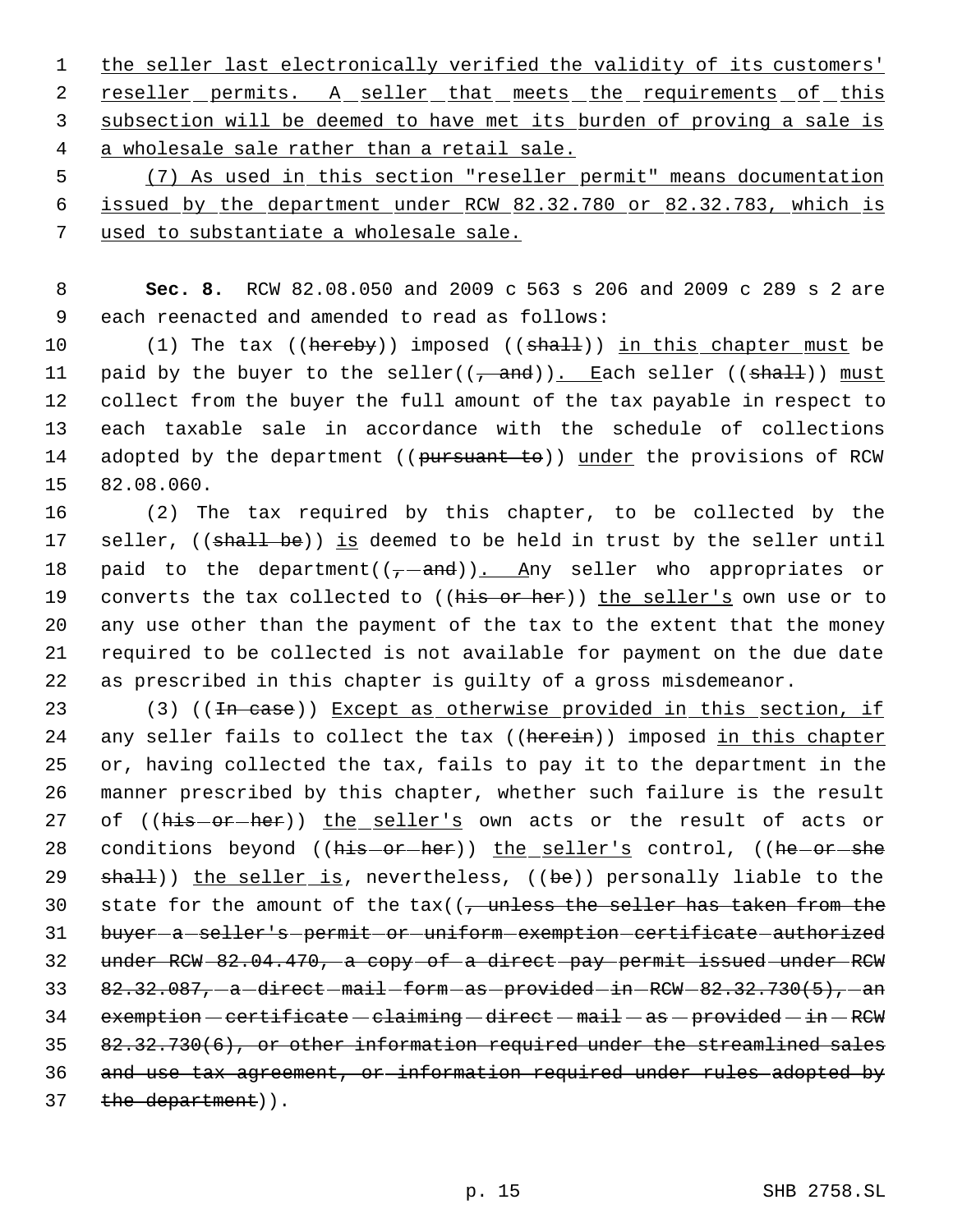1 (4) Sellers ((shall)) are not ((be)) relieved from personal liability for the amount of the tax unless they maintain proper records 3 of exempt or nontaxable transactions and provide them to the department when requested.

 (5) Sellers are not relieved from personal liability for the amount of tax if they fraudulently fail to collect the tax or if they solicit purchasers to participate in an unlawful claim of exemption.

 (6) Sellers are not relieved from personal liability for the amount of tax if they accept an exemption certificate from a purchaser claiming an entity-based exemption if:

 (a) The subject of the transaction sought to be covered by the exemption certificate is actually received by the purchaser at a 13 location operated by the seller in Washington; and

 (b) Washington provides an exemption certificate that clearly and affirmatively indicates that the claimed exemption is not available in Washington. Graying out exemption reason types on a uniform form and posting it on the department's web site is a clear and affirmative indication that the grayed out exemptions are not available.

 (7)(a) Sellers are relieved from personal liability for the amount of tax if they obtain a fully completed exemption certificate or capture the relevant data elements required under the streamlined sales and use tax agreement within ninety days, or a longer period as may be provided by rule by the department, subsequent to the date of sale.

 (b) If the seller has not obtained an exemption certificate or all relevant data elements required under the streamlined sales and use tax agreement within the period allowed subsequent to the date of sale, the seller may, within one hundred twenty days, or a longer period as may be provided by rule by the department, subsequent to a request for substantiation by the department, either prove that the transaction was not subject to tax by other means or obtain a fully completed exemption certificate from the purchaser, taken in good faith.

 (c) Sellers are relieved from personal liability for the amount of tax if they obtain a blanket exemption certificate for a purchaser with which the seller has a recurring business relationship. The department 35 may not request from a seller renewal of blanket exemption certificates or updates of exemption certificate information or data elements if there is a recurring business relationship between the buyer and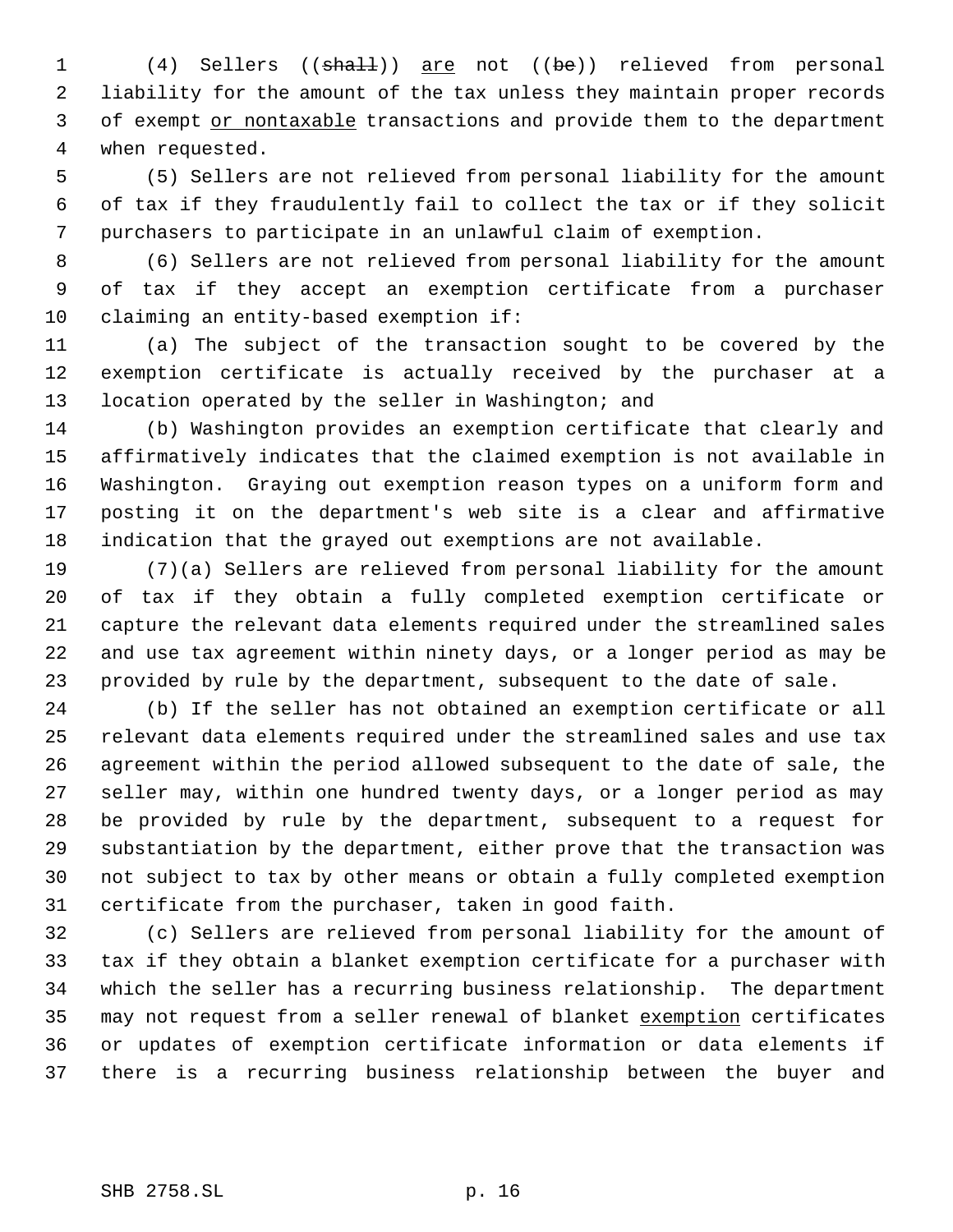seller. For purposes of this subsection (7)(c), a "recurring business relationship" means at least one sale transaction within a period of twelve consecutive months.

 (d) Sellers are relieved from personal liability for the amount of tax if they obtain a copy of a direct pay permit issued under RCW 82.32.087.

 (8) The amount of tax, until paid by the buyer to the seller or to 8 the department,  $((shall))$  constitutes a debt from the buyer to the 9 seller ((and)). Any seller who fails or refuses to collect the tax as required with intent to violate the provisions of this chapter or to gain some advantage or benefit, either direct or indirect, and any buyer who refuses to pay any tax due under this chapter is guilty of a misdemeanor.

 (9) Except as otherwise provided in this subsection, the tax 15 required by this chapter to be collected by the seller ((shall)) must be stated separately from the selling price in any sales invoice or other instrument of sale. On all retail sales through vending machines, the tax need not be stated separately from the selling price 19 or collected separately from the buyer. Except as otherwise provided 20 in this subsection, for purposes of determining the tax due from the 21 buyer to the seller and from the seller to the department it  $((shall))$ 22 must be conclusively presumed that the selling price quoted in any price list, sales document, contract or other agreement between the 24 parties does not include the tax imposed by this chapter( $(\tau)$ ). But if the seller advertises the price as including the tax or that the seller 26 is paying the tax, the advertised price  $((shall))$  may not be considered the selling price.

 (10) Where a buyer has failed to pay to the seller the tax imposed by this chapter and the seller has not paid the amount of the tax to the department, the department may, in its discretion, proceed directly 31 against the buyer for collection of the  $tax((-in which case))$ . If the department proceeds directly against the buyer for collection of the tax as authorized in this subsection, the department may add a penalty 34 of ten percent ((may be added)) of the unpaid tax to the amount of the 35 tax due for failure of the buyer to pay the  $((\text{same}))$  tax to the seller, 36 regardless of when the tax may be collected by the department( $(i - and)$ ). 37 In addition to the penalty authorized in this subsection, all of the provisions of chapter 82.32 RCW, including those relative to interest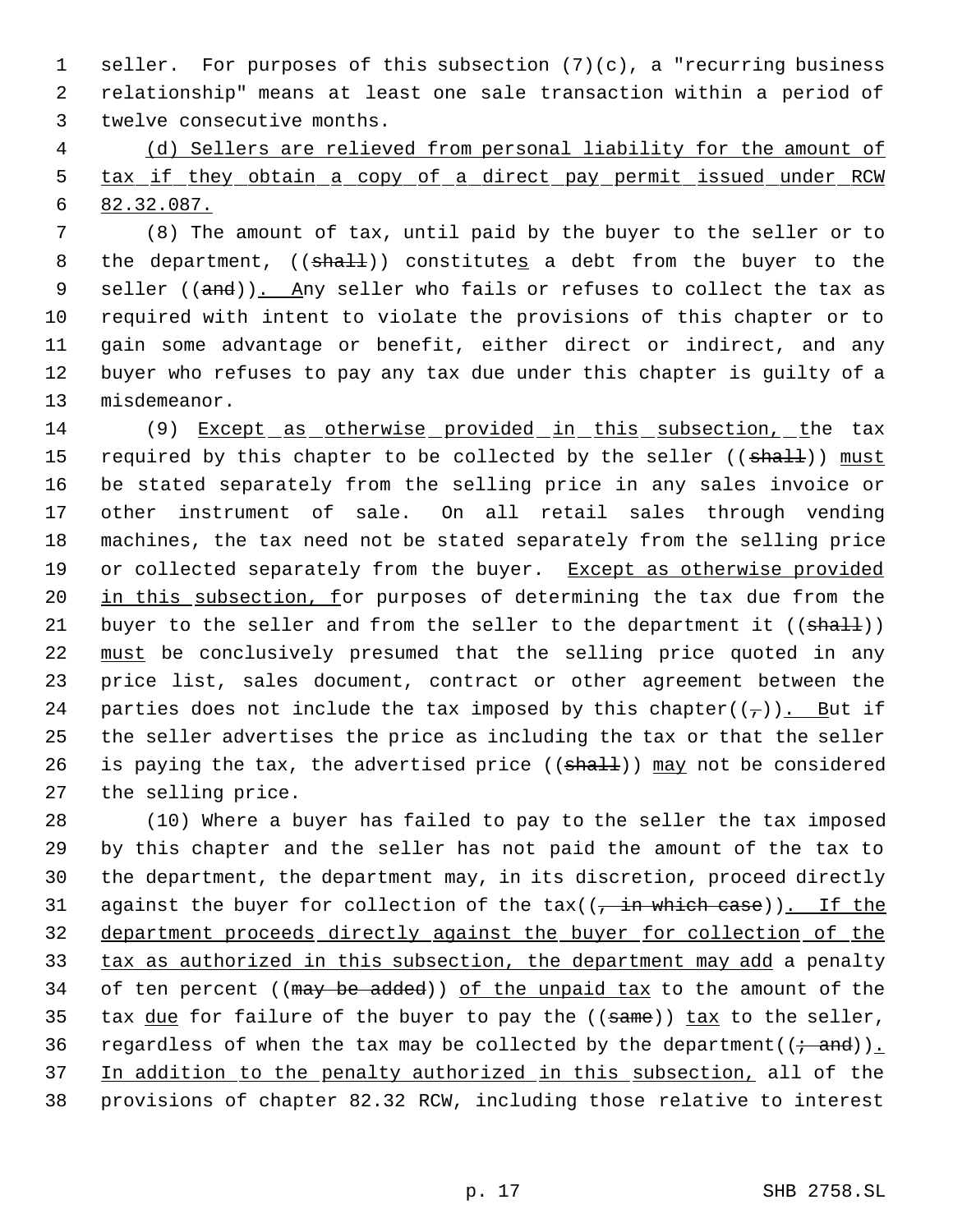1 and penalties, ((shall)) apply ((in addition; and,)). For the sole purpose of applying the various provisions of chapter 82.32 RCW, the twenty-fifth day of the month following the tax period in which the 4 purchase was made ((shall)) will be considered as the due date of the tax.

 (11) Notwithstanding subsections (1) through (10) of this section, any person making sales is not obligated to collect the tax imposed by this chapter if:

 (a) The person's activities in this state, whether conducted directly or through another person, are limited to:

(i) The storage, dissemination, or display of advertising;

(ii) The taking of orders; or

13 (iii) The processing of payments; and

 (b) The activities are conducted electronically via a web site on a server or other computer equipment located in Washington that is not owned or operated by the person making sales into this state nor owned or operated by an affiliated person. "Affiliated persons" has the same meaning as provided in RCW 82.04.424.

 (12) Subsection (11) of this section expires when: (a) The United States congress grants individual states the authority to impose sales and use tax collection duties on remote sellers; or (b) it is determined by a court of competent jurisdiction, in a judgment not subject to review, that a state can impose sales and use tax collection duties on remote sellers.

25 (13) For purposes of this section( $(\tau)$ ):

 (a) "Exemption certificate" means documentation furnished by a 27 buyer to a seller to claim an exemption from sales tax. An exemption 28 certificate includes a reseller permit or other documentation 29 authorized in RCW 82.04.470 furnished by a buyer to a seller to substantiate a wholesale sale; and

31 (b) "Seller" includes a certified service provider, as defined in RCW 82.32.020, acting as agent for the seller.

 **Sec. 9.** RCW 82.08.130 and 2009 c 563 s 207 and 2009 c 535 s 1106 are each reenacted and amended to read as follows:

 (1) If a buyer normally is engaged in both consuming and reselling certain types of personal property, the retail sale of which is taxable under this chapter, and the buyer is not able to determine at the time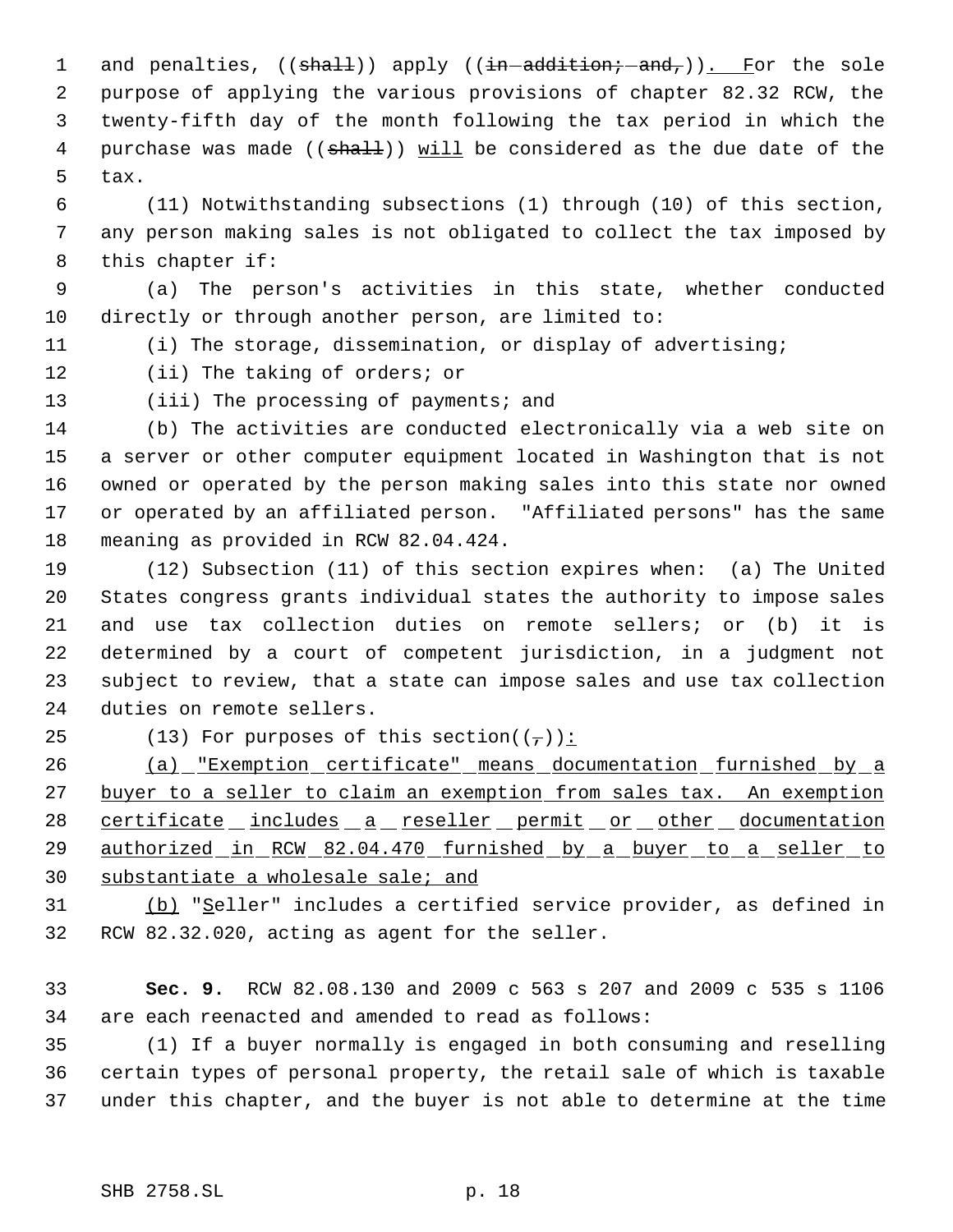1 of purchase whether the particular property acquired will be consumed 2 or resold, the buyer may use a (( $\text{selfer's}$ )) reseller permit or(( $\frac{1}{\sqrt{1+\frac{1}{\sqrt{1+\frac{1}{\sqrt{1+\frac{1}{\sqrt{1+\frac{1}{\sqrt{1+\frac{1}{\sqrt{1+\frac{1}{\sqrt{1+\frac{1}{\sqrt{1+\frac{1}{\sqrt{1+\frac{1}{\sqrt{1+\frac{1}{\sqrt{1+\frac{1}{\sqrt{1+\frac{1}{\sqrt{1+\frac{1}{\sqrt{1+\frac{1}{\sqrt{1+\frac{1}{\sqrt{1+\frac{1}{\sqrt{1$ 3 eligible, - a - uniform - exemption - certificate) other documentation 4 authorized under RCW 82.04.470 for the entire purchase if the buyer 5 principally resells the ((articles)) property according to the general 6 nature of the buyer's business. The buyer ((shall)) must account for 7 the value of any articles purchased with a ((seller's)) reseller permit 8 or ((uniform-exemption-certificate)) other documentation authorized 9 under RCW 82.04.470 that  $((are))$  is used by the buyer and remit the 10 deferred sales tax on the ((articles)) property to the department.

11 (2) A buyer who pays a tax on all purchases and subsequently 12 resells ((an -article)) property or services at retail, without 13 intervening use by the buyer, ((shall)) must collect the tax from the 14 purchaser as otherwise provided by law and is entitled to a deduction 15 ((or credit)) on the buyer's tax return equal to(( $\frac{1}{10}$  the case of a 16 deduction,)) the cost to the buyer of the property or service resold 17 upon which retail sales tax has been  $paid((\tau - and - in - the - case - of -a))$ 18 credit, the amount of state and local sales taxes paid with respect to 19 the property or service resold)). The deduction ((or credit)) is 20 allowed only if the taxpayer keeps and preserves records that ((show)) 21 include the names of the persons from whom the ((articles)) property or 22 services were purchased, the date of the purchase, the type of 23 ((articles)) property or services, the amount of the purchase, and the 24 tax that was paid.

 (3) The department must provide by rule for the refund or credit of retail sales tax paid by a buyer for purchases that are later resold without intervening use by the buyer or for purchases that would otherwise have met the definition of wholesale sale if the buyer had 29 provided the seller with a ((seller's)) reseller permit or ((uniform 30 exemption-certificate)) other documentation as authorized in RCW 82.04.470.

 (4) Nothing in this section may be construed to authorize a deduction or credit in respect to the purchase of services if the services are not of a type that can be sold at wholesale under the definition of wholesale sale in RCW 82.04.060.

36 **Sec. 10.** RCW 82.32.087 and 2009 c 563 s 210 and 2009 c 176 s 5 are 37 each reenacted and amended to read as follows: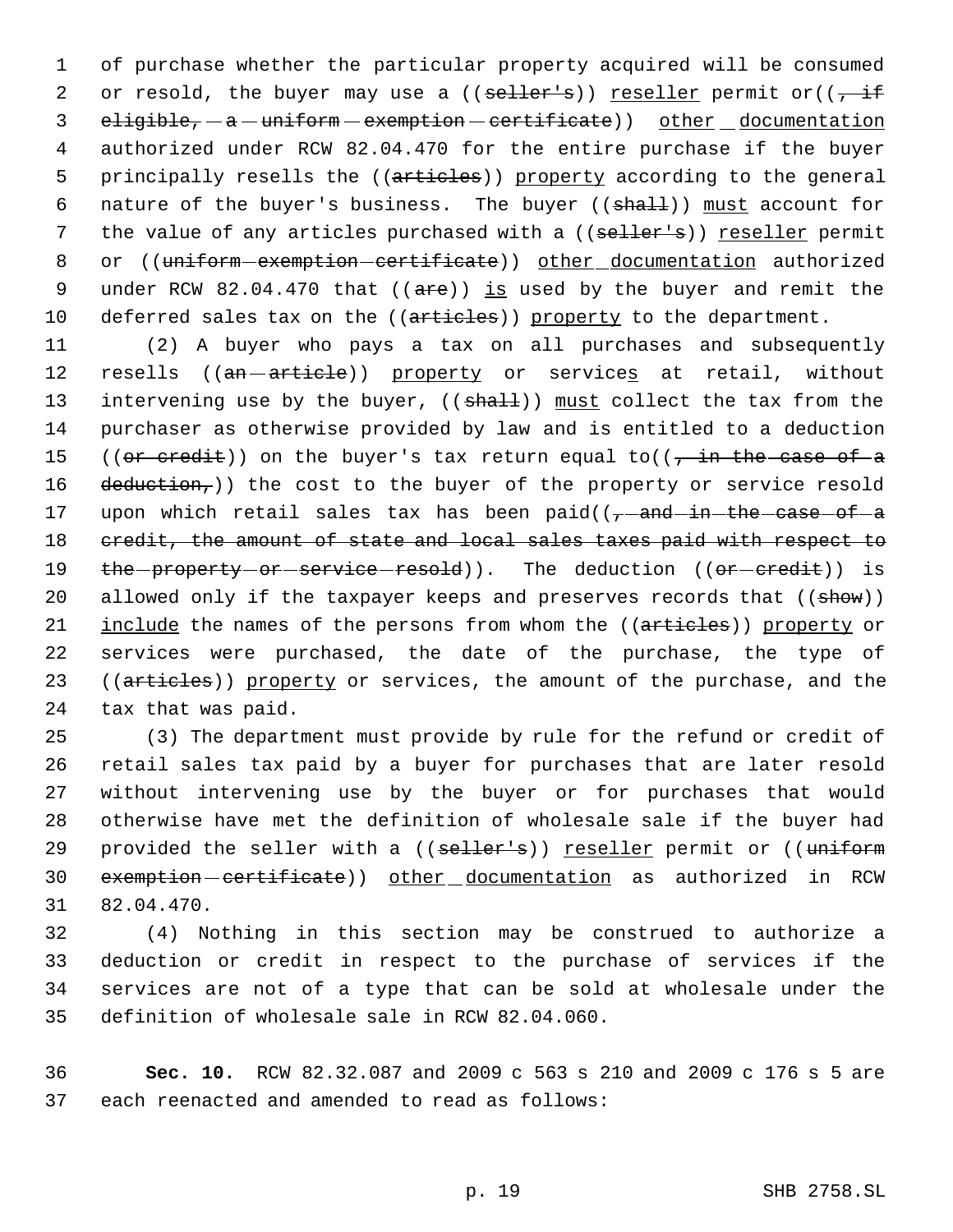(1) The director may grant a direct pay permit to a taxpayer who demonstrates, to the satisfaction of the director, that the taxpayer meets the requirements of this section. The direct pay permit allows the taxpayer to accrue and remit directly to the department use tax on the acquisition of tangible personal property or sales tax on the sale of or charges made for labor and/or services, in accordance with all of the applicable provisions of this title. Any taxpayer that uses a direct pay permit shall remit state and local sales or use tax directly to the department. The agreement by the purchaser to remit tax directly to the department, rather than pay sales or use tax to the seller, relieves the seller of the obligation to collect sales or use tax and requires the buyer to pay use tax on the tangible personal property and sales tax on the sale of or charges made for labor and/or services.

 (2)(a) A taxpayer may apply for a permit under this section if: (i) The taxpayer's cumulative tax liability is reasonably expected to be two hundred forty thousand dollars or more in the current calendar 18 year; or (ii) the taxpayer makes purchases subject to the taxes imposed under chapter 82.08 or 82.12 RCW in excess of ten million dollars per calendar year. For the purposes of this section, "tax liability" means the amount required to be remitted to the department for taxes administered under this chapter, except for the taxes imposed or authorized by chapters 82.14A, 82.14B, 82.24, 82.27, 82.29A, and 84.33 RCW.

 (b) Application for a permit must be made in writing to the director in a form and manner prescribed by the department. A taxpayer who transacts business in two or more locations may submit one application to cover the multiple locations.

 (c) The director must review a direct pay permit application in a timely manner and shall notify the applicant, in writing, of the approval or denial of the application. The department must approve or deny an application based on the applicant's ability to comply with local government use tax coding capabilities and responsibilities; requirements for vendor notification; recordkeeping obligations; electronic data capabilities; and tax reporting procedures. Additionally, an application may be denied if the director determines that denial would be in the best interest of collecting taxes due under this title. The department must provide a direct pay permit to an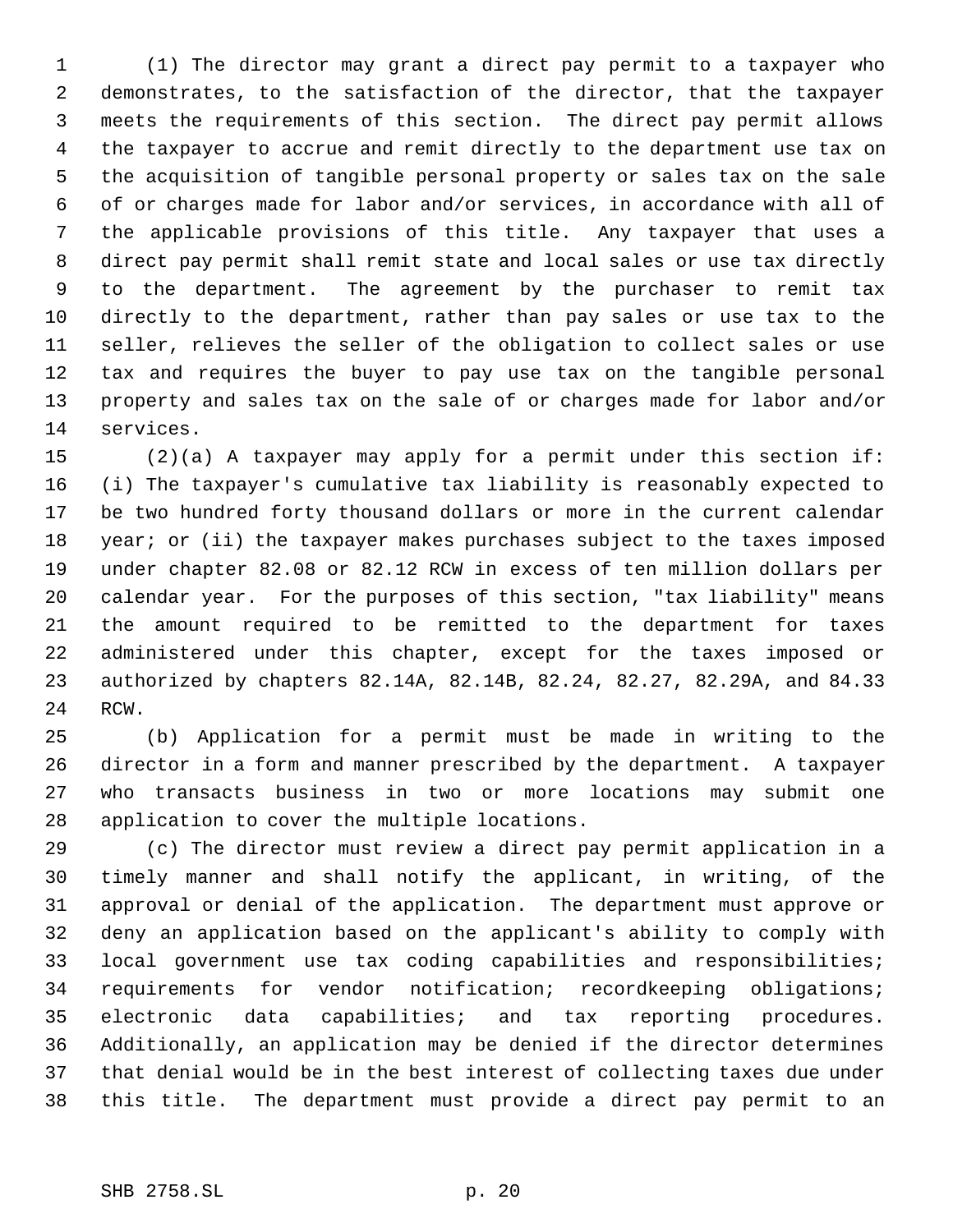approved applicant with the notice of approval. The direct pay permit shall clearly state that the holder is solely responsible for the accrual and payment of the tax imposed under chapters 82.08 and 82.12 RCW and that the seller is relieved of liability to collect tax imposed under chapters 82.08 and 82.12 RCW on all sales to the direct pay permit holder. The taxpayer may petition the director for reconsideration of a denial.

 (d) A taxpayer who uses a direct pay permit must continue to maintain records that are necessary to a determination of the tax liability in accordance with this title. A direct pay permit is not transferable and the use of a direct pay permit may not be assigned to a third party.

 (3) Taxes for which the direct pay permit is used are due and payable on the tax return for the reporting period in which the taxpayer (a) receives the tangible personal property purchased or in which the labor and/or services are performed or (b) receives an invoice for such property or such labor and/or services, whichever period is earlier.

 (4) The holder of a direct pay permit must furnish a copy of the direct pay permit to each vendor with whom the taxpayer has opted to use a direct pay permit. Sellers who make sales upon which the sales or use tax is not collected by reason of the provisions of this section, in addition to existing requirements under this title, must maintain a copy of the direct pay permit and any such records or information as the department may specify.

 (5) A direct pay permit is subject to revocation by the director at any time the department determines that the taxpayer has violated any provision of this section or that revocation would be in the best interests of collecting the taxes due under this title. The notice of revocation must be in writing and is effective either as of the end of the taxpayer's next normal reporting period or a date deemed appropriate by the director and identified in the revocation notice. The taxpayer may petition the director for reconsideration of a revocation and reinstatement of the permit.

 (6) Any taxpayer who chooses to no longer use a direct pay permit or whose permit is revoked by the department, must return the permit to the department and immediately make a good faith effort to notify all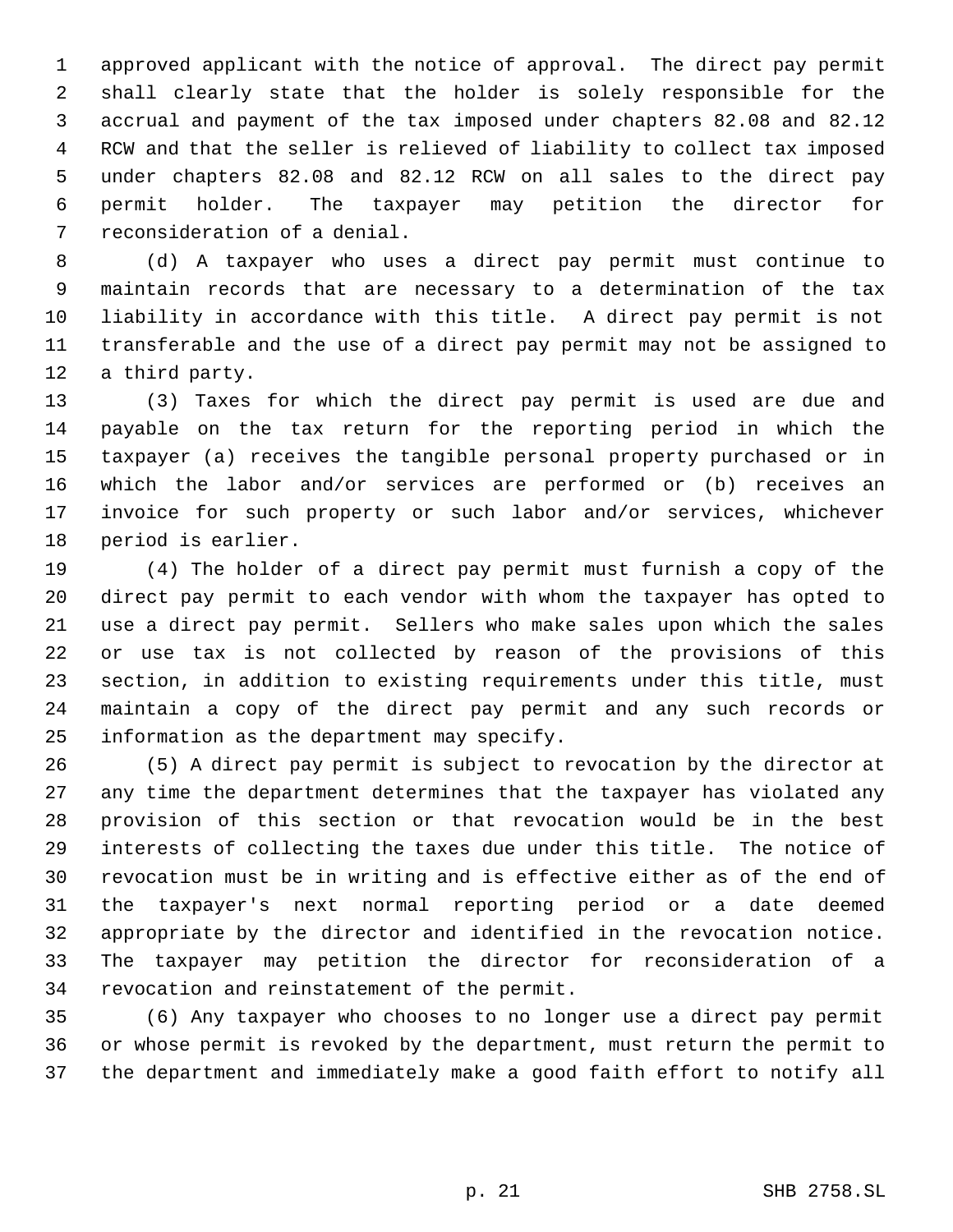vendors to whom the permit was given, advising them that the permit is no longer valid.

 (7) Except as provided in this subsection, the direct pay permit may be used for any purchase of tangible personal property and any retail sale under RCW 82.04.050. The direct pay permit may not be used for:

(a) Purchases of meals or beverages;

 (b) Purchases of motor vehicles, trailers, boats, airplanes, and other property subject to requirements for title transactions by the 10 department of licensing;

11 (c) Purchases for which a ((seller's)) reseller permit or ((uniform 12 exemption - certificate)) other documentation authorized under RCW 82.04.470 may be used;

 (d) Purchases that meet the definitions of RCW 82.04.050 (2) (e) 15 and  $(f)$ ,  $(3)$   $(a)$  through  $(d)$ ,  $(f)$ , and  $(g)$ , and  $(5)$ ; or

 (e) Other activities subject to tax under chapter 82.08 or 82.12 RCW that the department by rule designates, consistent with the purposes of this section, as activities for which a direct pay permit is not appropriate and may not be used.

 **Sec. 11.** RCW 82.32.290 and 2009 c 563 s 211 are each amended to read as follows:

(1)(a) It shall be unlawful:

 (i) For any person to engage in business without having obtained a certificate of registration as provided in this chapter;

 (ii) For the president, vice president, secretary, treasurer, or other officer of any company to cause or permit the company to engage in business without having obtained a certificate of registration as provided in this chapter;

 (iii) For any person to tear down or remove any order or notice posted by the department;

 (iv) For any person to aid or abet another in any attempt to evade the payment of any tax or any part thereof;

 (v) For any purchaser to fraudulently sign or furnish to a seller ((a seller's permit or uniform exemption certificate)) documentation authorized under RCW 82.04.470 without intent to resell the property purchased or with intent to otherwise use the property in a manner inconsistent with the claimed wholesale purchase; or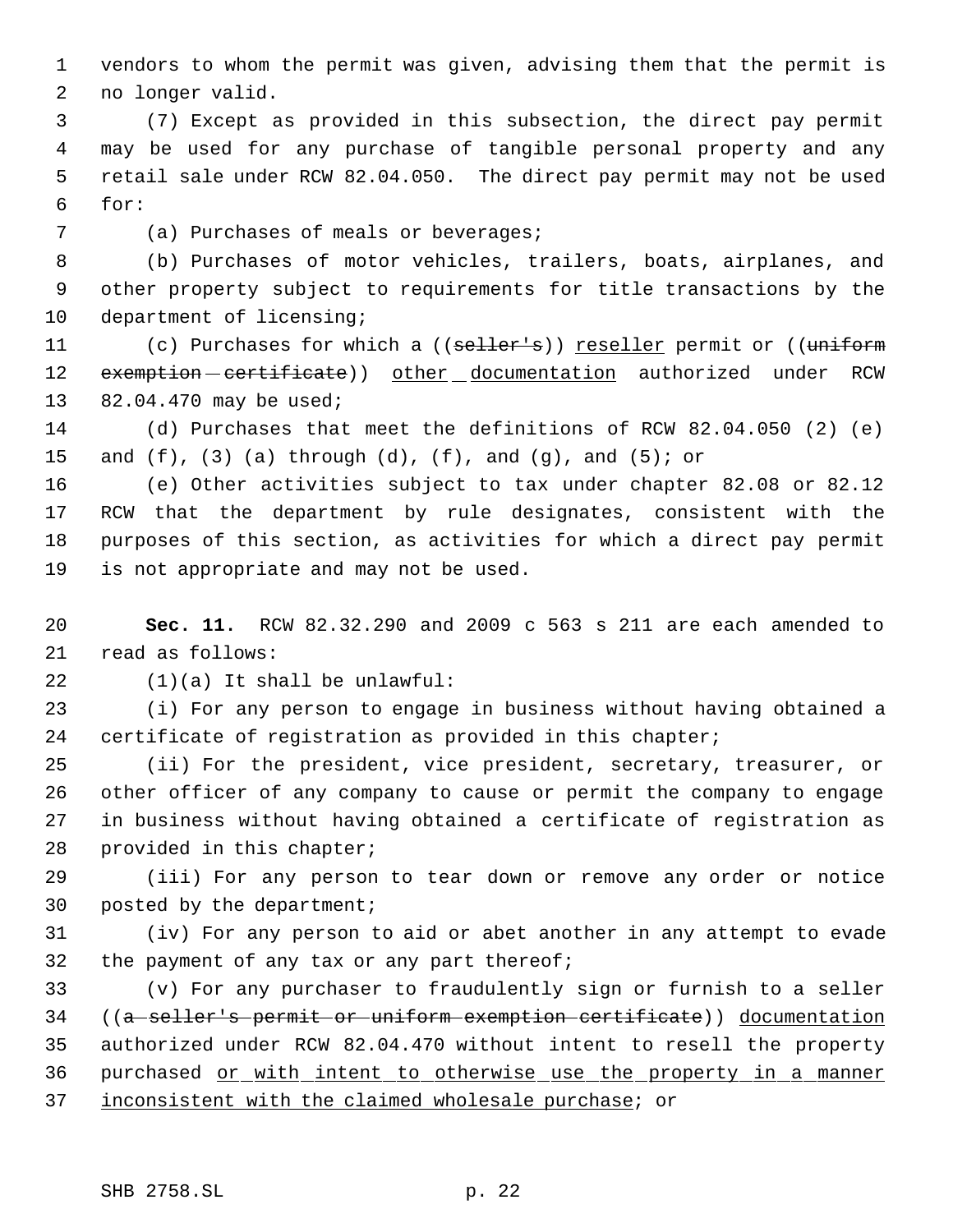(vi) For any person to fail or refuse to permit the examination of any book, paper, account, record, or other data by the department or its duly authorized agent; or to fail or refuse to permit the inspection or appraisal of any property by the department or its duly authorized agent; or to refuse to offer testimony or produce any record as required.

 (b) Any person violating any of the provisions of this subsection (1) shall be guilty of a gross misdemeanor in accordance with chapter 9A.20 RCW.

(2)(a) It shall be unlawful:

 (i) For any person to engage in business after revocation of a certificate of registration;

 (ii) For the president, vice president, secretary, treasurer, or other officer of any company to cause or permit the company to engage in business after revocation of a certificate of registration; or

 (iii) For any person to make any false or fraudulent return or false statement in any return, with intent to defraud the state or evade the payment of any tax or part thereof.

 (b) Any person violating any of the provisions of this subsection (2) shall be guilty of a class C felony in accordance with chapter 9A.20 RCW.

 (3) In addition to the foregoing penalties, any person who knowingly swears to or verifies any false or fraudulent return, or any return containing any false or fraudulent statement with the intent aforesaid, shall be guilty of the offense of perjury in the second degree; and any company for which a false return, or a return containing a false statement, as aforesaid, is made, shall be punished, upon conviction thereof, by a fine of not more than one thousand dollars. All penalties or punishments provided in this section shall be in addition to all other penalties provided by law.

 **Sec. 12.** RCW 82.32.291 and 2009 c 563 s 212 and 2009 c 289 s 4 are each reenacted and amended to read as follows:

33 (1) Except as otherwise provided in this section, if any ((person 34 who)) buyer improperly uses a ((seller's)) reseller permit number, reseller permit, or other documentation authorized under RCW 82.04.470 36 to purchase items or services at retail without payment of sales tax( $(\tau)$ 37 or who uses a uniform exemption certificate developed by the multistate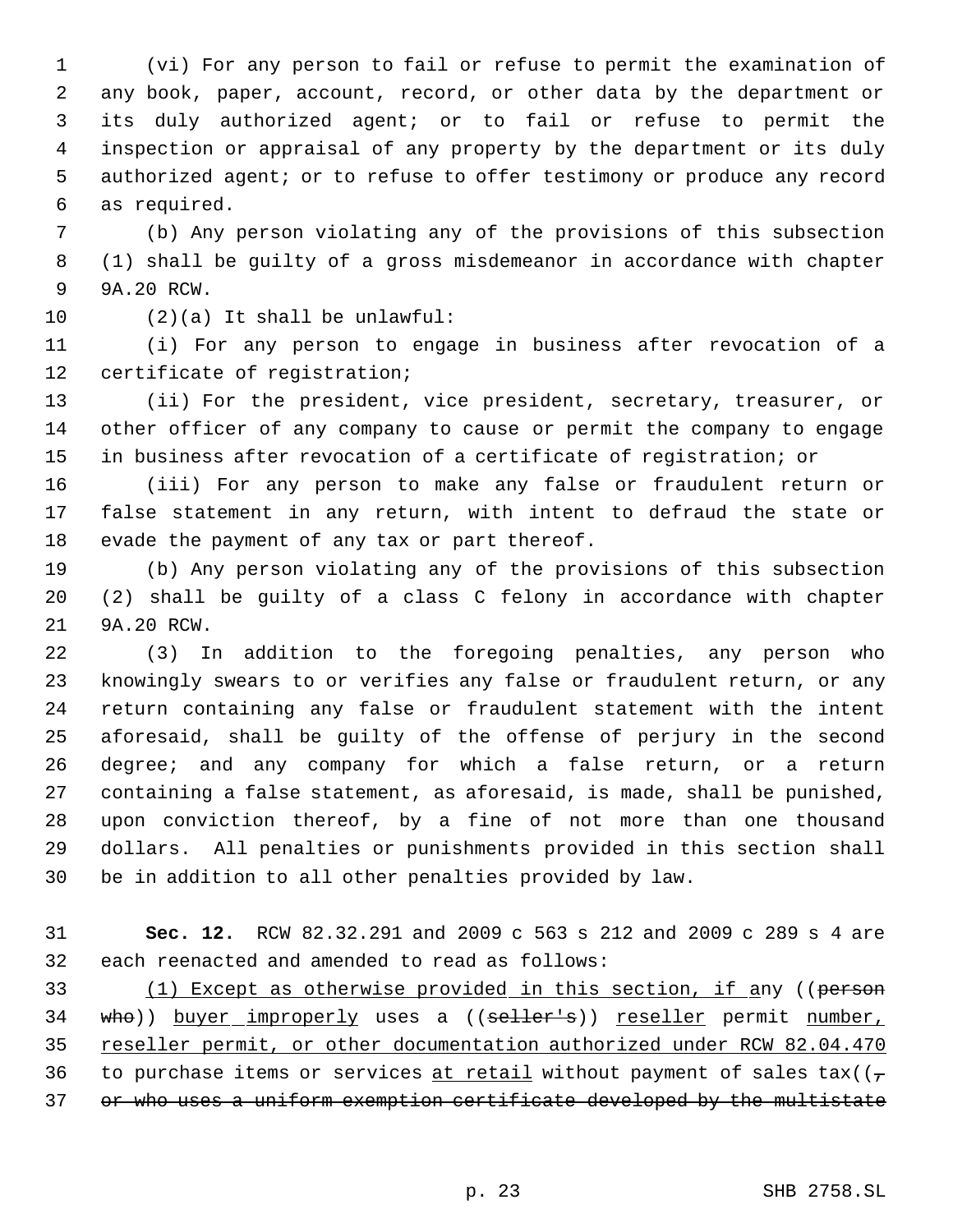1 tax - commission - or - approved - by - the - streamlined - sales - and - use - tax agreement governing board to claim a purchase for resale exemption, and who is not entitled to use the seller's permit or exemption certificate 4 for-the-purchase-shall-be-assessed)) that was legally due on the 5 purchase, the department must assess against that buyer a penalty of fifty percent of the tax due, in addition to all other taxes, penalties, and interest due, on the improperly purchased item or service.

9 (2) The department ((may)) must waive the penalty imposed under subsection (1) of this section if it finds that the use of the 11 ((seller's)) reseller permit ((or-exemption-certificate)) number, 12 reseller permit, or other documentation authorized under RCW 82.04.470 was due to circumstances beyond the taxpayer's control or if the 14 ((seller's)) reseller permit ((or-exemption-certificate)) number, reseller permit, or other documentation authorized under RCW 82.04.470 was properly used for purchases for dual purposes. The department 17 ((shall)) must define by rule what circumstances are considered to be beyond the taxpayer's control.

 (3) A buyer that purchases items or services at retail without payment of sales tax legally due on the purchase is deemed to have improperly used a reseller permit number, reseller permit, or other documentation authorized under RCW 82.04.470 to purchase the items or services without payment of sales tax and is subject to the penalty in subsection (1) of this section if the buyer:

 (a) Furnished to the seller a reseller permit number, a reseller permit or copy of a reseller permit, or other documentation authorized 27 under RCW 82.04.470 to avoid payment of sales tax legally due on the purchase; or

 (b) Made the purchase from a seller that had previously used electronic means to verify the validity of the buyer's reseller permit 31 with the department and, as a result, did not require the buyer to provide a copy of its reseller permit or furnish other documentation authorized under RCW 82.04.470 to document the wholesale nature of the purchase. In such cases, the buyer bears the burden of proving that it did not improperly use its reseller permit to make the purchase without payment of sales tax.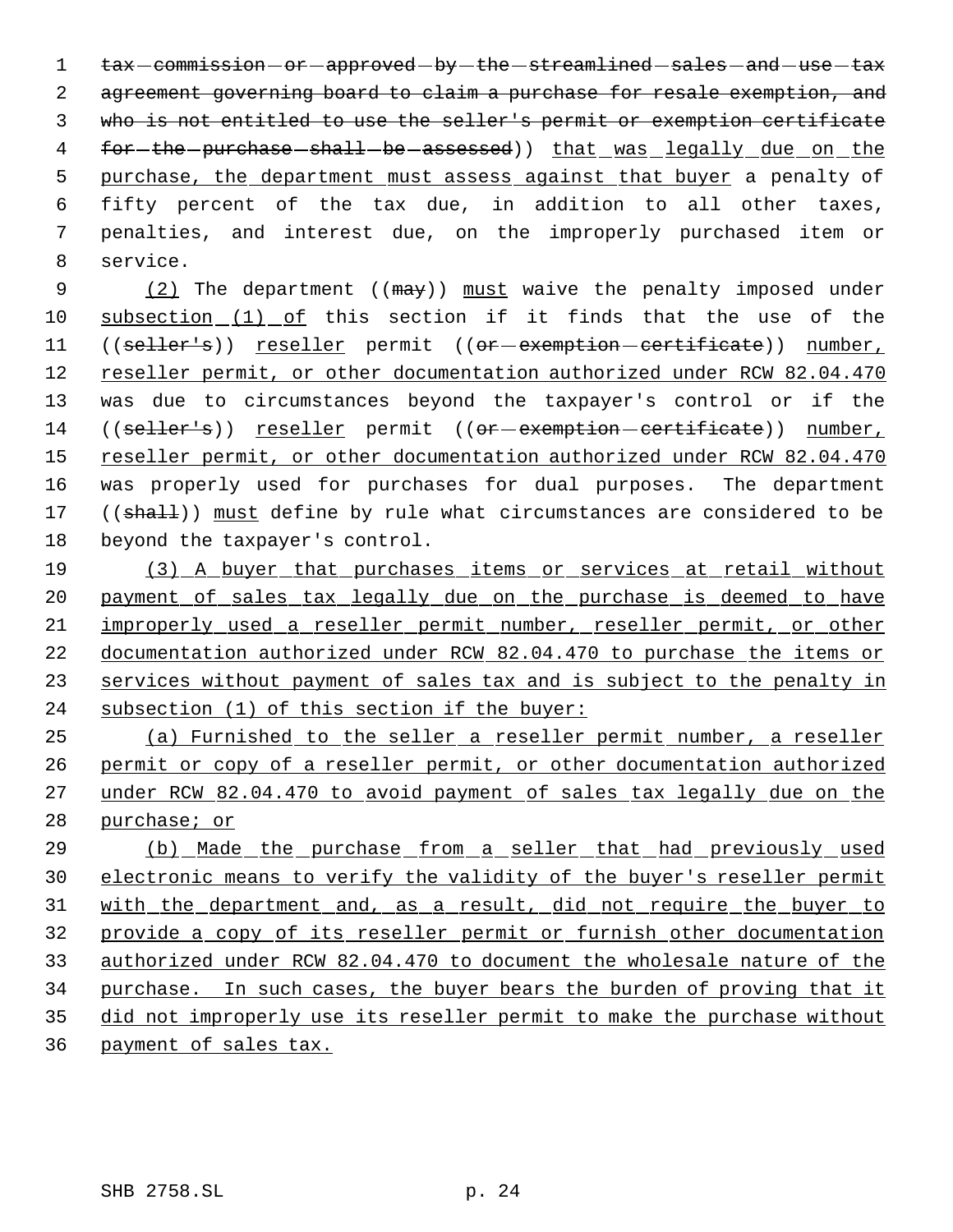**Sec. 13.** RCW 82.32.330 and 2009 c 563 s 213 and 2009 c 309 s 2 are each reenacted and amended to read as follows:

(1) For purposes of this section:

 (a) "Disclose" means to make known to any person in any manner whatever a return or tax information;

 (b) "Return" means a tax or information return or claim for refund required by, or provided for or permitted under, the laws of this state which is filed with the department of revenue by, on behalf of, or with respect to a person, and any amendment or supplement thereto, including supporting schedules, attachments, or lists that are supplemental to, or part of, the return so filed;

 (c) "Tax information" means (i) a taxpayer's identity, (ii) the nature, source, or amount of the taxpayer's income, payments, receipts, deductions, exemptions, credits, assets, liabilities, net worth, tax liability deficiencies, overassessments, or tax payments, whether taken from the taxpayer's books and records or any other source, (iii) whether the taxpayer's return was, is being, or will be examined or subject to other investigation or processing, (iv) a part of a written determination that is not designated as a precedent and disclosed pursuant to RCW 82.32.410, or a background file document relating to a written determination, and (v) other data received by, recorded by, prepared by, furnished to, or collected by the department of revenue with respect to the determination of the existence, or possible existence, of liability, or the amount thereof, of a person under the laws of this state for a tax, penalty, interest, fine, forfeiture, or other imposition, or offense. However, data, material, or documents that do not disclose information related to a specific or identifiable taxpayer do not constitute tax information under this section. Except 29 as provided by RCW  $82.32.410$ , nothing in this chapter (( $\text{shall})$ ) requires any person possessing data, material, or documents made confidential and privileged by this section to delete information from such data, material, or documents so as to permit its disclosure;

 (d) "State agency" means every Washington state office, department, division, bureau, board, commission, or other state agency;

 (e) "Taxpayer identity" means the taxpayer's name, address, telephone number, registration number, or any combination thereof, or 37 any other information disclosing the identity of the taxpayer; and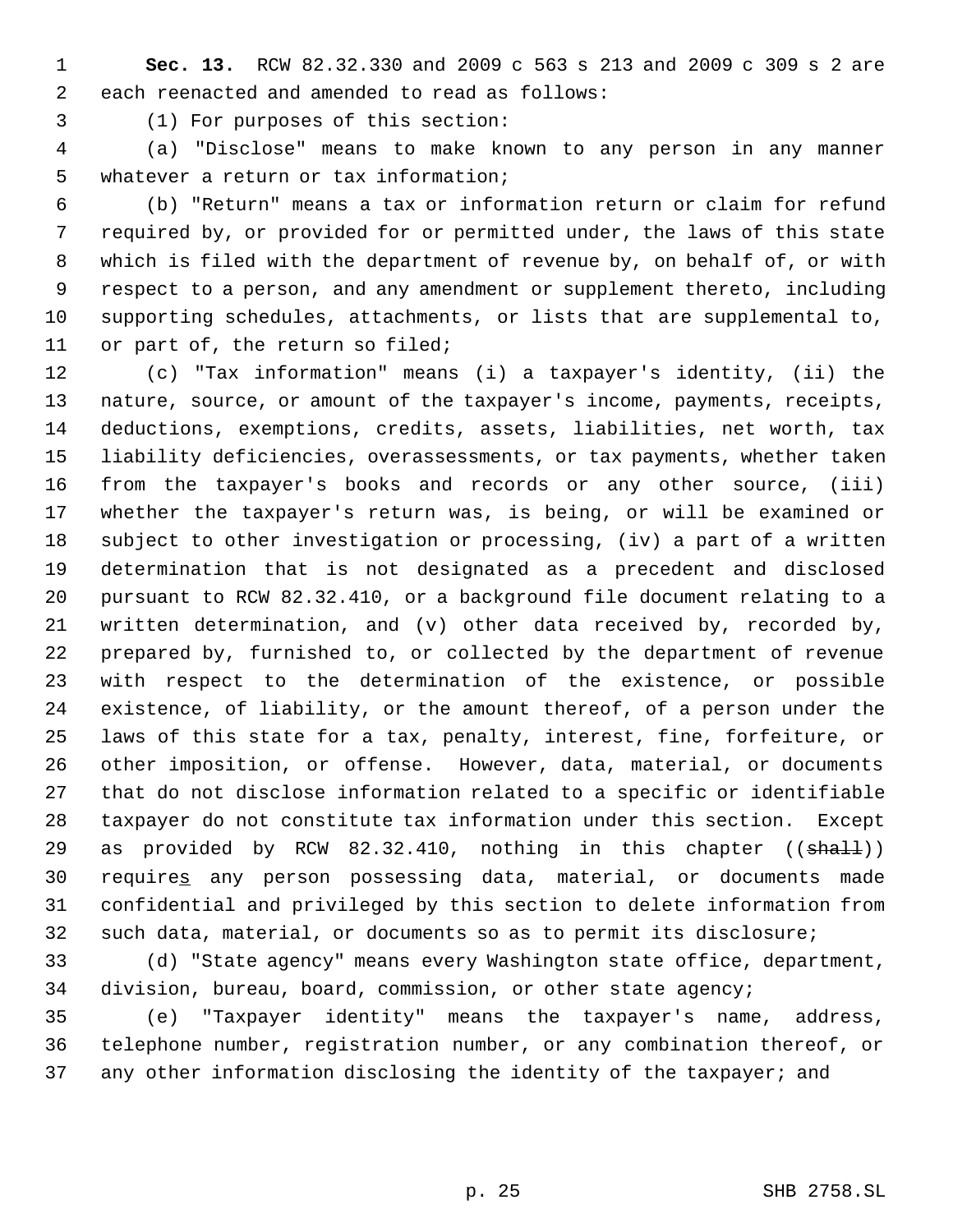(f) "Department" means the department of revenue or its officer, agent, employee, or representative.

 (2) Returns and tax information are confidential and privileged, and except as authorized by this section, neither the department of revenue nor any other person may disclose any return or tax information.

(3) This section does not prohibit the department of revenue from:

 (a) Disclosing such return or tax information in a civil or criminal judicial proceeding or an administrative proceeding:

 (i) In respect of any tax imposed under the laws of this state if 11 the taxpayer or its officer or other person liable under this title 12 ((82 RCW)) is a party in the proceeding;

 (ii) In which the taxpayer about whom such return or tax information is sought and another state agency are adverse parties in the proceeding; or

(iii) Brought by the department under RCW 18.27.040 or 19.28.071;

 (b) Disclosing, subject to such requirements and conditions as the director prescribes by rules adopted pursuant to chapter 34.05 RCW, such return or tax information regarding a taxpayer to such taxpayer or to such person or persons as that taxpayer may designate in a request for, or consent to, such disclosure, or to any other person, at the taxpayer's request, to the extent necessary to comply with a request for information or assistance made by the taxpayer to such other person. However, tax information not received from the taxpayer must not be so disclosed if the director determines that such disclosure would compromise any investigation or litigation by any federal, state, or local government agency in connection with the civil or criminal liability of the taxpayer or another person, or that such disclosure would identify a confidential informant, or that such disclosure is contrary to any agreement entered into by the department that provides for the reciprocal exchange of information with other government agencies which agreement requires confidentiality with respect to such information unless such information is required to be disclosed to the 34 taxpayer by the order of any court;

 (c) Disclosing the name of a taxpayer with a deficiency greater than five thousand dollars and against whom a warrant under RCW 82.32.210 has been either issued or filed and remains outstanding for a period of at least ten working days. The department is not required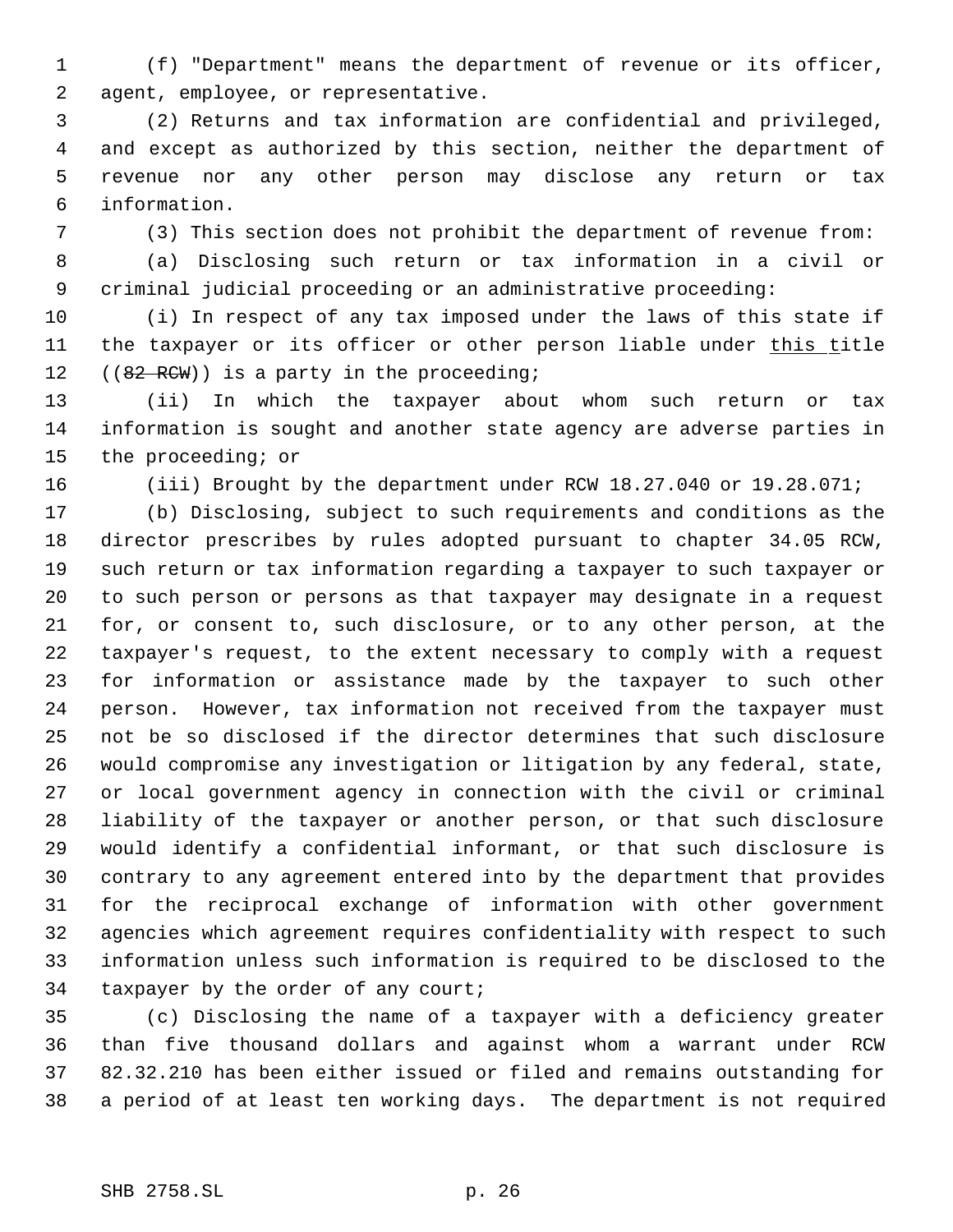to disclose any information under this subsection if a taxpayer: (i) Has been issued a tax assessment; (ii) has been issued a warrant that has not been filed; and (iii) has entered a deferred payment arrangement with the department of revenue and is making payments upon such deficiency that will fully satisfy the indebtedness within twelve months;

 (d) Disclosing the name of a taxpayer with a deficiency greater than five thousand dollars and against whom a warrant under RCW 82.32.210 has been filed with a court of record and remains outstanding;

 (e) Publishing statistics so classified as to prevent the 12 identification of particular returns or reports or items thereof;

 (f) Disclosing such return or tax information, for official purposes only, to the governor or attorney general, or to any state agency, or to any committee or subcommittee of the legislature dealing with matters of taxation, revenue, trade, commerce, the control of 17 industry or the professions;

 (g) Permitting the department of revenue's records to be audited and examined by the proper state officer, his or her agents and employees;

 (h) Disclosing any such return or tax information to a peace officer as defined in RCW 9A.04.110 or county prosecuting attorney, for official purposes. The disclosure may be made only in response to a search warrant, subpoena, or other court order, unless the disclosure is for the purpose of criminal tax enforcement. A peace officer or county prosecuting attorney who receives the return or tax information may disclose that return or tax information only for use in the investigation and a related court proceeding, or in the court proceeding for which the return or tax information originally was sought;

 (i) Disclosing any such return or tax information to the proper officer of the internal revenue service of the United States, the Canadian government or provincial governments of Canada, or to the proper officer of the tax department of any state or city or town or county, for official purposes, but only if the statutes of the United States, Canada or its provincial governments, or of such other state or city or town or county, as the case may be, grants substantially similar privileges to the proper officers of this state;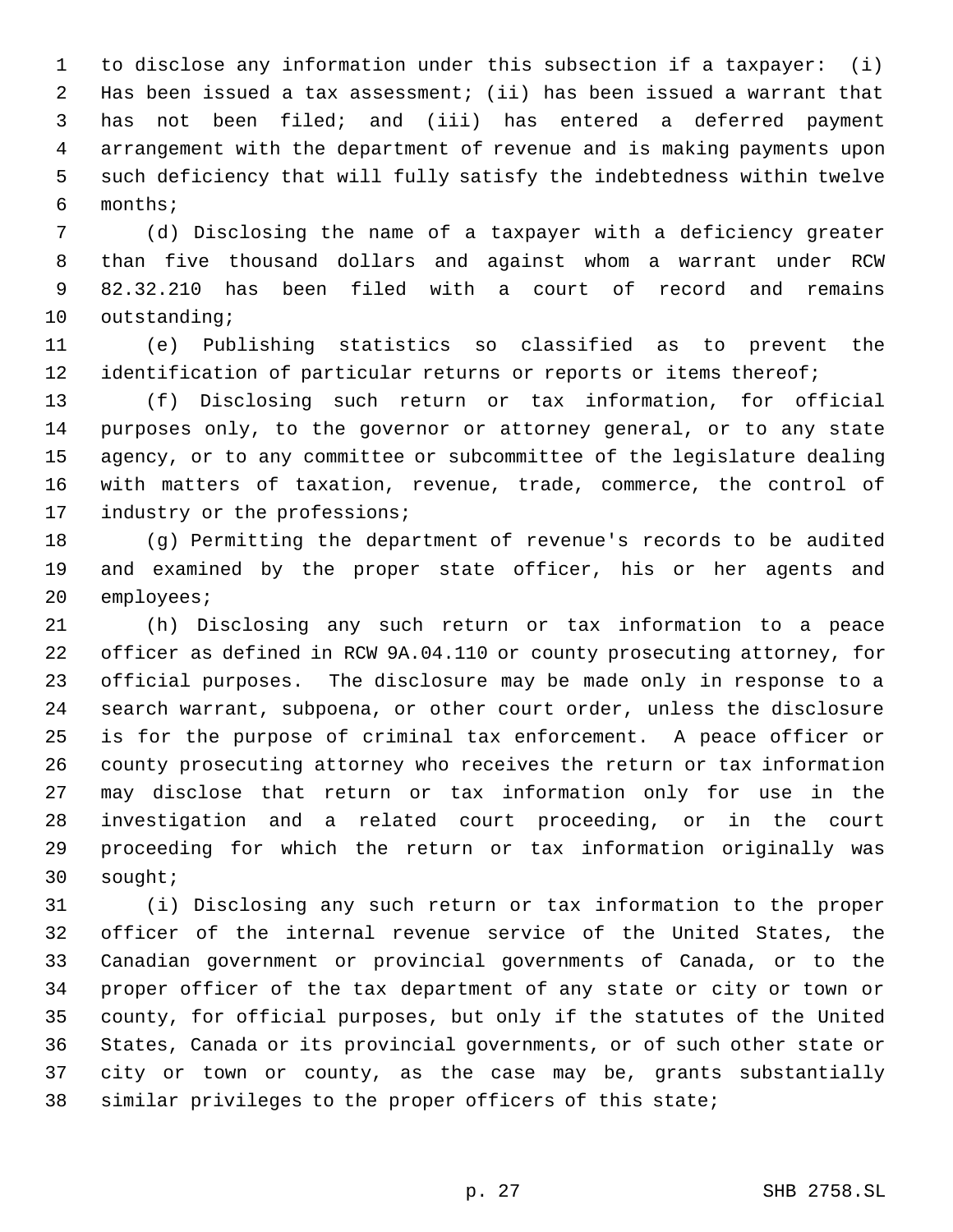(j) Disclosing any such return or tax information to the United 2 States department of justice, including the bureau of alcohol, tobacco, 3 firearms and explosives, the department of defense, the immigration and 4 customs enforcement and the customs and border protection agencies of 5 the United States department of homeland security, the United States 6 coast guard, the alcohol and tobacco tax and trade bureau of the United 7 States department of treasury, and the United States department of 8 transportation, or any authorized representative of these federal agencies, for official purposes;

 (k) Publishing or otherwise disclosing the text of a written determination designated by the director as a precedent pursuant to RCW 82.32.410;

 (l) Disclosing, in a manner that is not associated with other tax information, the taxpayer name, entity type, business address, mailing 15 address, revenue tax registration numbers, ((seller's)) reseller permit 16 numbers and the expiration date and status of such permits, North American industry classification system or standard industrial classification code of a taxpayer, and the dates of opening and closing of business. This subsection must not be construed as giving authority to the department to give, sell, or provide access to any list of taxpayers for any commercial purpose;

 (m) Disclosing such return or tax information that is also maintained by another Washington state or local governmental agency as a public record available for inspection and copying under the provisions of chapter 42.56 RCW or is a document maintained by a court 26 of record and is not otherwise prohibited from disclosure;

 (n) Disclosing such return or tax information to the United States department of agriculture for the limited purpose of investigating food stamp fraud by retailers;

 (o) Disclosing to a financial institution, escrow company, or title company, in connection with specific real property that is the subject of a real estate transaction, current amounts due the department for a filed tax warrant, judgment, or lien against the real property;

 (p) Disclosing to a person against whom the department has asserted liability as a successor under RCW 82.32.140 return or tax information pertaining to the specific business of the taxpayer to which the person has succeeded;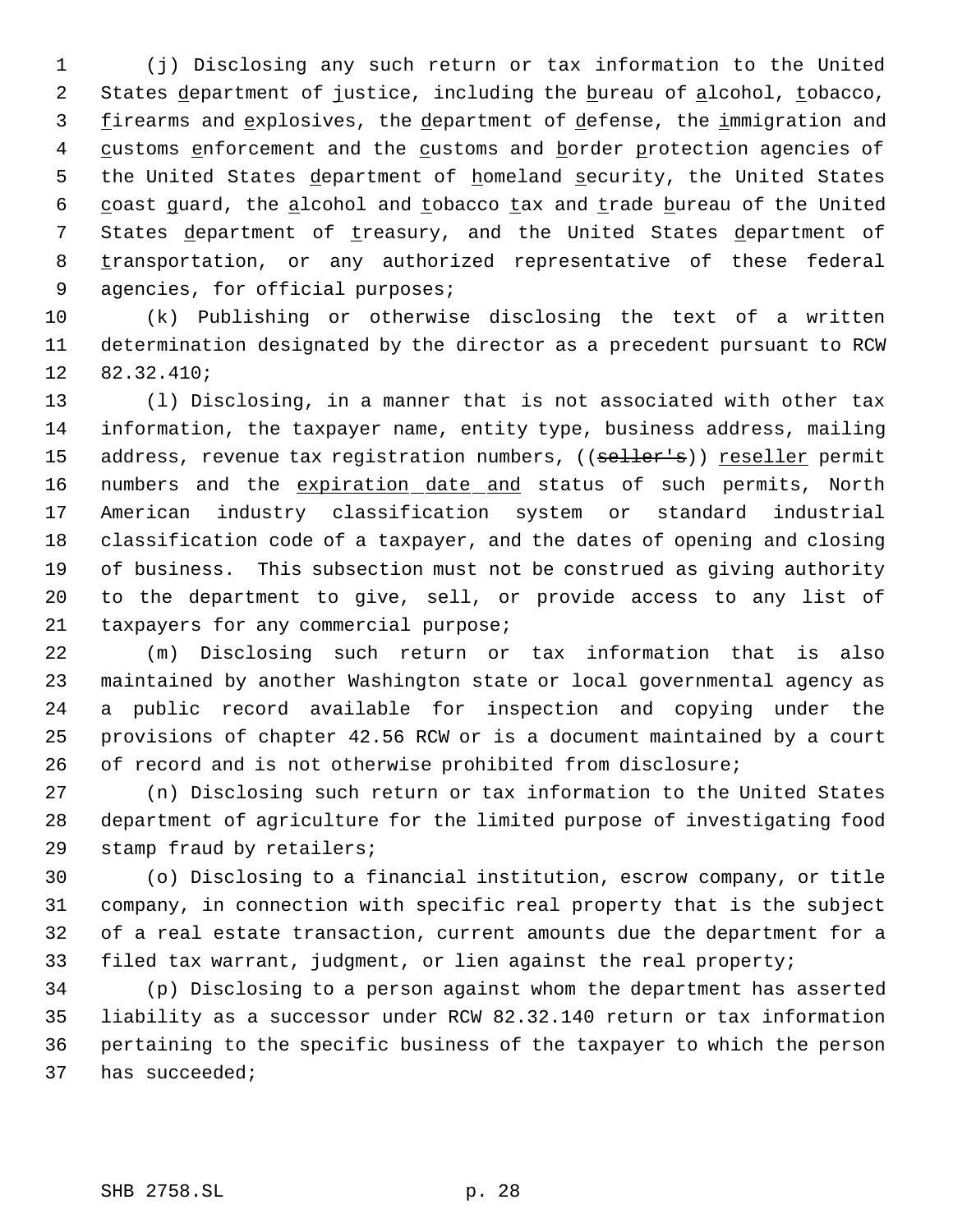(q) Disclosing such return or tax information in the possession of the department relating to the administration or enforcement of the real estate excise tax imposed under chapter 82.45 RCW, including information regarding transactions exempt or otherwise not subject to tax;

 (r) Disclosing to local taxing jurisdictions the identity of sellers granted relief under RCW 82.32.430(5)(b)(i) and the period for 8 which relief is granted; or

 (s) Disclosing such return or tax information to the court in respect to the department's application for a subpoena under RCW 82.32.115.

 (4)(a) The department may disclose return or taxpayer information to a person under investigation or during any court or administrative proceeding against a person under investigation as provided in this subsection (4). The disclosure must be in connection with the department's official duties relating to an audit, collection activity, or a civil or criminal investigation. The disclosure may occur only when the person under investigation and the person in possession of data, materials, or documents are parties to the return or tax information to be disclosed. The department may disclose return or tax information such as invoices, contracts, bills, statements, resale or exemption certificates, or checks. However, the department may not disclose general ledgers, sales or cash receipt journals, check registers, accounts receivable/payable ledgers, general journals, financial statements, expert's workpapers, income tax returns, state tax returns, tax return workpapers, or other similar data, materials, or documents.

 (b) Before disclosure of any tax return or tax information under this subsection (4), the department must, through written correspondence, inform the person in possession of the data, materials, or documents to be disclosed. The correspondence must clearly identify the data, materials, or documents to be disclosed. The department may not disclose any tax return or tax information under this subsection (4) until the time period allowed in (c) of this subsection has expired or until the court has ruled on any challenge brought under (c) of this subsection.

 (c) The person in possession of the data, materials, or documents to be disclosed by the department has twenty days from the receipt of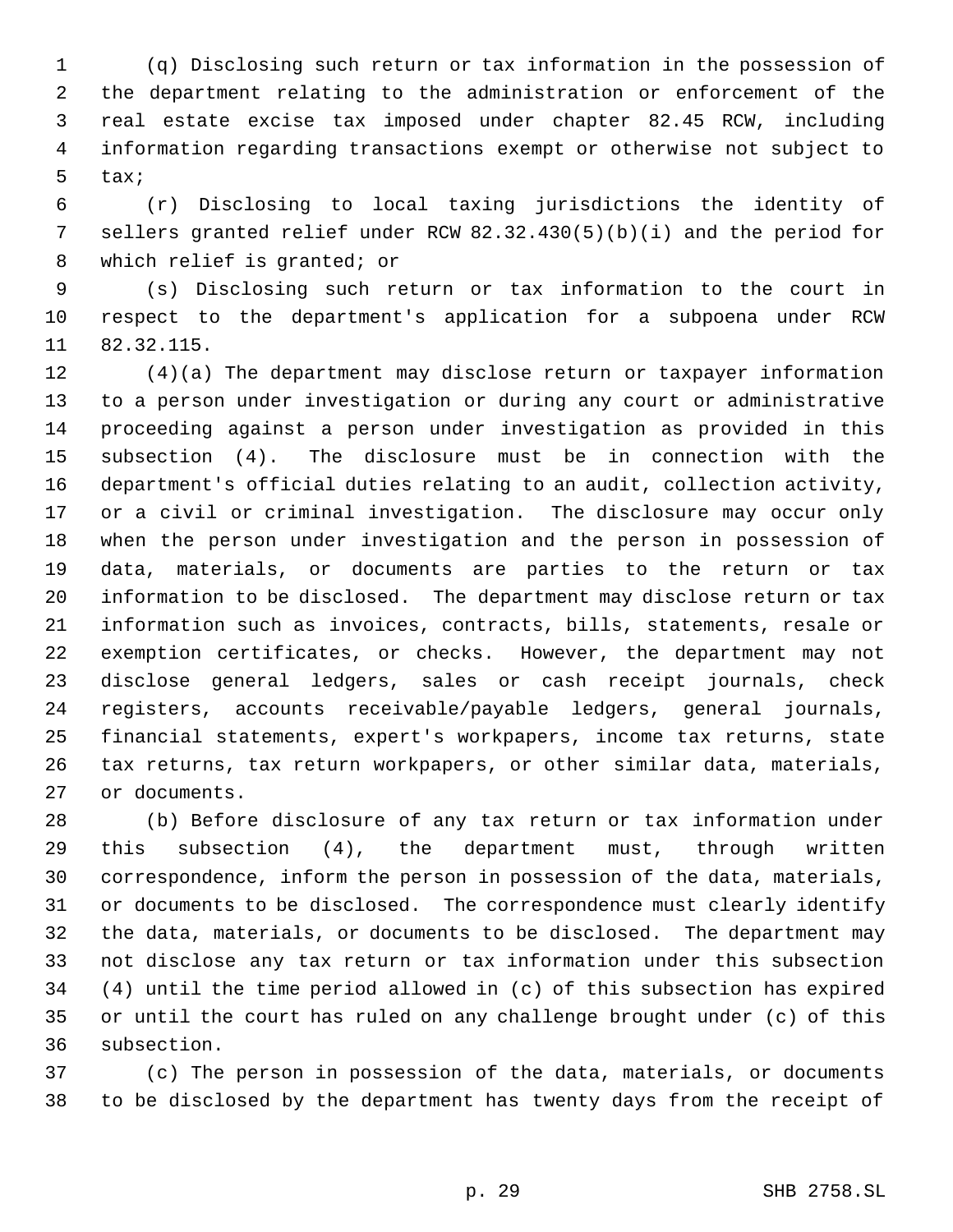the written request required under (b) of this subsection to petition the superior court of the county in which the petitioner resides for 3 injunctive relief. The court ((shall)) must limit or deny the request of the department if the court determines that:

 (i) The data, materials, or documents sought for disclosure are cumulative or duplicative, or are obtainable from some other source that is more convenient, less burdensome, or less expensive;

 (ii) The production of the data, materials, or documents sought would be unduly burdensome or expensive, taking into account the needs of the department, the amount in controversy, limitations on the petitioner's resources, and the importance of the issues at stake; or

 (iii) The data, materials, or documents sought for disclosure contain trade secret information that, if disclosed, could harm the petitioner.

 (d) The department must reimburse reasonable expenses for the production of data, materials, or documents incurred by the person in possession of the data, materials, or documents to be disclosed.

 (e) Requesting information under (b) of this subsection that may indicate that a taxpayer is under investigation does not constitute a disclosure of tax return or tax information under this section.

 (5) Service of a subpoena issued under RCW 82.32.115 does not constitute a disclosure of return or tax information under this section. Notwithstanding anything else to the contrary in this section, a person served with a subpoena under RCW 82.32.115 may disclose the existence or content of the subpoena to that person's legal counsel.

 (6) Any person acquiring knowledge of any return or tax information in the course of his or her employment with the department of revenue and any person acquiring knowledge of any return or tax information as provided under subsection (3)(f), (g), (h), (i), (j), or (n) of this section, who discloses any such return or tax information to another person not entitled to knowledge of such return or tax information under the provisions of this section, is guilty of a misdemeanor. If the person guilty of such violation is an officer or employee of the state, such person must forfeit such office or employment and is incapable of holding any public office or employment in this state for a period of two years thereafter.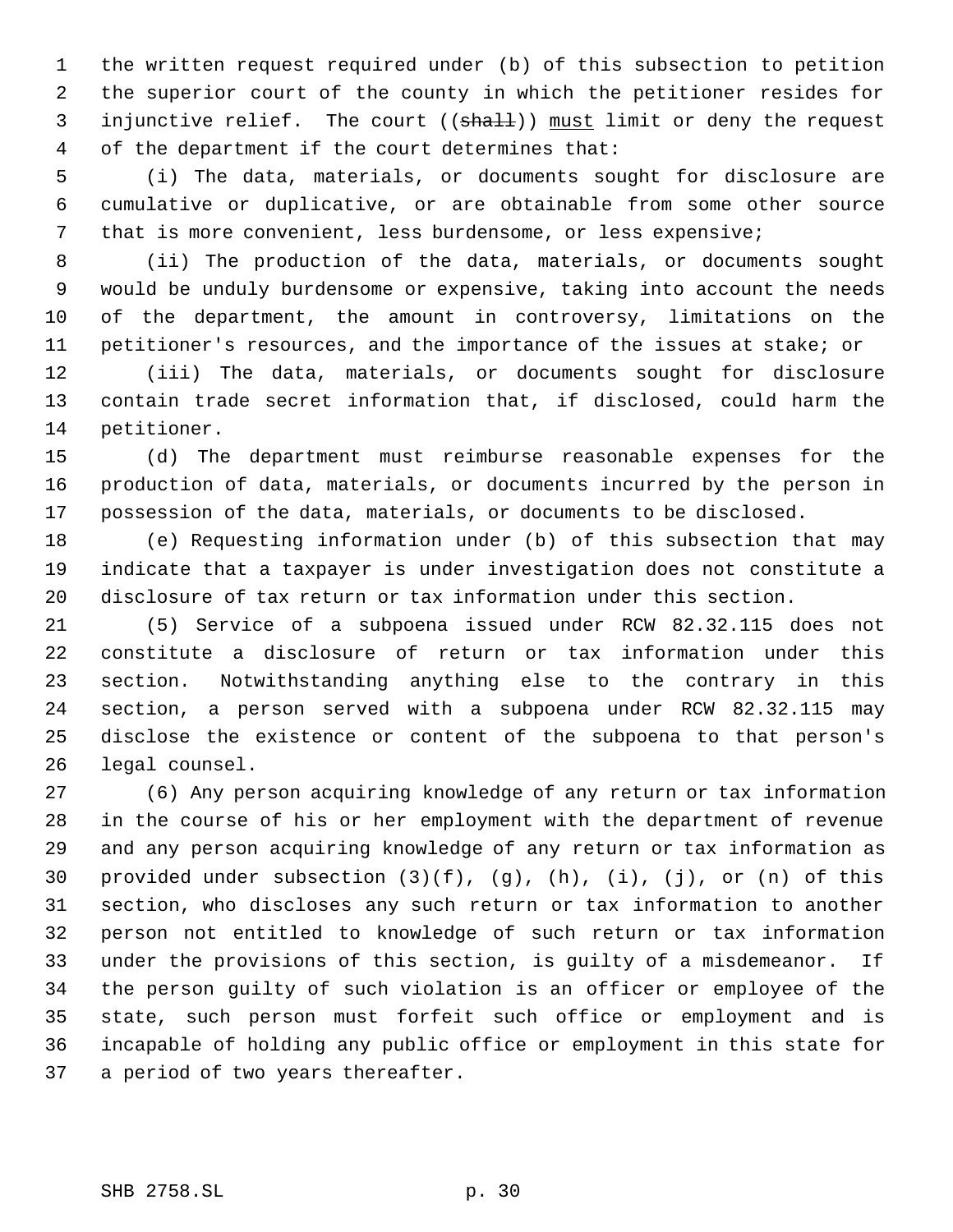**Sec. 14.** RCW 82.04.050 and 2009 c 563 s 301 and 2009 c 535 s 301 are each reenacted and amended to read as follows:

 (1) "Sale at retail" or "retail sale" means every sale of tangible personal property (including articles produced, fabricated, or imprinted) to all persons irrespective of the nature of their business and including, among others, without limiting the scope hereof, persons who install, repair, clean, alter, improve, construct, or decorate real or personal property of or for consumers other than a sale to a person ((who presents a seller's permit or uniform exemption certificate in 10 conformity with RCW 82.04.470 and) who:

 (a) Purchases for the purpose of resale as tangible personal property in the regular course of business without intervening use by such person, but a purchase for the purpose of resale by a regional transit authority under RCW 81.112.300 is not a sale for resale; or

 (b) Installs, repairs, cleans, alters, imprints, improves, constructs, or decorates real or personal property of or for consumers, if such tangible personal property becomes an ingredient or component of such real or personal property without intervening use by such person; or

 (c) Purchases for the purpose of consuming the property purchased in producing for sale a new article of tangible personal property or substance, of which such property becomes an ingredient or component or is a chemical used in processing, when the primary purpose of such chemical is to create a chemical reaction directly through contact with an ingredient of a new article being produced for sale; or

 (d) Purchases for the purpose of consuming the property purchased in producing ferrosilicon which is subsequently used in producing magnesium for sale, if the primary purpose of such property is to create a chemical reaction directly through contact with an ingredient of ferrosilicon; or

 (e) Purchases for the purpose of providing the property to consumers as part of competitive telephone service, as defined in RCW 33 82.04.065. The term ((shall)) includes every sale of tangible personal property which is used or consumed or to be used or consumed in the performance of any activity classified as a "sale at retail" or "retail sale" even though such property is resold or utilized as provided in (a), (b), (c), (d), or (e) of this subsection following such use. The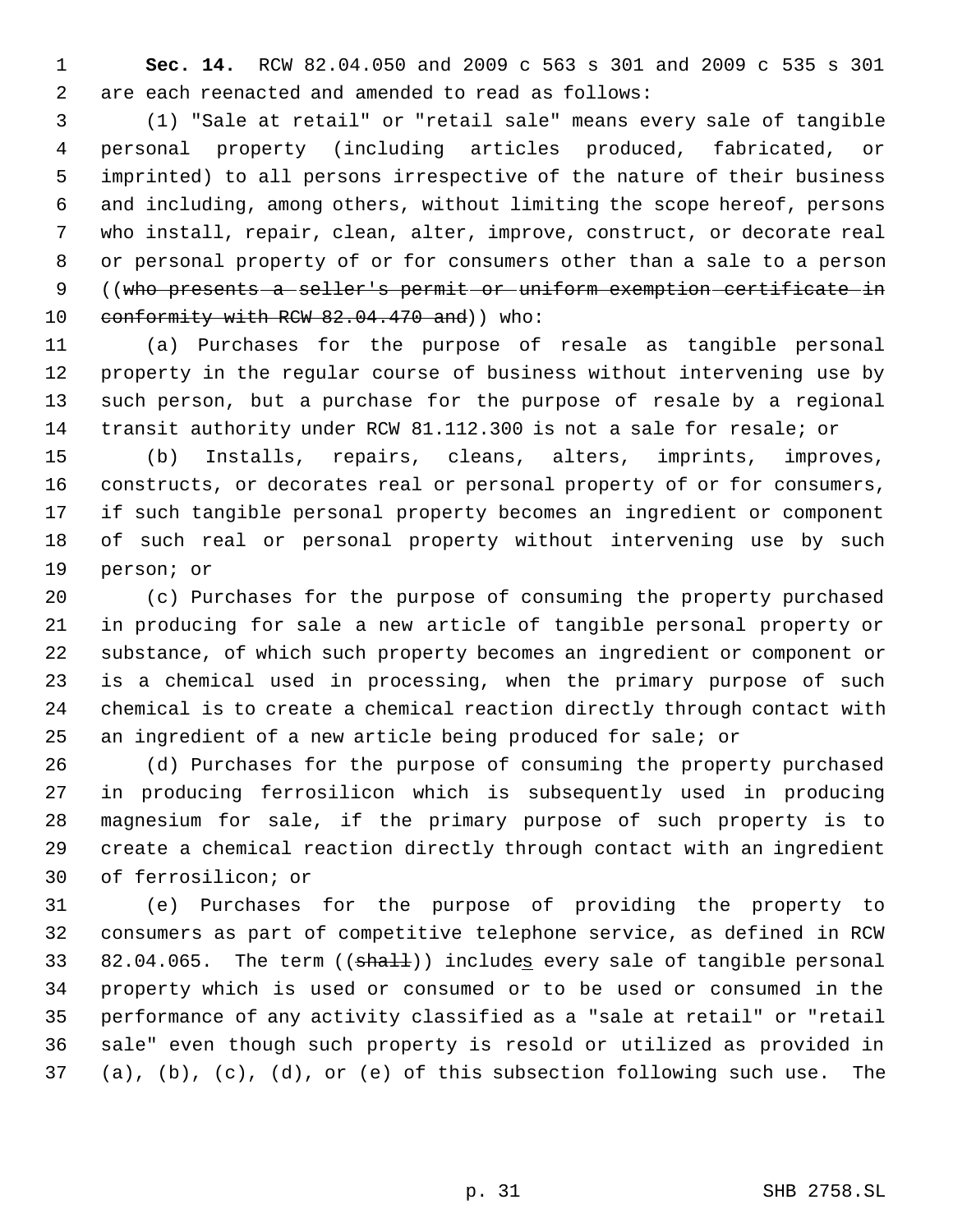term also means every sale of tangible personal property to persons engaged in any business which is taxable under RCW 82.04.280 (2) and (7), 82.04.290, and 82.04.2908; or

 (f) Purchases for the purpose of satisfying the person's obligations under an extended warranty as defined in subsection (7) of this section, if such tangible personal property replaces or becomes an ingredient or component of property covered by the extended warranty without intervening use by such person.

 9 (2) The term "sale at retail" or "retail sale" includes the sale of or charge made for tangible personal property consumed and/or for labor and services rendered in respect to the following:

 (a) The installing, repairing, cleaning, altering, imprinting, or improving of tangible personal property of or for consumers, including charges made for the mere use of facilities in respect thereto, but excluding charges made for the use of self-service laundry facilities, and also excluding sales of laundry service to nonprofit health care facilities, and excluding services rendered in respect to live animals, birds and insects;

 (b) The constructing, repairing, decorating, or improving of new or existing buildings or other structures under, upon, or above real property of or for consumers, including the installing or attaching of any article of tangible personal property therein or thereto, whether or not such personal property becomes a part of the realty by virtue of 24 installation, and ((shall)) also includes the sale of services or charges made for the clearing of land and the moving of earth excepting the mere leveling of land used in commercial farming or agriculture;

 (c) The constructing, repairing, or improving of any structure upon, above, or under any real property owned by an owner who conveys the property by title, possession, or any other means to the person performing such construction, repair, or improvement for the purpose of performing such construction, repair, or improvement and the property is then reconveyed by title, possession, or any other means to the original owner;

 (d) The cleaning, fumigating, razing, or moving of existing 35 buildings or structures, but ( $(\text{max})$ ) does not include the charge made for janitorial services; and for purposes of this section the term 37 "janitorial services" ((shall)) means those cleaning and caretaking services ordinarily performed by commercial janitor service businesses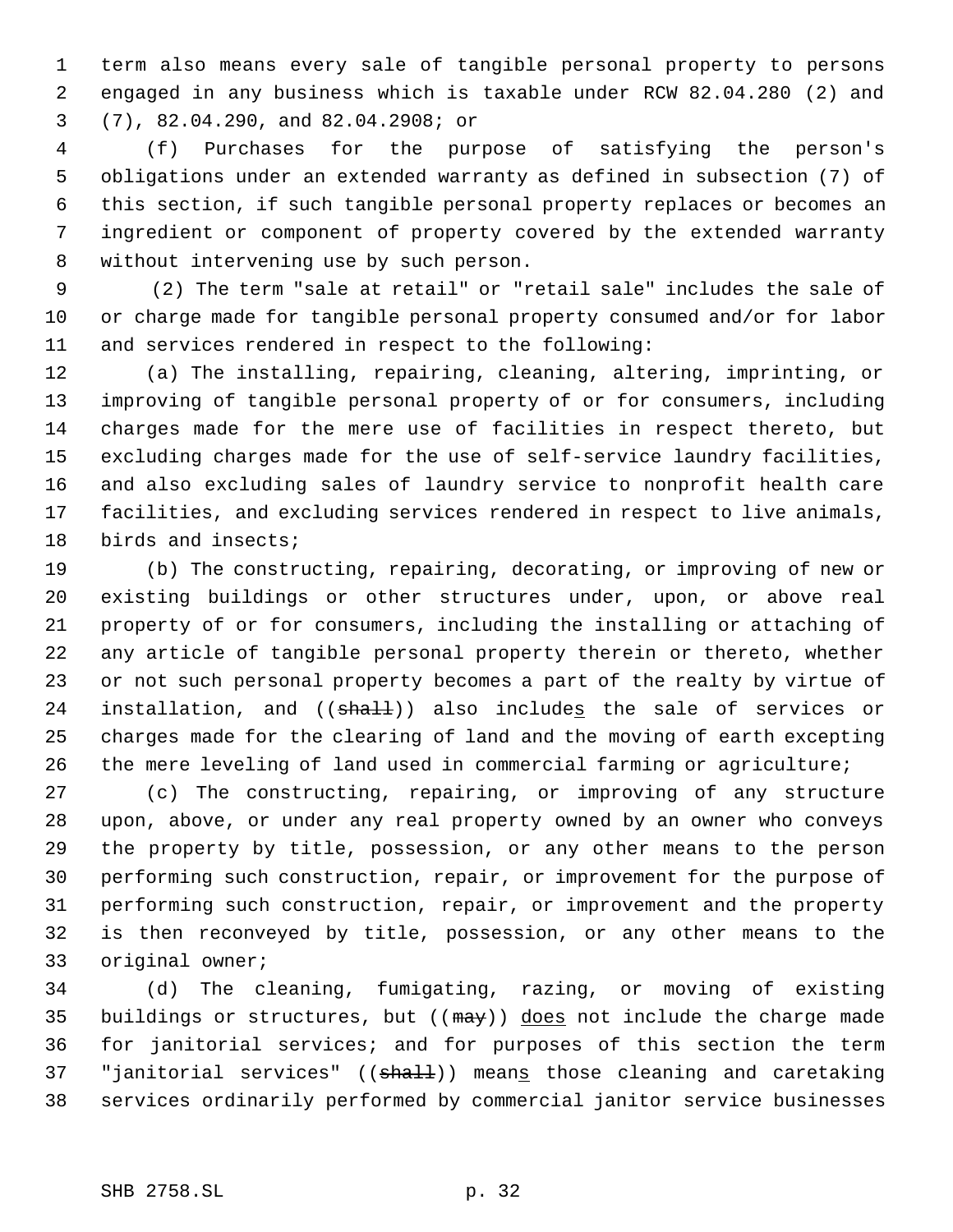including, but not limited to, wall and window washing, floor cleaning and waxing, and the cleaning in place of rugs, drapes and upholstery. The term "janitorial services" does not include painting, papering, repairing, furnace or septic tank cleaning, snow removal or sandblasting;

 (e) Automobile towing and similar automotive transportation services, but not in respect to those required to report and pay taxes under chapter 82.16 RCW;

 (f) The furnishing of lodging and all other services by a hotel, rooming house, tourist court, motel, trailer camp, and the granting of any similar license to use real property, as distinguished from the renting or leasing of real property, and it is presumed that the occupancy of real property for a continuous period of one month or more constitutes a rental or lease of real property and not a mere license to use or enjoy the same. For the purposes of this subsection, it 16 ((shall-be)) is presumed that the sale of and charge made for the furnishing of lodging for a continuous period of one month or more to a person is a rental or lease of real property and not a mere license 19 to enjoy the same;

 (g) The installing, repairing, altering, or improving of digital goods for consumers;

 (h) Persons taxable under (a), (b), (c), (d), (e), (f), and (g) of this subsection when such sales or charges are for property, labor and services which are used or consumed in whole or in part by such persons in the performance of any activity defined as a "sale at retail" or "retail sale" even though such property, labor and services may be resold after such use or consumption. Nothing contained in this 28 subsection ((shall)) may be construed to modify subsection (1) of this section and nothing contained in subsection (1) of this section may be construed to modify this subsection.

 (3) The term "sale at retail" or "retail sale" includes the sale of or charge made for personal, business, or professional services including amounts designated as interest, rents, fees, admission, and other service emoluments however designated, received by persons engaging in the following business activities:

 (a) Amusement and recreation services including but not limited to golf, pool, billiards, skating, bowling, ski lifts and tows, day trips for sightseeing purposes, and others, when provided to consumers;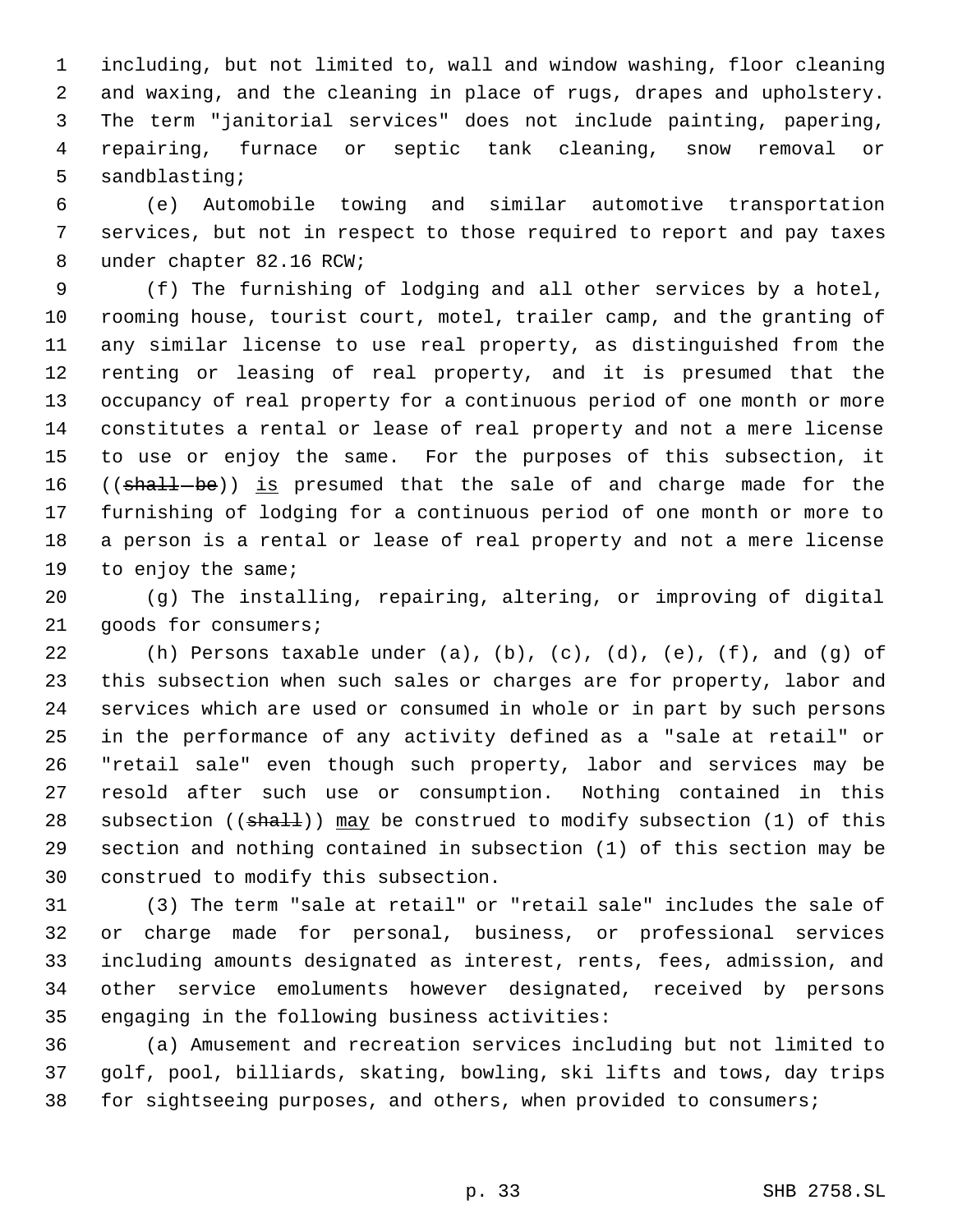(b) Abstract, title insurance, and escrow services;

(c) Credit bureau services;

(d) Automobile parking and storage garage services;

 (e) Landscape maintenance and horticultural services but excluding (i) horticultural services provided to farmers and (ii) pruning, trimming, repairing, removing, and clearing of trees and brush near electric transmission or distribution lines or equipment, if performed by or at the direction of an electric utility;

 (f) Service charges associated with tickets to professional 10 sporting events; and

 (g) The following personal services: Physical fitness services, tanning salon services, tattoo parlor services, steam bath services, turkish bath services, escort services, and dating services.

(4)(a) The term also includes:

 (i) The renting or leasing of tangible personal property to consumers; and

 (ii) Providing tangible personal property along with an operator for a fixed or indeterminate period of time. A consideration of this is that the operator is necessary for the tangible personal property to perform as designed. For the purpose of this subsection (4)(a)(ii), an operator must do more than maintain, inspect, or set up the tangible personal property.

 (b) The term does not include the renting or leasing of tangible personal property where the lease or rental is for the purpose of sublease or subrent.

 (5) The term also includes the providing of "competitive telephone service," "telecommunications service," or "ancillary services," as those terms are defined in RCW 82.04.065, to consumers.

 (6)(a) The term also includes the sale of prewritten computer software ((other than a sale)) to a ((person who presents a seller's 31 permit - or - uniform - exemption - certificate - in - conformity - with - RCW 32 82.04.470)) consumer, regardless of the method of delivery to the end user. For purposes of this subsection (6)(a), the sale of prewritten computer software includes the sale of or charge made for a key or an enabling or activation code, where the key or code is required to activate prewritten computer software and put the software into use. There is no separate sale of the key or code from the prewritten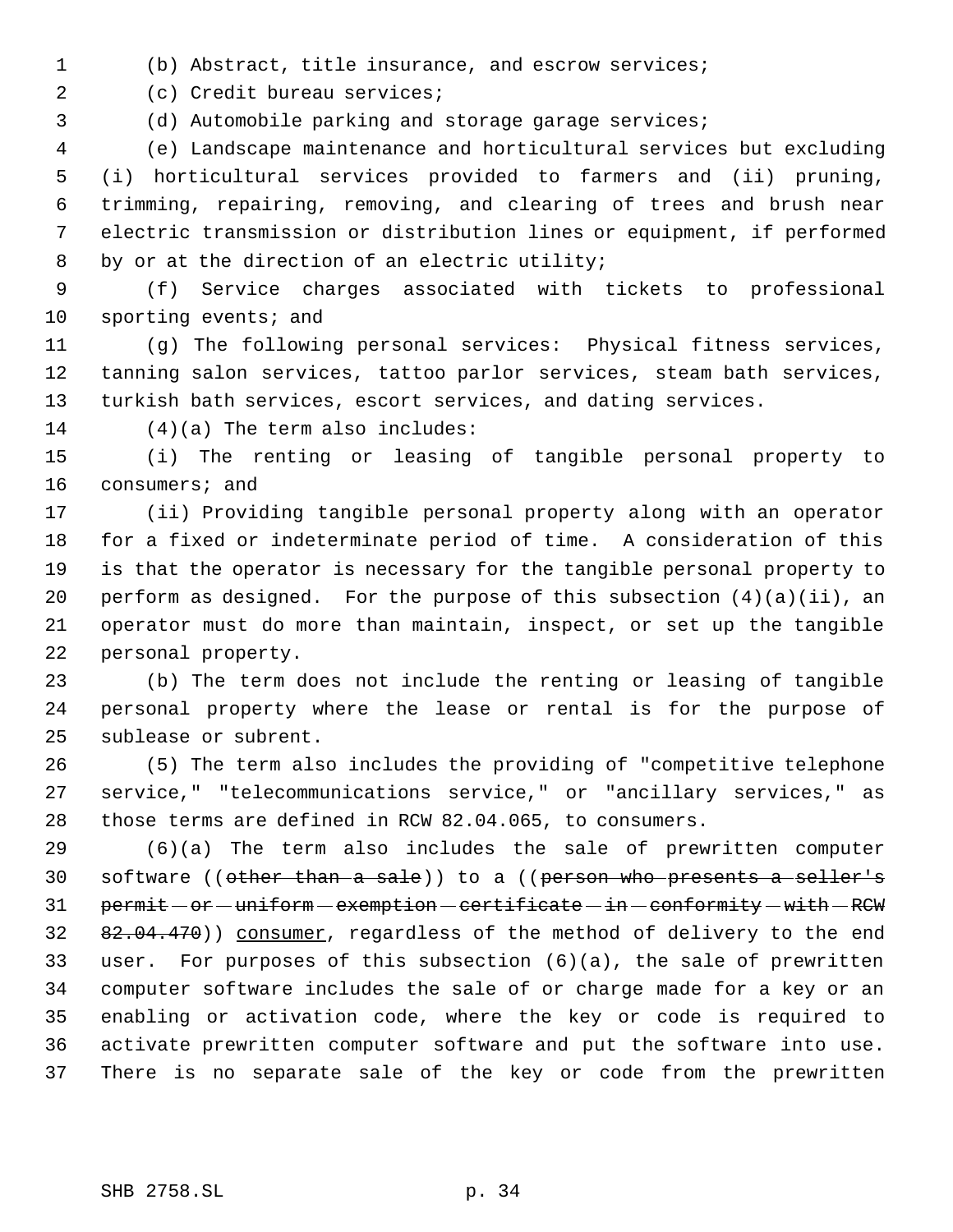computer software, regardless of how the sale may be characterized by the vendor or by the purchaser.

 The term "retail sale" does not include the sale of or charge made for:

(i) Custom software; or

(ii) The customization of prewritten computer software.

 (b) The term also includes the charge made to consumers for the right to access and use prewritten computer software, where possession of the software is maintained by the seller or a third party, regardless of whether the charge for the service is on a per use, per user, per license, subscription, or some other basis.

 (7) The term also includes the sale of or charge made for an extended warranty to a consumer. For purposes of this subsection, "extended warranty" means an agreement for a specified duration to perform the replacement or repair of tangible personal property at no additional charge or a reduced charge for tangible personal property, labor, or both, or to provide indemnification for the replacement or repair of tangible personal property, based on the occurrence of specified events. The term "extended warranty" does not include an agreement, otherwise meeting the definition of extended warranty in this subsection, if no separate charge is made for the agreement and the value of the agreement is included in the sales price of the tangible personal property covered by the agreement. For purposes of this subsection, "sales price" has the same meaning as in RCW 82.08.010.

 (8)(a) The term also includes the following sales to consumers of digital goods, digital codes, and digital automated services:

 (i) Sales in which the seller has granted the purchaser the right of permanent use;

 (ii) Sales in which the seller has granted the purchaser a right of use that is less than permanent;

 (iii) Sales in which the purchaser is not obligated to make continued payment as a condition of the sale; and

 (iv) Sales in which the purchaser is obligated to make continued payment as a condition of the sale.

 (b) A retail sale of digital goods, digital codes, or digital automated services under this subsection (8) includes any services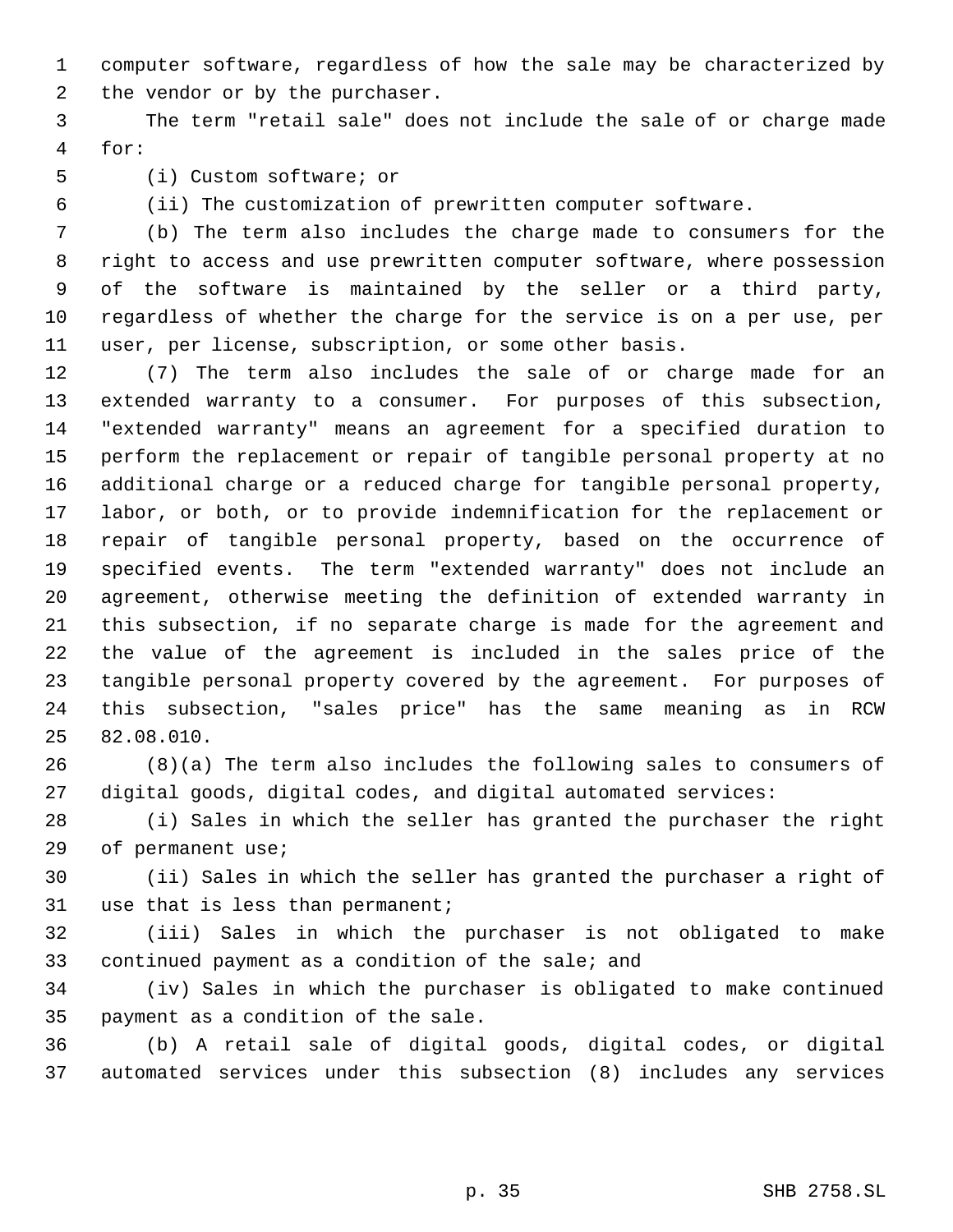provided by the seller exclusively in connection with the digital goods, digital codes, or digital automated services, whether or not a separate charge is made for such services.

 (c) For purposes of this subsection, "permanent" means perpetual or for an indefinite or unspecified length of time. A right of permanent use is presumed to have been granted unless the agreement between the seller and the purchaser specifies or the circumstances surrounding the transaction suggest or indicate that the right to use terminates on the occurrence of a condition subsequent.

 (9) The term does not include the sale of or charge made for labor and services rendered in respect to the building, repairing, or improving of any street, place, road, highway, easement, right-of-way, mass public transportation terminal or parking facility, bridge, tunnel, or trestle which is owned by a municipal corporation or political subdivision of the state or by the United States and which is used or to be used primarily for foot or vehicular traffic including mass transportation vehicles of any kind.

 (10) The term also does not include sales of chemical sprays or washes to persons for the purpose of postharvest treatment of fruit for the prevention of scald, fungus, mold, or decay, nor does it include sales of feed, seed, seedlings, fertilizer, agents for enhanced pollination including insects such as bees, and spray materials to: (a) Persons who participate in the federal conservation reserve program, the environmental quality incentives program, the wetlands reserve program, and the wildlife habitat incentives program, or their successors administered by the United States department of agriculture; (b) farmers for the purpose of producing for sale any agricultural product; and (c) farmers acting under cooperative habitat development or access contracts with an organization exempt from federal income tax under Title 26 U.S.C. Sec. 501(c)(3) or the Washington state department of fish and wildlife to produce or improve wildlife habitat on land that the farmer owns or leases.

 (11) The term does not include the sale of or charge made for labor and services rendered in respect to the constructing, repairing, decorating, or improving of new or existing buildings or other structures under, upon, or above real property of or for the United States, any instrumentality thereof, or a county or city housing authority created pursuant to chapter 35.82 RCW, including the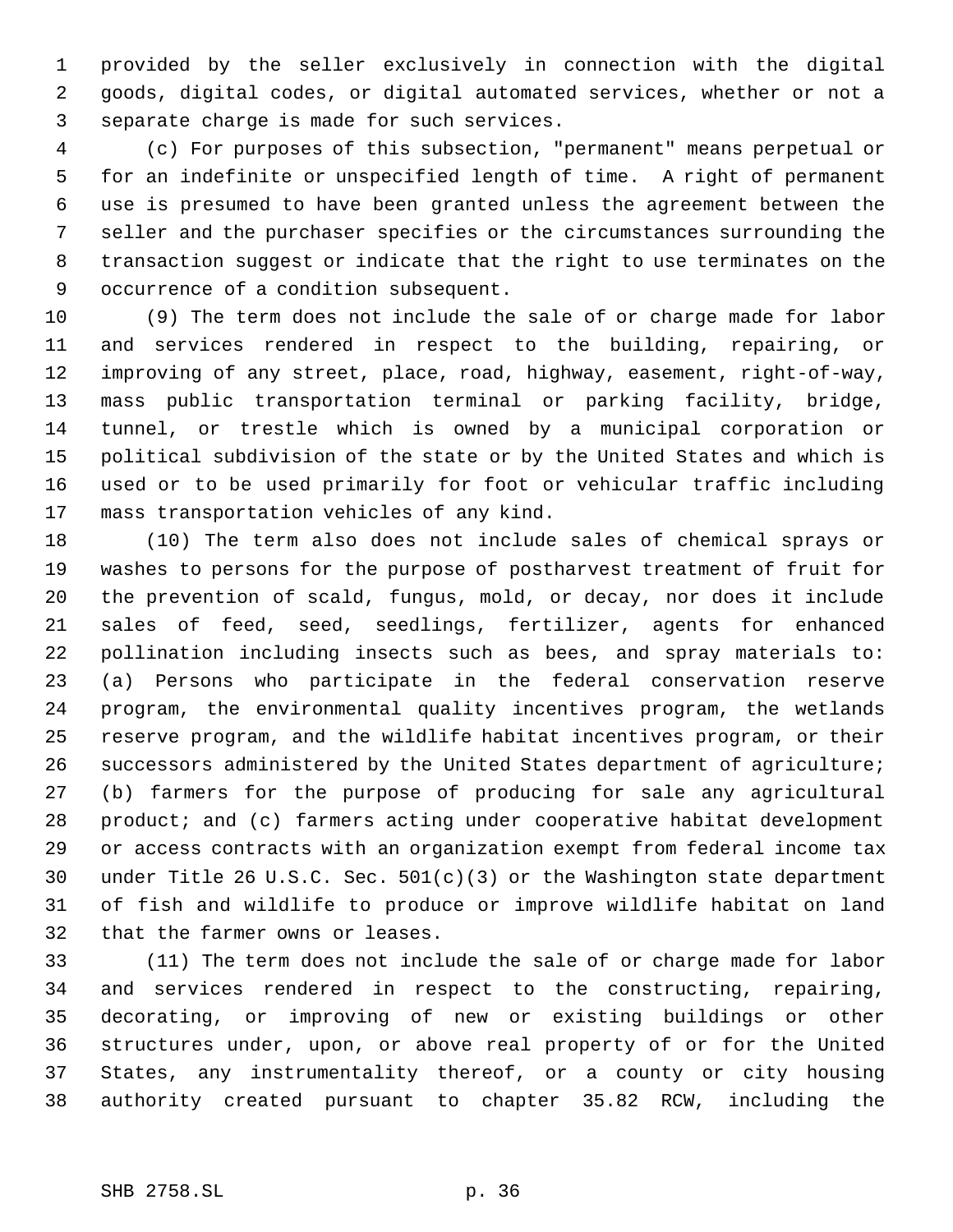installing, or attaching of any article of tangible personal property therein or thereto, whether or not such personal property becomes a part of the realty by virtue of installation. Nor does the term include the sale of services or charges made for the clearing of land and the moving of earth of or for the United States, any instrumentality thereof, or a county or city housing authority. Nor does the term include the sale of services or charges made for cleaning up for the United States, or its instrumentalities, radioactive waste and other byproducts of weapons production and nuclear research and development.

 (12) The term does not include the sale of or charge made for labor, services, or tangible personal property pursuant to agreements providing maintenance services for bus, rail, or rail fixed guideway equipment when a regional transit authority is the recipient of the labor, services, or tangible personal property, and a transit agency, as defined in RCW 81.104.015, performs the labor or services.

 **Sec. 15.** RCW 34.05.328 and 2003 c 165 s 2 and 2003 c 39 s 13 are each reenacted and amended to read as follows:

 (1) Before adopting a rule described in subsection (5) of this section, an agency shall:

 (a) Clearly state in detail the general goals and specific objectives of the statute that the rule implements;

 (b) Determine that the rule is needed to achieve the general goals and specific objectives stated under (a) of this subsection, and analyze alternatives to rule making and the consequences of not adopting the rule;

 (c) Provide notification in the notice of proposed rule making under RCW 34.05.320 that a preliminary cost-benefit analysis is available. The preliminary cost-benefit analysis must fulfill the requirements of the cost-benefit analysis under (d) of this subsection. If the agency files a supplemental notice under RCW 34.05.340, the supplemental notice shall include notification that a revised preliminary cost-benefit analysis is available. A final cost-benefit analysis shall be available when the rule is adopted under RCW 34.05.360;

(d) Determine that the probable benefits of the rule are greater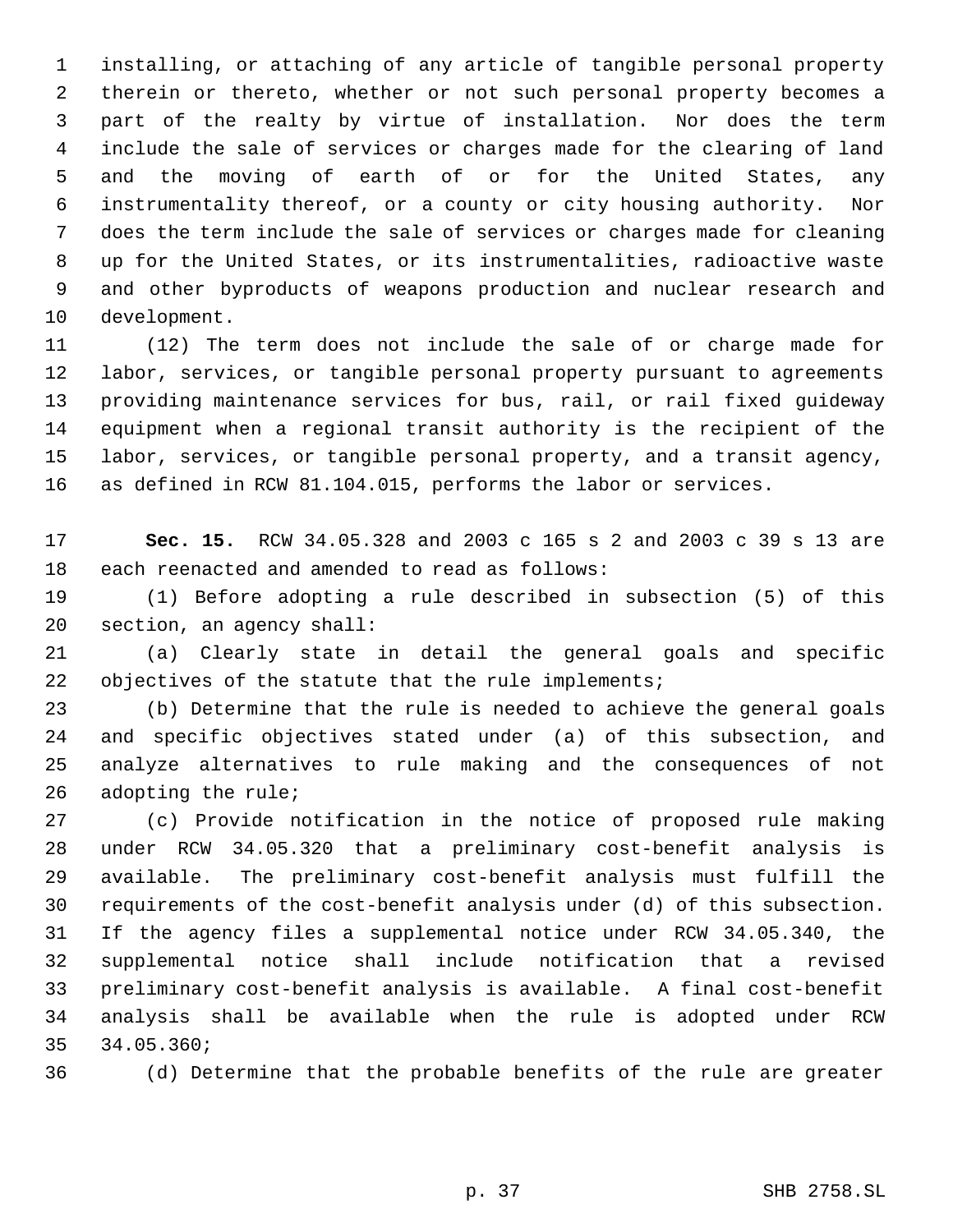than its probable costs, taking into account both the qualitative and quantitative benefits and costs and the specific directives of the statute being implemented;

 (e) Determine, after considering alternative versions of the rule and the analysis required under (b), (c), and (d) of this subsection, that the rule being adopted is the least burdensome alternative for those required to comply with it that will achieve the general goals 8 and specific objectives stated under (a) of this subsection;

 (f) Determine that the rule does not require those to whom it applies to take an action that violates requirements of another federal or state law;

 (g) Determine that the rule does not impose more stringent performance requirements on private entities than on public entities unless required to do so by federal or state law;

 (h) Determine if the rule differs from any federal regulation or statute applicable to the same activity or subject matter and, if so, determine that the difference is justified by the following:

 (i) A state statute that explicitly allows the agency to differ from federal standards; or

 (ii) Substantial evidence that the difference is necessary to achieve the general goals and specific objectives stated under (a) of this subsection; and

 (i) Coordinate the rule, to the maximum extent practicable, with other federal, state, and local laws applicable to the same activity or subject matter.

 (2) In making its determinations pursuant to subsection (1)(b) through (h) of this section, the agency shall place in the rule-making file documentation of sufficient quantity and quality so as to persuade a reasonable person that the determinations are justified.

 (3) Before adopting rules described in subsection (5) of this section, an agency shall place in the rule-making file a rule implementation plan for rules filed under each adopting order. The plan shall describe how the agency intends to:

 (a) Implement and enforce the rule, including a description of the resources the agency intends to use;

(b) Inform and educate affected persons about the rule;

(c) Promote and assist voluntary compliance; and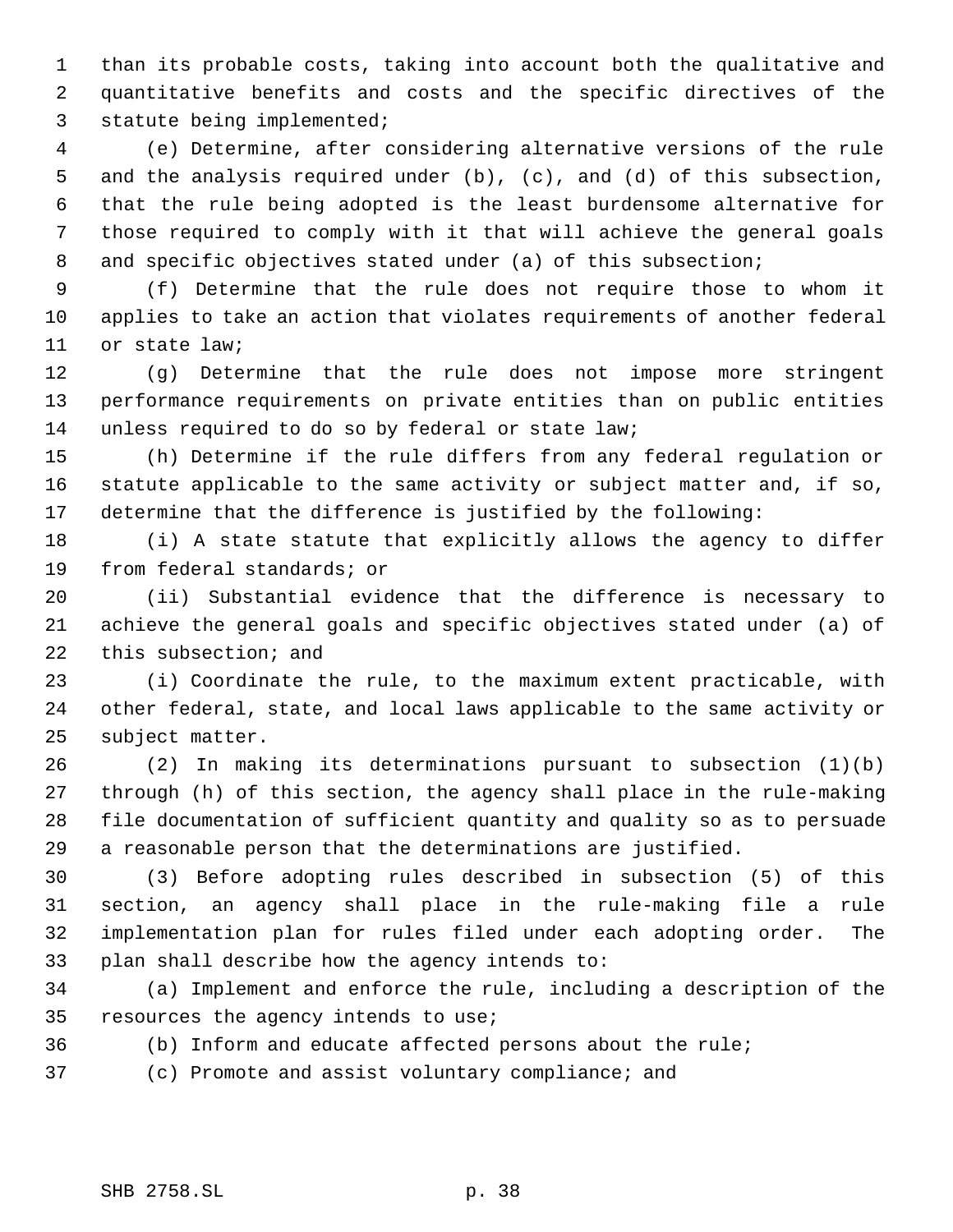(d) Evaluate whether the rule achieves the purpose for which it was adopted, including, to the maximum extent practicable, the use of interim milestones to assess progress and the use of objectively measurable outcomes.

 (4) After adopting a rule described in subsection (5) of this section regulating the same activity or subject matter as another provision of federal or state law, an agency shall do all of the following:

9 (a) ((Provide to the business assistance center a list citing by 10 reference - the - other - federal - and - state - laws - that - regulate - the - same 11 activity or subject matter;

 $(\forall b)$ ) Coordinate implementation and enforcement of the rule with the other federal and state entities regulating the same activity or subject matter by making every effort to do one or more of the following:

16 (i) Deferring to the other entity;

(ii) Designating a lead agency; or

 (iii) Entering into an agreement with the other entities specifying how the agency and entities will coordinate implementation and enforcement.

21 If the agency is unable to comply with this subsection  $(4)((\overline{b}))$ 22 (a), the agency shall report to the legislature pursuant to  $((+e+))$  (b) of this subsection;

24  $((\{e\})$  (b) Report to the joint administrative rules review committee:

 (i) The existence of any overlap or duplication of other federal or state laws, any differences from federal law, and any known overlap, duplication, or conflict with local laws; and

 (ii) Make recommendations for any legislation that may be necessary to eliminate or mitigate any adverse effects of such overlap, duplication, or difference.

 (5)(a) Except as provided in (b) of this subsection, this section applies to:

 (i) Significant legislative rules of the departments of ecology, labor and industries, health, revenue, social and health services, and natural resources, the employment security department, the forest practices board, the office of the insurance commissioner, and to the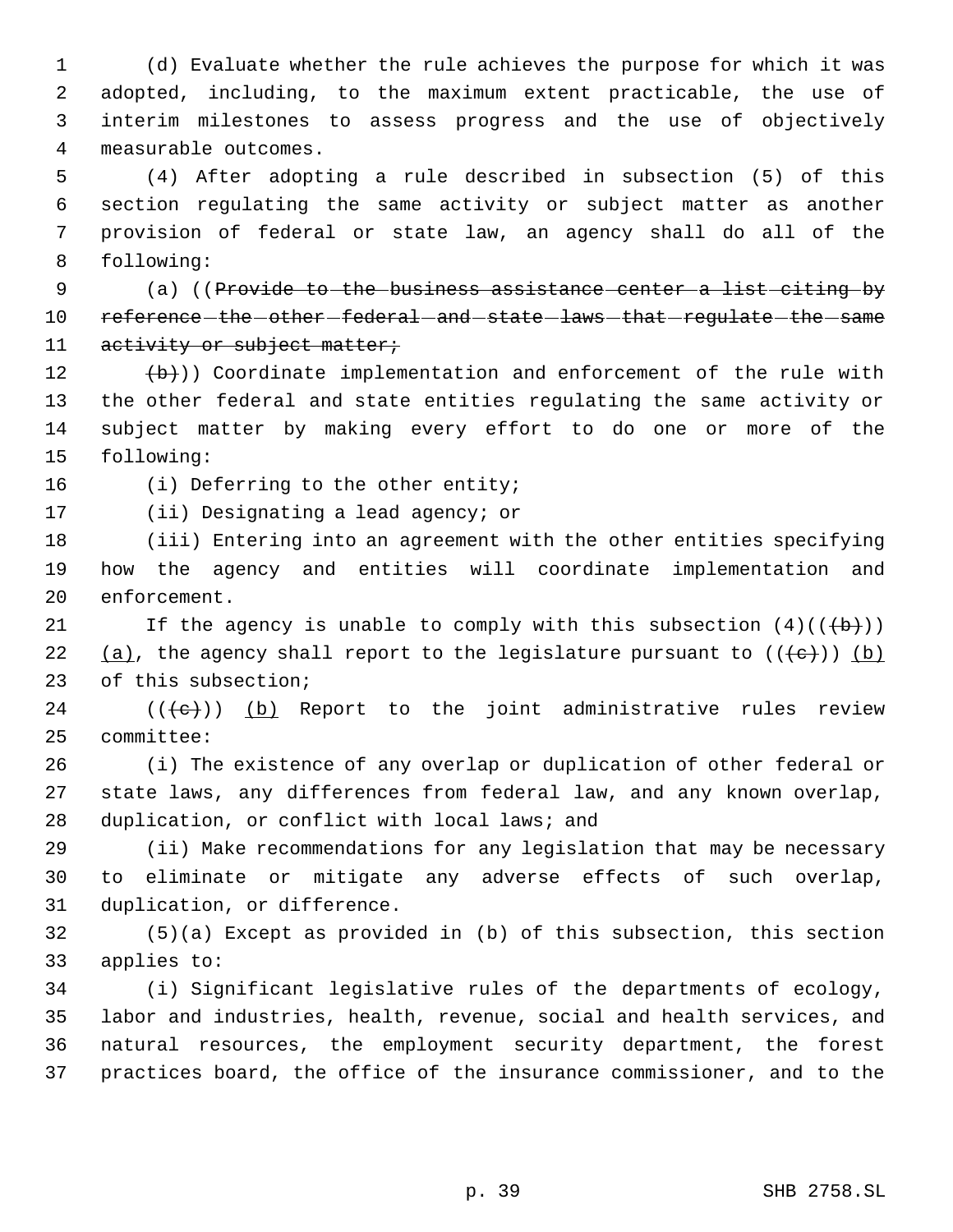legislative rules of the department of fish and wildlife implementing 2 chapter 77.55 RCW; and

 (ii) Any rule of any agency, if this section is voluntarily made applicable to the rule by the agency, or is made applicable to the rule by a majority vote of the joint administrative rules review committee within forty-five days of receiving the notice of proposed rule making under RCW 34.05.320.

(b) This section does not apply to:

(i) Emergency rules adopted under RCW 34.05.350;

 (ii) Rules relating only to internal governmental operations that are not subject to violation by a nongovernment party;

 (iii) Rules adopting or incorporating by reference without material change federal statutes or regulations, Washington state statutes, rules of other Washington state agencies, shoreline master programs other than those programs governing shorelines of statewide significance, or, as referenced by Washington state law, national consensus codes that generally establish industry standards, if the material adopted or incorporated regulates the same subject matter and conduct as the adopting or incorporating rule;

 (iv) Rules that only correct typographical errors, make address or name changes, or clarify language of a rule without changing its effect;

 (v) Rules the content of which is explicitly and specifically dictated by statute;

 (vi) Rules that set or adjust fees or rates pursuant to legislative 26 standards;  $((\theta \cdot \hat{r}))$ 

 (vii) Rules of the department of social and health services relating only to client medical or financial eligibility and rules concerning liability for care of dependents; or

 (viii) Rules of the department of revenue that adopt a uniform expiration date for reseller permits as authorized in RCW 82.32.780 and 82.32.783.

(c) For purposes of this subsection:

 (i) A "procedural rule" is a rule that adopts, amends, or repeals (A) any procedure, practice, or requirement relating to any agency hearings; (B) any filing or related process requirement for making application to an agency for a license or permit; or (C) any policy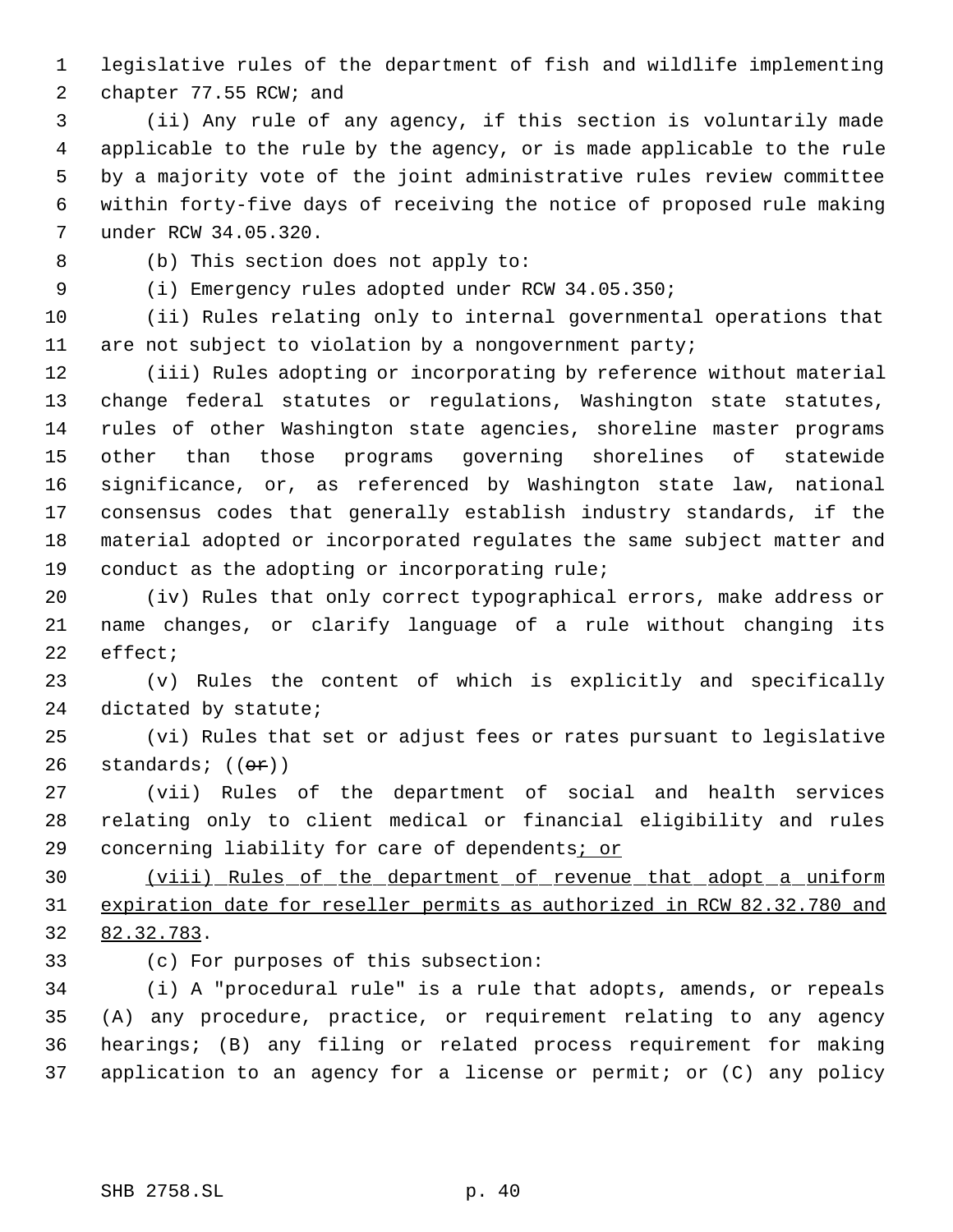statement pertaining to the consistent internal operations of an agency.

 (ii) An "interpretive rule" is a rule, the violation of which does not subject a person to a penalty or sanction, that sets forth the agency's interpretation of statutory provisions it administers.

 (iii) A "significant legislative rule" is a rule other than a procedural or interpretive rule that (A) adopts substantive provisions of law pursuant to delegated legislative authority, the violation of which subjects a violator of such rule to a penalty or sanction; (B) establishes, alters, or revokes any qualification or standard for the issuance, suspension, or revocation of a license or permit; or (C) adopts a new, or makes significant amendments to, a policy or regulatory program.

 (d) In the notice of proposed rule making under RCW 34.05.320, an agency shall state whether this section applies to the proposed rule pursuant to (a)(i) of this subsection, or if the agency will apply this section voluntarily.

 (6) By January 31, 1996, and by January 31st of each even-numbered year thereafter, the office of financial management, after consulting with state agencies, counties, and cities, and business, labor, and environmental organizations, shall report to the governor and the legislature regarding the effects of this section on the regulatory system in this state. The report shall document:

 (a) The rules proposed to which this section applied and to the extent possible, how compliance with this section affected the substance of the rule, if any, that the agency ultimately adopted;

 (b) The costs incurred by state agencies in complying with this section;

 (c) Any legal action maintained based upon the alleged failure of any agency to comply with this section, the costs to the state of such action, and the result;

 (d) The extent to which this section has adversely affected the capacity of agencies to fulfill their legislatively prescribed mission; (e) The extent to which this section has improved the acceptability of state rules to those regulated; and

 (f) Any other information considered by the office of financial management to be useful in evaluating the effect of this section.